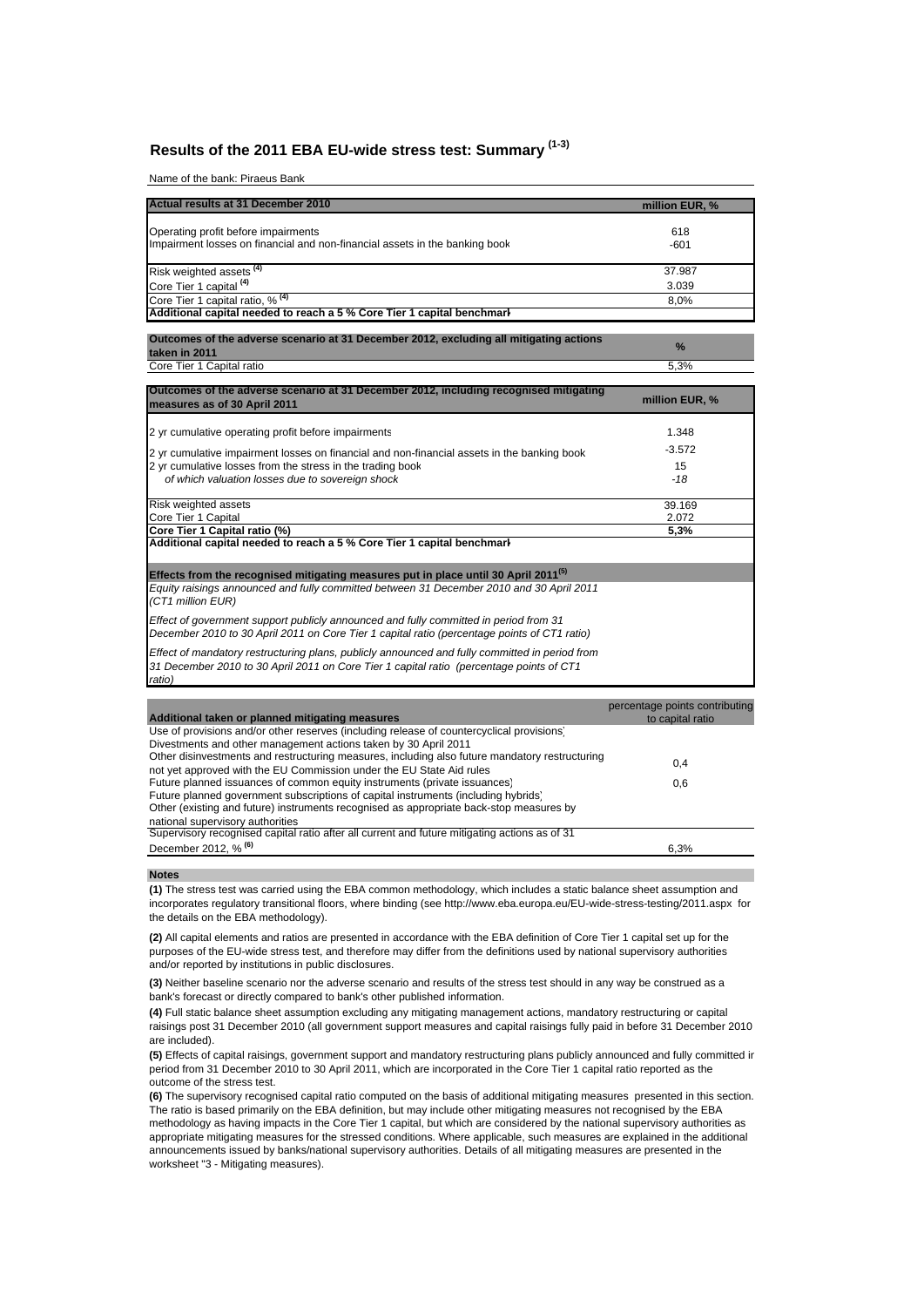**Results of the 2011 EBA EU-wide stress test: Aggregate information and evolution of capital (1-4)**

## Name of the bank: Piraeus Bank

*All in million EUR, or %*

**A.** Results of the stress test based on the **full static balance sheet assumption** without any mitigating actions, mandatory restructuring or capital<br>raisings post 31 December 2010 (all government support measures fully p

|                                                                  |        | Baseline scenario |        | Adverse scenario |        |
|------------------------------------------------------------------|--------|-------------------|--------|------------------|--------|
| <b>Capital adequacy</b>                                          | 2010   | 2011              | 2012   | 2011             | 2012   |
| Risk weighted assets (full static balance sheet assumption)      | 37.987 | 38.346            | 38.642 | 37.785           | 39.169 |
| Common equity according to EBA definition                        | 2.669  | 2.547             | 2.398  | 1.835            | 936    |
| of which ordinary shares subscribed by government                |        |                   |        |                  |        |
| Other existing subscribed government capital (before 31 December |        |                   |        |                  |        |
| 2010)                                                            | 370    | 370               | 370    | 370              | 370    |
| Core Tier 1 capital (full static balance sheet assumption)       | 3.039  | 2.917             | 2.768  | 2.205            | 1.306  |
| Core Tier 1 capital ratio (%)                                    | 8.0%   | 7.6%              | 7.2%   | 5.8%             | 3,3%   |

**B. Results of the stress test recognising capital issuance and mandatory restructuring plans publicly announced and fully committed before 31 December 2010**

|                                                                                                                                                                                                         |                 | <b>Baseline scenario</b> |                 | Adverse scenario |                 |  |
|---------------------------------------------------------------------------------------------------------------------------------------------------------------------------------------------------------|-----------------|--------------------------|-----------------|------------------|-----------------|--|
| <b>Capital adequacy</b>                                                                                                                                                                                 | 2010            | 2011                     | 2012            | 2011             | 2012            |  |
| Risk weighted assets (full static balance sheet assumption)                                                                                                                                             | 37.987          | 38.346                   | 38.642          | 37.785           | 39.169          |  |
| Effect of mandatory restructuring plans, publicly announced and fully                                                                                                                                   |                 |                          |                 |                  |                 |  |
| committed before 31 December 2010 on RWA (+/-)                                                                                                                                                          |                 |                          |                 |                  |                 |  |
| Risk weighted assets after the effects of mandatory restructuring plans<br>publicly announced and fully committed before 31 December 2010<br>Core Tier 1 Capital (full static balance sheet assumption) | 37.987<br>3.039 | 38.346<br>2.917          | 38.642<br>2.768 | 37.785<br>2.205  | 39.169<br>1.306 |  |
| Effect of mandatory restructuring plans, publicly announced and fully<br>committed before 31 December 2010 on Core Tier 1 capital (+/-)                                                                 |                 | 766                      | 766             | 766              | 766             |  |
| Core Tier 1 capital after the effects of mandatory restructuring plans<br>publicly announced and fully committed before 31 December 2010<br>Core Tier 1 capital ratio (%)                               | 3.039<br>8,0%   | 3.683<br>9,6%            | 3.534<br>9,1%   | 2.971<br>7,9%    | 2.072<br>5,3%   |  |
|                                                                                                                                                                                                         |                 |                          |                 |                  |                 |  |

### **C. Results of the stress test recognising capital issuance and mandatory restructuring plans publicly announced and fully committed before 30 April 2011**

|                                                                                             | <b>Baseline scenario</b> |                          |                  | <b>Adverse scenario</b> |                         |  |  |
|---------------------------------------------------------------------------------------------|--------------------------|--------------------------|------------------|-------------------------|-------------------------|--|--|
| <b>Capital adequacy</b>                                                                     | 2010                     | 2011                     | 2012             | 2011                    | 2012                    |  |  |
|                                                                                             |                          |                          |                  |                         |                         |  |  |
| Risk weighted assets after the effects of mandatory restructuring plans                     |                          |                          |                  |                         |                         |  |  |
| publicly announced and fully committed before 31 December 2010                              | 37.987                   | 38.346                   | 38.642           | 37.785                  | 39.169                  |  |  |
| Effect of mandatory restructuring plans, publicly announced and fully                       |                          |                          |                  |                         |                         |  |  |
| committed in period from 31 December 2010 to 30 April 2011 on                               |                          |                          |                  |                         |                         |  |  |
| $RWA$ $(+/-)$<br>Risk weighted assets after the effects of mandatory restructuring plans    |                          |                          |                  |                         |                         |  |  |
|                                                                                             |                          |                          |                  |                         |                         |  |  |
| publicly announced and fully committed before 30 April 2011<br>of which RWA in banking book |                          | 38.346<br>35.070         | 38.642<br>35.369 | 37.785<br>34.501        | 39.169<br>35.890        |  |  |
|                                                                                             |                          |                          |                  |                         |                         |  |  |
| of which RWA in trading book                                                                |                          | 669                      | 669              | 669                     | 669                     |  |  |
| RWA on securitisation positions (banking and trading book)                                  |                          |                          |                  |                         |                         |  |  |
| Total assets after the effects of mandatory restructuring plans publicly                    |                          |                          |                  |                         |                         |  |  |
| announced and fully committed and equity raised and fully committed by                      |                          |                          |                  |                         |                         |  |  |
| 30 April 2011                                                                               | 57.680                   | 57.680                   | 57.680           | 57.680                  | 57.680                  |  |  |
| Core Tier 1 capital after the effects of mandatory restructuring plans                      |                          |                          |                  |                         |                         |  |  |
| publicly announced and fully committed before 31 December 2010                              | 3.039                    | 3.683                    | 3.534            | 2.971                   | 2.072                   |  |  |
| Equity raised between 31 December 2010 and 30 April 2011                                    |                          |                          |                  |                         |                         |  |  |
| Equity raisings fully committed (but not paid in) between 31                                |                          |                          |                  |                         |                         |  |  |
| December 2010 and 30 April 2011                                                             |                          |                          |                  |                         |                         |  |  |
| Effect of government support publicly announced and fully committed                         |                          |                          |                  |                         |                         |  |  |
| in period from 31 December 2010 to 30 April 2011 on Core Tier 1                             |                          |                          |                  |                         |                         |  |  |
| capital $(+/-)$                                                                             |                          |                          |                  |                         |                         |  |  |
| Effect of mandatory restructuring plans, publicly announced and fully                       |                          |                          |                  |                         |                         |  |  |
| committed in period from 31 December 2010 to 30 April 2011 on                               |                          |                          |                  |                         |                         |  |  |
| Core Tier 1 capital (+/-)                                                                   |                          |                          |                  |                         |                         |  |  |
| Core Tier 1 capital after government support, capital raisings and effects                  |                          |                          |                  |                         |                         |  |  |
| of restructuring plans fully committed by 30 April 2011                                     |                          | 3.683                    | 3.534            | 2.971                   | 2.072                   |  |  |
| Tier 1 capital after government support, capital raisings and effects of                    |                          |                          |                  |                         |                         |  |  |
| restructuring plans fully committed by 30 April 2011                                        |                          | 3.842                    | 3.694            | 3.130                   | 2.231                   |  |  |
| Total requlatory capital after government support, capital raisings and                     |                          |                          |                  |                         |                         |  |  |
| effects of restructuring plans fully committed by 30 April 2011                             |                          | 4.183                    | 3.966            | 3.471                   | 2.503                   |  |  |
| Core Tier 1 capital ratio (%)                                                               | 8.0%                     | 9,6%                     | 9.1%             | 7,9%                    | 5,3%                    |  |  |
| Additional capital needed to reach a 5% Core Tier 1 capital                                 |                          |                          |                  |                         |                         |  |  |
| benchmark                                                                                   |                          |                          |                  |                         |                         |  |  |
|                                                                                             |                          | <b>Baseline scenario</b> |                  |                         | <b>Adverse scenario</b> |  |  |
| <b>Profit and losses</b>                                                                    | 2010                     | 2011                     | 2012             | 2011                    | 2012                    |  |  |
| Net interest income                                                                         | 1.210                    | 1.154                    | 1.118            | 1.203                   | 1.159                   |  |  |
| Trading income                                                                              | 13                       | 63                       | 63               | 64                      | 64                      |  |  |
| of which trading losses from stress scenarios                                               |                          | 6                        | 6                | 7                       | 7                       |  |  |
| of which valuation losses due to sovereign shock                                            |                          |                          |                  | -9                      | -9                      |  |  |
| Other operating income <sup>(5)</sup>                                                       | 80                       | 93                       | 93               | 93                      | 93                      |  |  |
| Operating profit before impairments                                                         | 618                      | 638                      | 616              | 689                     | 659                     |  |  |
| Impairments on financial and non-financial assets in the banking                            |                          |                          |                  |                         |                         |  |  |
| book $(6)$                                                                                  | $-601$                   |                          |                  |                         |                         |  |  |
|                                                                                             |                          | $-821$                   | $-807$<br>$-194$ | $-1.772$<br>$-1.086$    | $-1.800$                |  |  |
| Operating profit after impairments and other losses from the stress                         | 13                       | $-186$                   |                  |                         | $-1.144$                |  |  |
| Other income (5,6)                                                                          | $-4$                     | $-3$                     | $-3$             | $-3$                    | $-3$                    |  |  |
| Net profit after tax <sup>(7)</sup>                                                         | $-19$                    | $-148$                   | $-154$           | $-859$                  | $-905$                  |  |  |

*of which carried over to capital (retained earnings) 0 0 0 0 0 of which distributed as dividends 0 0 0 0 0*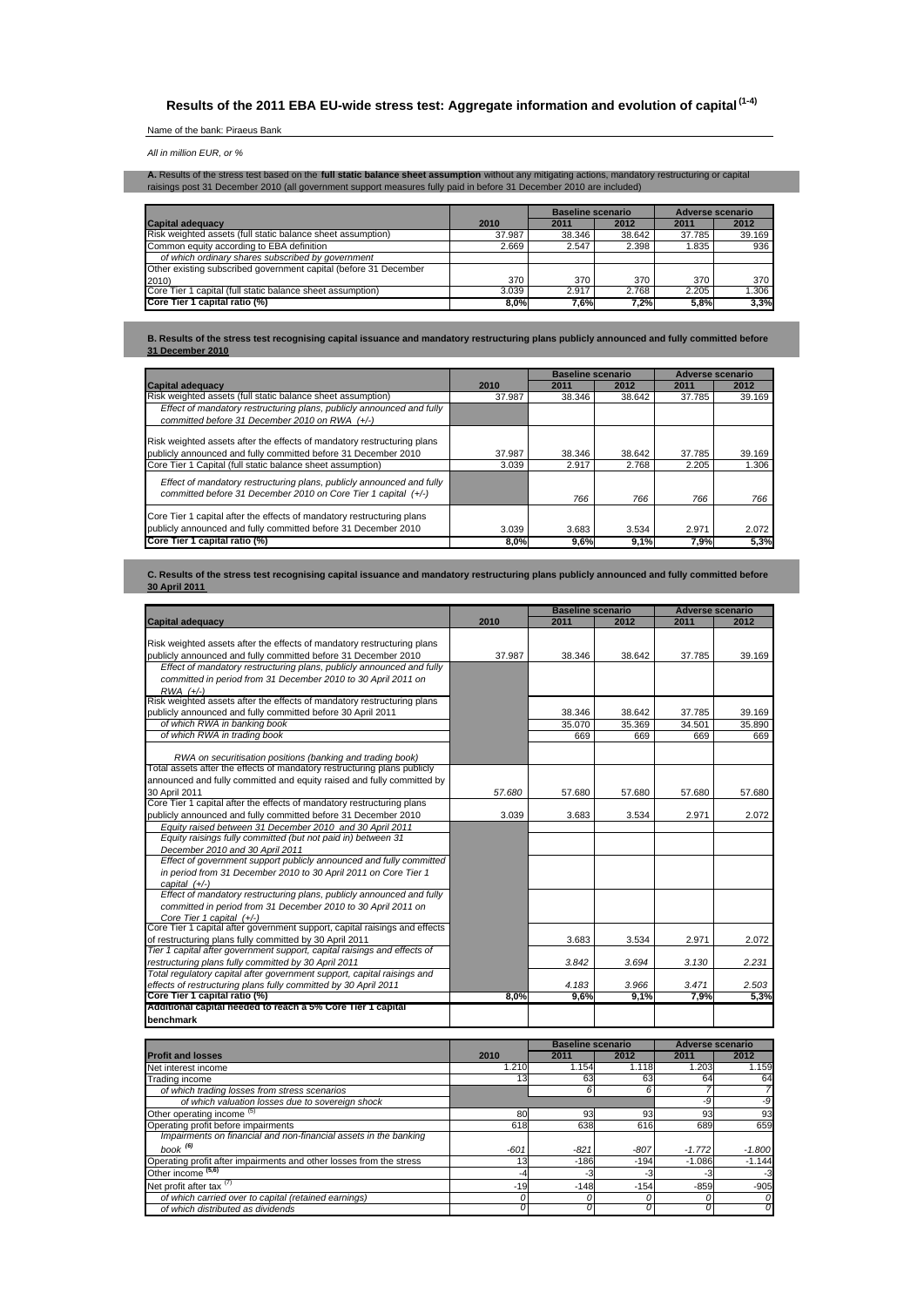|                                                       |       | <b>Baseline scenario</b> |       | <b>Adverse scenario</b> |       |  |
|-------------------------------------------------------|-------|--------------------------|-------|-------------------------|-------|--|
| <b>Additional information</b>                         | 2010  | 2011                     | 2012  | 2011                    | 2012  |  |
| Deferred Tax Assets <sup>(8)</sup>                    | 417   | 455                      | 495   | 643                     | 655   |  |
| Stock of provisions <sup>(9)</sup>                    | 1.433 | 2.250                    | 3.052 | 3.169                   | 4.933 |  |
| of which stock of provisions for non-defaulted assets |       |                          |       |                         |       |  |
| of which Sovereigns <sup>(10)</sup>                   |       |                          |       | 757                     | 1.284 |  |
| of which Institutions <sup>(10)</sup>                 |       | 5                        | 10    | 42                      | 84    |  |
| of which Corporate (excluding Commercial real estate) |       |                          |       |                         |       |  |
| of which Retail (excluding Commercial real estate)    |       |                          |       |                         |       |  |
| of which Commercial real estate (11)                  |       |                          |       |                         |       |  |
| of which stock of provisions for defaulted assets     | 1.433 | 2.244                    | 3.042 | 2.370                   | 3.565 |  |
| of which Corporate (excluding Commercial real estate) | 703   | 1.184                    | 1.660 | 1.249                   | 1.939 |  |
| of which Retail (excluding commercial real estate)    | 682   | 907                      | 1.136 | 939                     | 1.257 |  |
| of which Commercial real estate                       | 48    | 153                      | 246   | 182                     | 368   |  |
| Coverage ratio (%) (12)                               |       |                          |       |                         |       |  |
| Corporate (excluding Commercial real estate)          | 54,6% | 49,1%                    | 46,7% | 48,7%                   | 46,1% |  |
| Retail (excluding Commercial real estate)             | 48,9% | 47,7%                    | 46,8% | 48,3%                   | 47,2% |  |
| Commercial real estate                                | 17,3% | 23,1%                    | 22,7% | 25,5%                   | 28,2% |  |
| Loss rates $(%)$ $(13)$                               |       |                          |       |                         |       |  |
| Corporate (excluding Commercial real estate)          | 1,4%  | 2,4%                     | 2,4%  | 2,7%                    | 3,4%  |  |
| Retail (excluding Commercial real estate)             | 2,4%  | 1,9%                     | 1,9%  | 2,2%                    | 2,7%  |  |
| Commercial real estate                                | 0.4%  | 2,0%                     | 1,7%  | 2,5%                    | 3,5%  |  |
| Funding cost (bps)                                    | 206   |                          |       | 276                     | 336 1 |  |

**D. Other mitigating measures** (see Mitigating measures worksheet for details), million EUR **(14)**

| All effects as compared to regulatory aggregates as reported in Section | <b>Baseline scenario</b> |          | <b>Adverse scenario</b> |          |  |
|-------------------------------------------------------------------------|--------------------------|----------|-------------------------|----------|--|
| $\overline{C}$                                                          | 2011                     | 2012     | 2011                    | 2012     |  |
| A) Use of provisions and/or other reserves (including release of        |                          |          |                         |          |  |
| countercyclical provisions), capital ratio effect <sup>(6)</sup>        |                          |          |                         |          |  |
| B) Divestments and other management actions taken by 30 April 2011,     |                          |          |                         |          |  |
| RWA effect (+/-)                                                        |                          |          |                         |          |  |
| B1) Divestments and other business decisions taken by 30 April 2011,    |                          |          |                         |          |  |
| capital ratio effect (+/-)                                              |                          |          |                         |          |  |
| C) Other disinvestments and restructuring measures, including also      |                          |          |                         |          |  |
| future mandatory restructuring not yet approved with the EU             |                          |          |                         |          |  |
| Commission under the EU State Aid rules. RWA effect (+/-)               | $-1.558$                 | $-1.558$ | $-1.558$                | $-1.558$ |  |
| C1) Other disinvestments and restructuring measures, including also     |                          |          |                         |          |  |
| future mandatory restructuring not yet approved with the EU             |                          |          |                         |          |  |
| Commission under the EU State Aid rules, capital ratio effect (+/-)     | 60                       | 60       | 60                      | 60       |  |
| D) Future planned issuances of common equity instruments (private       |                          |          |                         |          |  |
| issuances), capital ratio effect                                        | 250                      | 250      | 250                     | 250      |  |
| E) Future planned government subscriptions of capital instruments       |                          |          |                         |          |  |
| (including hybrids), capital ratio effect                               |                          |          |                         |          |  |
| F) Other (existing and future) instruments recognised as appropriate    |                          |          |                         |          |  |
| back-stop measures by national supervisory authorities, RWA effect (+/- |                          |          |                         |          |  |
|                                                                         |                          |          |                         |          |  |
| F1) Other (existing and future) instruments recognised as appropriate   |                          |          |                         |          |  |
| back-stop measures by national supervisory authorities, capital ratio   |                          |          |                         |          |  |
| $effect$ $(+/-)$                                                        |                          |          |                         |          |  |
| Risk weighted assets after other mitigating measures (B+C+F)            | 36.788                   | 37.084   | 36.227                  | 37.611   |  |
| Capital after other mitigating measures (A+B1+C1+D+E+F1)                | 3.993                    | 3.844    | 3.281                   | 2.382    |  |
| Supervisory recognised capital ratio (%) <sup>(15)</sup>                | 10,9%                    | 10,4%    | 9,1%                    | 6,3%     |  |

### **Notes and definitions**

**(1)** The stress test was carried using the EBA common methodology, which includes a static balance sheet assumption (see http://www.eba.europa.eu/EU-widestress-testing/2011.aspx for the details on the EBA methodology).

**(2)** All capital elements and ratios are presented in accordance with the EBA definition of Core Tier 1 capital set up for the purposes of the EU-wide stress test, and therefore may differ from the definitions used by national supervisory authorities and/or reported by institutions in public disclosures.

**(3)** Neither baseline scenario nor the adverse scenario and results of the stress test should in any way be construed as a bank's forecast or directly compared to bank's other published information.

**(4)** Regulatory transitional floors are applied where binding. RWA for credit risk have been calculated in accordance with the EBA methodology assuming an additional floor imposed at a level of RWA, before regulatory transitional floors, for December 2010 for both IRB and STA portfolios.

**(5)** Banks are required to provide explanations of what "Other operating income" and "Other income" constitutes for.

**Composition of "Other operating income" and "Other income": Constitutes the income from non financial subsidiaries of the group**

**(6)** If under the national legislation, the release of countercyclical provisions and/or other similar reserves is allowed, this figure for 2010 could be included either in rows "Impairments on financial assets in the banking book" or "Other income" for 2010, whereas under the EU-wide stress test methodology such release for 2011-2012 should be reported in Section D as other mitigating measures.

### **(7)** Net profit includes profit attributable to minority interests.

**(8)** Deferred tax assets as referred to in paragraph 69 of BCBS publication dated December 2010 : "Basel 3 – a global regulatory framework for more resilient banks and banking systems".

**(9)** Stock of provisions includes collective and specific provisions as well as countercyclical provisions, in the jurisdictions, where required by the national legislation.

**(10)** Provisions for non-defaulted exposures to sovereigns and financial institutions have been computed taking into account benchmark risk parameters (PDs and LGDs) provided by the EBA and referring to external credit ratings and assuming hypothetical scenario of rating agency downgrades of sovereigns.

**(11)** For definition of commercial real estate please refer to footnote (5) in the worksheet "4 - EADs".

**(12)** Coverage ratio = stock of provisions on defaulted assets / stock of defaulted assets expressed in EAD for the specific portfolio.

**(13)** Loss rate = total impairment flow (specific and collective impairment flow) for a year / total EAD for the specific portfolio (including defaulted and nondefaulted assets but excluding securitisation and counterparty credit risk exposures).

**(14)** All elements are be reported net of tax effects.<br>**(15)** The supervisory recognised capital ratio computed on the basis of additional mitigating measures presented in this section. The ratio is based primarily on the EBA definition, but may include other mitigating measures not recognised by the EBA methodology as having impacts in the Core Tier 1 capital, but which are<br>considered by the national supervisory authorities as appropri explained in the additional announcements issued by banks/national supervisory authorities. Details of all mitigating measures are presented in the worksheet "3 - Mitigating measures).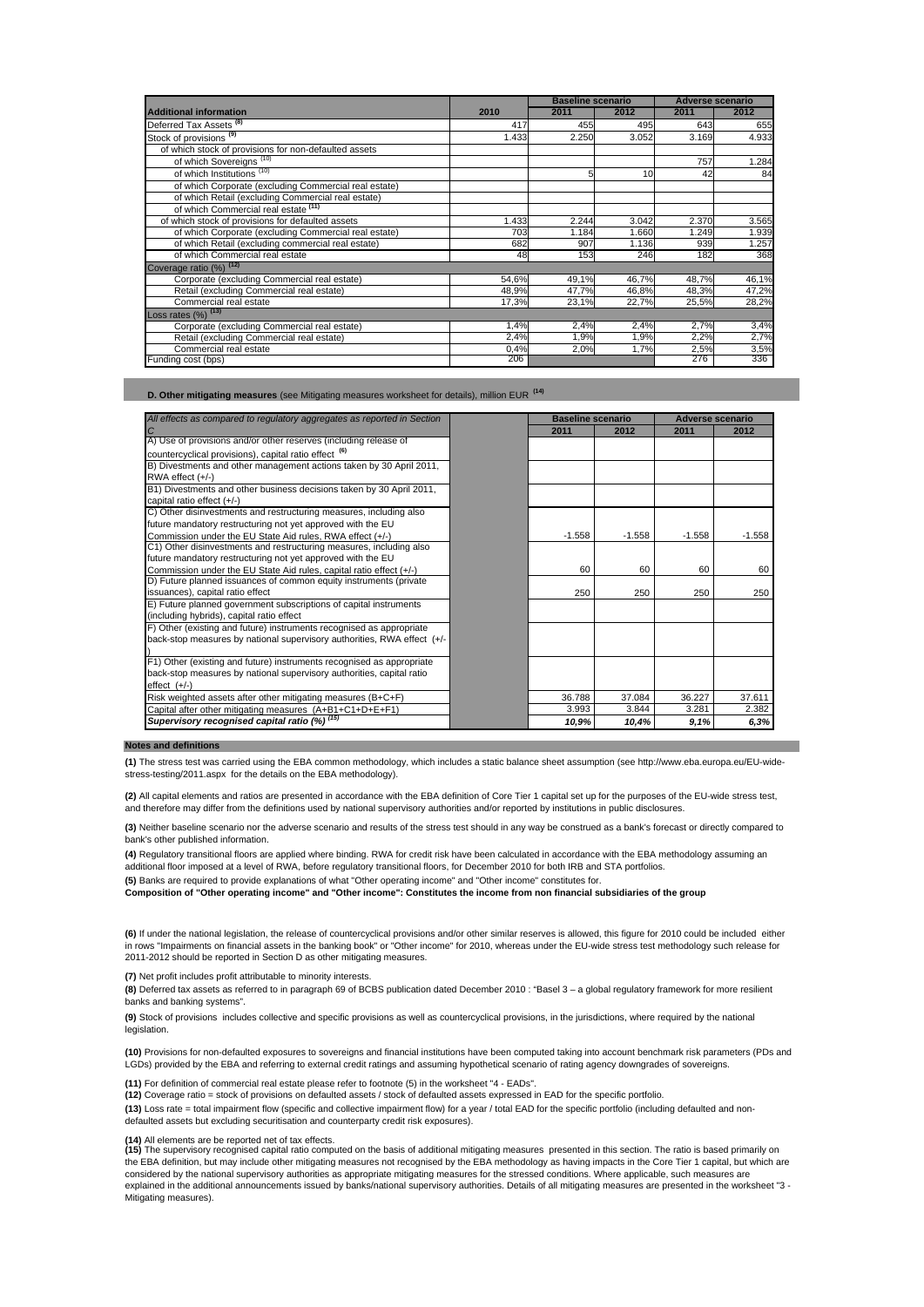## **Results of the 2011 EBA EU-wide stress test: Composition of capital as of 31 December 2010**

Name of the bank: Piraeus Bank

| <b>Situation at December 2010</b>                                                                                                                                                                                    |                    | December 2010 |                                                                                                                                                                                                 |
|----------------------------------------------------------------------------------------------------------------------------------------------------------------------------------------------------------------------|--------------------|---------------|-------------------------------------------------------------------------------------------------------------------------------------------------------------------------------------------------|
|                                                                                                                                                                                                                      | <b>Million EUR</b> | % RWA         | <b>References to COREP reporting</b>                                                                                                                                                            |
| A) Common equity before deductions (Original own funds without hybrid instruments                                                                                                                                    | 2.687              | 7.1%          | COREP CA 1.1 - hybrid instruments and government support measures other than                                                                                                                    |
| and government support measures other than ordinary shares) $(+)$                                                                                                                                                    |                    |               | ordinary shares                                                                                                                                                                                 |
| Of which: (+) eligible capital and reserves                                                                                                                                                                          | 3.206              | 8,4%          | COREP CA 1.1.1 + COREP line 1.1.2.1                                                                                                                                                             |
| Of which: (-) intangibles assets (including goodwill)                                                                                                                                                                | $-384$             | $-1.0%$       | Net amount included in T1 own funds (COREP line 1.1.5.1)                                                                                                                                        |
| Of which: (-/+) adjustment to valuation differences in other AFS assets (1)                                                                                                                                          | 206                | 0.5%          | Prudential filters for regulatory capital (COREP line 1.1.2.6.06)                                                                                                                               |
| IB<br>Deductions from common equity (Elements deducted from original own funds) (-)                                                                                                                                  | $-18$              | 0.0%          | COREP CA 1.3.T1* (negative amount)                                                                                                                                                              |
| Of which: (-) deductions of participations and subordinated claims                                                                                                                                                   | $-18$              | 0.0%          | Total of items as defined by Article 57 (I), (m), (n) (o) and (p) of Directive 2006/48/EC<br>and deducted from original own funds (COREP lines from 1.3.1 to 1.3.5 included in<br>line 1.3.T1*) |
| Of which: (-) securitisation exposures not included in RWA                                                                                                                                                           |                    | 0.0%          | COREP line 1.3.7 included in line 1.3.T1*                                                                                                                                                       |
| Of which: (-) IRB provision shortfall and IRB equity expected loss amounts (before tax)                                                                                                                              |                    | 0.0%          | As defined by Article 57 (q) of Directive 2006/48/EC (COREP line 1.3.8 included in<br>$1.3.T1*$ )                                                                                               |
| C)<br>Common equity (A+B)                                                                                                                                                                                            | 2.669              | 7.0%          |                                                                                                                                                                                                 |
| Of which: ordinary shares subscribed by government                                                                                                                                                                   |                    | 0.0%          | Paid up ordinary shares subscribed by government                                                                                                                                                |
| D) Other Existing government support measures (+)                                                                                                                                                                    | 370                | 1.0%          |                                                                                                                                                                                                 |
| $E$ ) Core Tier 1 including existing government support measures (C+D)                                                                                                                                               | 3.039              | 8,0%          | Common equity + Existing government support measures included in T1 other than<br>ordinary shares                                                                                               |
| Difference from benchmark capital threshold (CT1 5%)                                                                                                                                                                 | 1.140              | 3.0%          | Core tier 1 including government support measures - (RWA*5%)                                                                                                                                    |
| F) Hybrid instruments not subscribed by government                                                                                                                                                                   | 159                | 0,4%          | Net amount included in T1 own funds (COREP line 1.1.4.1a + COREP lines from<br>1.1.2.2***01 to 1.1.2.2***05 + COREP line 1.1.5.2a (negative amount)) not<br>subscribed by government            |
| Tier 1 Capital (E+F) (Total original own funds for general solvency purposes)                                                                                                                                        | 3.199              | 8.4%          | COREP CA 1.4 = COREP CA 1.1 + COREP CA 1.3.T1* (negative amount)                                                                                                                                |
| Tier 2 Capital (Total additional own funds for general solvency purposes)                                                                                                                                            | 329                | 0,9%          | COREP CA 1.5                                                                                                                                                                                    |
| Tier 3 Capital (Total additional own funds specific to cover market risks)                                                                                                                                           |                    | 0.0%          | COREP CA 1.6                                                                                                                                                                                    |
| Total Capital (Total own funds for solvency purposes)                                                                                                                                                                | 3.528              | 9.3%          | COREP CA 1                                                                                                                                                                                      |
| <b>Memorandum items</b>                                                                                                                                                                                              |                    |               |                                                                                                                                                                                                 |
| Amount of holdings, participations and subordinated claims in credit, financial and insurance<br>institutions not deducted for the computation of core tier 1 but deducted for the computation of<br>total own funds | $-18$              | 0.0%          | Total of items as defined by Article 57 (I), (m), (n) (o) and (p) of Directive 2006/48/EC<br>not deducted for the computation of original own funds                                             |
| Amount of securitisation exposures not included in RWA and not deducted for the computation<br>of core tier 1 but deducted for the computation of total own funds                                                    |                    | 0.0%          | Total of items as defined by Article 57 (r) of Directive 2006/48/EC not deducted for<br>the computation of original own funds                                                                   |
| Deferred tax assets <sup>(2)</sup>                                                                                                                                                                                   | 31                 | 0.1%          | As referred to in paragraph 69 of BCBS publication dated December 2010 : "Basel 3<br>- a global regulatory framework for more resilient banks and banking systems"                              |
| Minority interests (excluding hybrid instruments) <sup>(2)</sup>                                                                                                                                                     | 141                | 0,4%          | Gross amount of minority interests as defined by Article 65 1. (a) of Directive<br>2006/48/EC                                                                                                   |
| Valuation differences eligible as original own funds $(+)$ $(3)$                                                                                                                                                     | 223                | $-0.6%$       | COREP line 1.1.2.6                                                                                                                                                                              |

**Notes and definitions (1)** The amount is already included in the computation of the eligible capital and reserves and it is provided separately for information purposes.

**(2)** According to the Basel 3 framework specific rules apply for the treatment of these items under the Basel 3 framework, no full deduction is required for the computation of common equity.

(3) This item represents the impact in original own funds of valuation differences arising from the application of fair value measurement to certain financial instruments (AFS/FVO) and property assets after the application filters.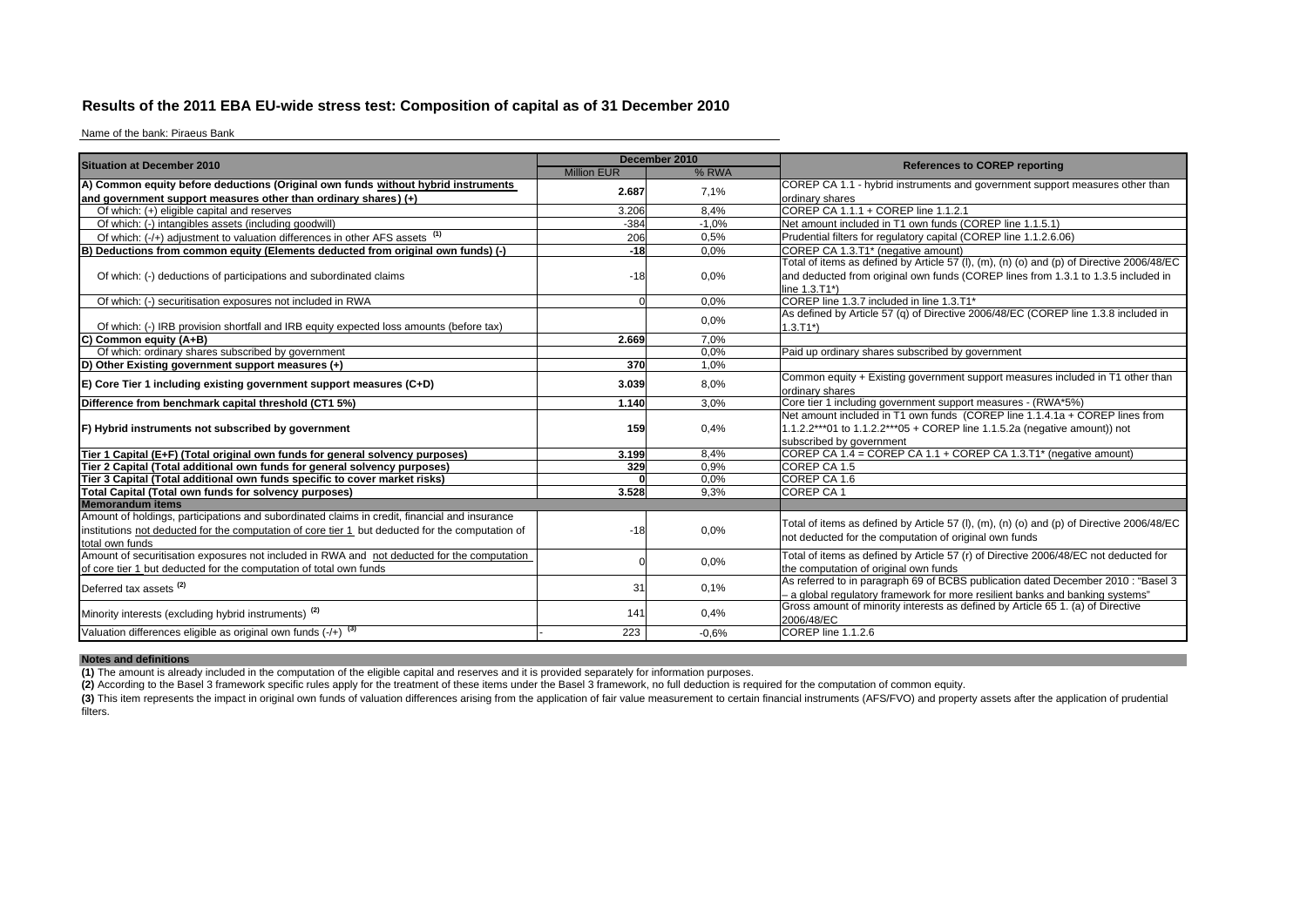## **Results of the 2011 EBA EU-wide stress test: Overview of mitigating measures (1-2)**

Name of the bank: Piraeus Bank

### **Use of countercyclical provisions, divestments and other management actions**

| Please fill in the table using a separate row for each measure                                               | <b>Narrative description</b>                                                                                                                                           | Date of completion<br>(actual or planned<br>for future<br>issuances) | <b>Capital / P&amp;L</b><br>impact<br>(in million EUR) | <b>RWA impact</b><br>(in million EUR) | <b>Capital ratio</b><br>impact (as of 31<br>December 2012) |
|--------------------------------------------------------------------------------------------------------------|------------------------------------------------------------------------------------------------------------------------------------------------------------------------|----------------------------------------------------------------------|--------------------------------------------------------|---------------------------------------|------------------------------------------------------------|
| A) Use of provisions and/or other reserves (including release of countercyclical provisions), <sup>(3)</sup> |                                                                                                                                                                        |                                                                      |                                                        |                                       |                                                            |
|                                                                                                              |                                                                                                                                                                        |                                                                      |                                                        |                                       |                                                            |
|                                                                                                              |                                                                                                                                                                        |                                                                      |                                                        |                                       |                                                            |
| B) Divestments and other management actions taken by 30 April 2011                                           |                                                                                                                                                                        |                                                                      |                                                        |                                       |                                                            |
|                                                                                                              |                                                                                                                                                                        |                                                                      |                                                        |                                       |                                                            |
|                                                                                                              |                                                                                                                                                                        |                                                                      |                                                        |                                       |                                                            |
|                                                                                                              |                                                                                                                                                                        |                                                                      |                                                        |                                       |                                                            |
|                                                                                                              |                                                                                                                                                                        |                                                                      |                                                        |                                       |                                                            |
|                                                                                                              |                                                                                                                                                                        |                                                                      |                                                        |                                       |                                                            |
|                                                                                                              | C) Other disinvestments and restructuring measures, including also future mandatory restructuring not yet approved with the EU Commission under the EU State Aid rules |                                                                      |                                                        |                                       |                                                            |
| Disinvestment of our subsidiary in Eqypt                                                                     |                                                                                                                                                                        | undated                                                              | 60                                                     | $-1.558$                              | 0,4%                                                       |
|                                                                                                              |                                                                                                                                                                        |                                                                      |                                                        |                                       |                                                            |
|                                                                                                              |                                                                                                                                                                        |                                                                      |                                                        |                                       |                                                            |
|                                                                                                              |                                                                                                                                                                        |                                                                      |                                                        |                                       |                                                            |
|                                                                                                              |                                                                                                                                                                        |                                                                      |                                                        |                                       |                                                            |

### **Future capital raisings and other back stop measures**

|                                                                                                                                                                                                  | Date of issuance                 |                     |                                    | Loss absorbency  |                          | <b>Flexibility of</b><br>Permanence  |                                | <b>Conversion clause (where appropriate)</b>         |                                  |                                       |  |  |
|--------------------------------------------------------------------------------------------------------------------------------------------------------------------------------------------------|----------------------------------|---------------------|------------------------------------|------------------|--------------------------|--------------------------------------|--------------------------------|------------------------------------------------------|----------------------------------|---------------------------------------|--|--|
| Please fill in the table using a separate row for each measure                                                                                                                                   | (actual or planned<br>for future | Amount              | <b>Maturity</b>                    | in going concern | payments<br>(capacity to | (Undated and<br>without incentive to | <b>Nature of</b><br>conversion | Date of conversion                                   | <b>Triggers</b>                  | <b>Conversion in</b><br>common equity |  |  |
|                                                                                                                                                                                                  | issuances,<br>dd/mm/yy)          | (in million<br>EUR) | (dated/<br>undated) <sup>(4)</sup> | (Yes/No)         | (Yes/No)                 | (Yes/No)                             | (mandatory/<br>discretionary)  | (at any time/from $a$<br>specific date:<br>dd/mm/yy) | (description of the<br>triggers) | (Yes/No)                              |  |  |
| D) Future planned issuances of common equity instruments (private issuances)                                                                                                                     |                                  |                     |                                    |                  |                          |                                      |                                |                                                      |                                  |                                       |  |  |
| The Generals sharehorders Meeting decided on 20/12/2010 the issue of a<br>convertible bond loan up to an amount of €250,000,000 within a reasonable<br>period of time, not exceeding three years | max until<br>20/12/2013          | 250                 | undated                            |                  |                          |                                      |                                |                                                      |                                  |                                       |  |  |
|                                                                                                                                                                                                  |                                  |                     |                                    |                  |                          |                                      |                                |                                                      |                                  |                                       |  |  |
|                                                                                                                                                                                                  |                                  |                     |                                    |                  |                          |                                      |                                |                                                      |                                  |                                       |  |  |
|                                                                                                                                                                                                  |                                  |                     |                                    |                  |                          |                                      |                                |                                                      |                                  |                                       |  |  |
| E) Future planned government subscriptions of capital instruments (including hybrids)                                                                                                            |                                  |                     |                                    |                  |                          |                                      |                                |                                                      |                                  |                                       |  |  |
| 1) Denomination of the instrument                                                                                                                                                                |                                  |                     |                                    |                  |                          |                                      |                                |                                                      |                                  |                                       |  |  |
|                                                                                                                                                                                                  |                                  |                     |                                    |                  |                          |                                      |                                |                                                      |                                  |                                       |  |  |
|                                                                                                                                                                                                  |                                  |                     |                                    |                  |                          |                                      |                                |                                                      |                                  |                                       |  |  |
|                                                                                                                                                                                                  |                                  |                     |                                    |                  |                          |                                      |                                |                                                      |                                  |                                       |  |  |
|                                                                                                                                                                                                  |                                  |                     |                                    |                  |                          |                                      |                                |                                                      |                                  |                                       |  |  |
| F) Other (existing and future) instruments recognised as back stop measures by national supervisory authorities (including hybrids)                                                              |                                  |                     |                                    |                  |                          |                                      |                                |                                                      |                                  |                                       |  |  |
|                                                                                                                                                                                                  |                                  |                     |                                    |                  |                          |                                      |                                |                                                      |                                  |                                       |  |  |
|                                                                                                                                                                                                  |                                  |                     |                                    |                  |                          |                                      |                                |                                                      |                                  |                                       |  |  |
|                                                                                                                                                                                                  |                                  |                     |                                    |                  |                          |                                      |                                |                                                      |                                  |                                       |  |  |
|                                                                                                                                                                                                  |                                  |                     |                                    |                  |                          |                                      |                                |                                                      |                                  |                                       |  |  |
|                                                                                                                                                                                                  |                                  |                     |                                    |                  |                          |                                      |                                |                                                      |                                  |                                       |  |  |

**Notes and definitions (1)** The order of the measures follows the order of mitigating measures reported in the Section D of the worksheet "1 - Aggregate information".

**(2)** All elements are be reported net of tax effects.

(3) If under the national legislation, the release of countercyclical provisions and/or other similar reserves is allowed, this figure for 2010 could be included either in rows "Impairments on financial assets in the banki **(4)** If dated please insert the maturity date (dd/mm/yy) otherwise specify undated.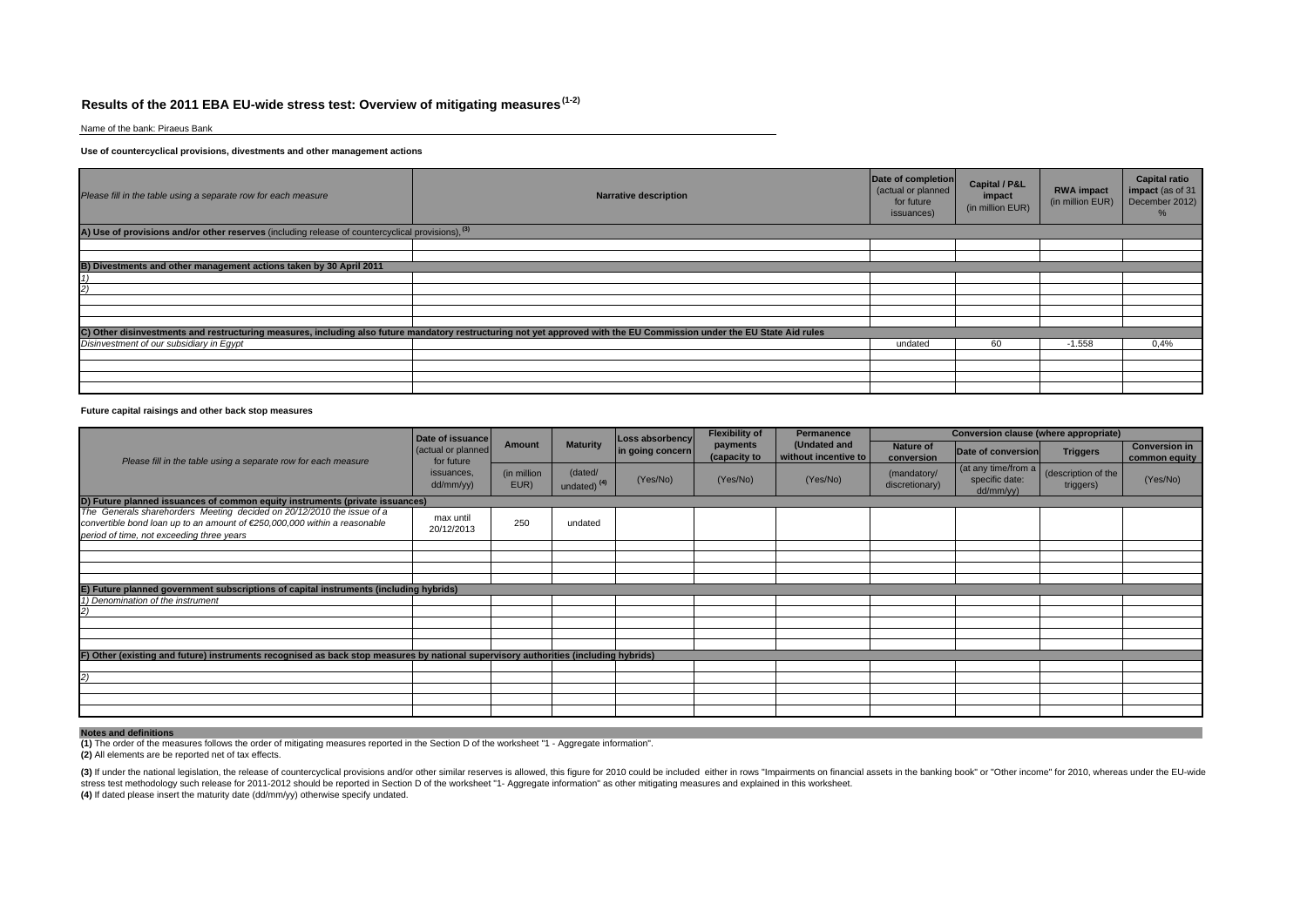## **Results of the 2011 EBA EU-wide stress test: Credit risk exposures (EAD - exposure at default), as of 31 December 2010, mln EUR, (1-5)**

Name of the bank:

Piraeus Bank

### *All values in million EUR, or %*

| Retail (excluding commercial real estate)<br><b>Commercial Real Estate</b><br><b>Defaulted</b><br>Corporate<br>exposures<br>Total exposures <sup>(7)</sup><br>(excluding<br>of which Residential<br>(excluding<br><b>Institutions</b><br>commercial<br>mortgages<br>Loan to Value<br>of which<br>sovereign)<br>Loan to Value<br>of which SME   of which other<br>real estate)<br>$(LTV)$ ratio $(\%)^{(6)}$<br><b>Revolving</b><br>$(LTV)$ ratio<br>$(%)$ , $^{(6)}$<br>$\mathbf 0$<br>$\mathbf 0$<br>$\Omega$<br>$\mathbf 0$<br>75<br>$\overline{0}$<br>50<br>$\Omega$<br>$\Omega$<br>39<br>732<br>273<br>233<br>75<br>40<br>50<br>545<br>109<br>$\overline{77}$<br>1.178<br>168<br>119<br>49<br>15<br>50<br>29<br>$\overline{0}$<br>$\Omega$<br>75<br>-1<br>75<br>$\overline{0}$<br>75<br>$\mathbf 0$<br>75<br>28<br>4<br>75<br>914<br>9.698<br>8.144<br>5.837<br>2.307<br>4.290<br>50<br>2.116<br>32<br>75<br>50<br>$\overline{4}$<br>$\mathbf 0$<br>$\mathbf{0}$<br>75<br>50<br>12<br>$\mathbf 0$<br>$\mathcal{P}$<br>$\mathbf{0}$<br>-1<br>$\overline{0}$<br>$\Omega$<br>Liechtenstein<br>$\Omega$<br><sup>n</sup><br>$\overline{0}$<br>75<br>9<br>$\mathbf 0$<br>$\Omega$<br>24<br>$\Omega$<br>75<br>$\mathbf 0$<br>4<br>75<br>$\overline{0}$<br>3<br>5<br>50<br>$\Omega$<br>1.223<br>341<br>882<br>36<br>1.676<br>75<br>14<br>55<br>345<br>75<br>$\mathbf 0$<br>75<br>$\overline{0}$<br>$\Omega$<br>75<br>$\overline{0}$<br>$\mathbf{1}$<br>75<br>$\overline{0}$<br>$\overline{1}$<br>2<br>$\Omega$<br>75<br>384<br>70<br>61<br>50<br>8<br>2<br>10<br>1<br>75<br>206<br>68<br>64<br>50<br>4<br>217<br>Δ<br>$\Omega$<br>Other non EEA non<br>77<br>101<br>102<br>41<br>10<br>7<br>75<br>81<br>$\overline{2}$<br>$\overline{0}$<br>2<br>75<br>402<br>8<br>8<br>1<br>123<br>740<br>240<br>171<br>77<br>103<br>69<br>75<br>400<br>2.457<br>157<br>139<br>50<br>104<br>18<br>$12 \,$<br>1.581<br>17.755<br>10.379<br>6.873<br>75<br>3.505<br>5.094<br>50<br>2.927<br>$\mathbf{0}$<br>-0 |                           | Non-defaulted exposures |  |  |  |  |  |  |  |  |  |  |                         |  |
|-------------------------------------------------------------------------------------------------------------------------------------------------------------------------------------------------------------------------------------------------------------------------------------------------------------------------------------------------------------------------------------------------------------------------------------------------------------------------------------------------------------------------------------------------------------------------------------------------------------------------------------------------------------------------------------------------------------------------------------------------------------------------------------------------------------------------------------------------------------------------------------------------------------------------------------------------------------------------------------------------------------------------------------------------------------------------------------------------------------------------------------------------------------------------------------------------------------------------------------------------------------------------------------------------------------------------------------------------------------------------------------------------------------------------------------------------------------------------------------------------------------------------------------------------------------------------------------------------------------------------------------------------------------------------------------------------------------------------------------------------------------------------------------------------------------------------------------------------------------------------------------------------------------------------------------------------------------------------------------------|---------------------------|-------------------------|--|--|--|--|--|--|--|--|--|--|-------------------------|--|
|                                                                                                                                                                                                                                                                                                                                                                                                                                                                                                                                                                                                                                                                                                                                                                                                                                                                                                                                                                                                                                                                                                                                                                                                                                                                                                                                                                                                                                                                                                                                                                                                                                                                                                                                                                                                                                                                                                                                                                                           |                           |                         |  |  |  |  |  |  |  |  |  |  |                         |  |
|                                                                                                                                                                                                                                                                                                                                                                                                                                                                                                                                                                                                                                                                                                                                                                                                                                                                                                                                                                                                                                                                                                                                                                                                                                                                                                                                                                                                                                                                                                                                                                                                                                                                                                                                                                                                                                                                                                                                                                                           |                           |                         |  |  |  |  |  |  |  |  |  |  |                         |  |
|                                                                                                                                                                                                                                                                                                                                                                                                                                                                                                                                                                                                                                                                                                                                                                                                                                                                                                                                                                                                                                                                                                                                                                                                                                                                                                                                                                                                                                                                                                                                                                                                                                                                                                                                                                                                                                                                                                                                                                                           | <b>Austria</b>            |                         |  |  |  |  |  |  |  |  |  |  | $\mathbf{0}$            |  |
|                                                                                                                                                                                                                                                                                                                                                                                                                                                                                                                                                                                                                                                                                                                                                                                                                                                                                                                                                                                                                                                                                                                                                                                                                                                                                                                                                                                                                                                                                                                                                                                                                                                                                                                                                                                                                                                                                                                                                                                           | <b>Belgium</b>            |                         |  |  |  |  |  |  |  |  |  |  | <sub>0</sub>            |  |
|                                                                                                                                                                                                                                                                                                                                                                                                                                                                                                                                                                                                                                                                                                                                                                                                                                                                                                                                                                                                                                                                                                                                                                                                                                                                                                                                                                                                                                                                                                                                                                                                                                                                                                                                                                                                                                                                                                                                                                                           | <b>Bulgaria</b>           |                         |  |  |  |  |  |  |  |  |  |  | 1.698                   |  |
|                                                                                                                                                                                                                                                                                                                                                                                                                                                                                                                                                                                                                                                                                                                                                                                                                                                                                                                                                                                                                                                                                                                                                                                                                                                                                                                                                                                                                                                                                                                                                                                                                                                                                                                                                                                                                                                                                                                                                                                           | <b>Cyprus</b>             |                         |  |  |  |  |  |  |  |  |  |  | 1.401                   |  |
|                                                                                                                                                                                                                                                                                                                                                                                                                                                                                                                                                                                                                                                                                                                                                                                                                                                                                                                                                                                                                                                                                                                                                                                                                                                                                                                                                                                                                                                                                                                                                                                                                                                                                                                                                                                                                                                                                                                                                                                           | <b>Czech Republic</b>     |                         |  |  |  |  |  |  |  |  |  |  | $\mathbf{0}$            |  |
|                                                                                                                                                                                                                                                                                                                                                                                                                                                                                                                                                                                                                                                                                                                                                                                                                                                                                                                                                                                                                                                                                                                                                                                                                                                                                                                                                                                                                                                                                                                                                                                                                                                                                                                                                                                                                                                                                                                                                                                           | <b>Denmark</b>            |                         |  |  |  |  |  |  |  |  |  |  | $\mathbf{1}$            |  |
|                                                                                                                                                                                                                                                                                                                                                                                                                                                                                                                                                                                                                                                                                                                                                                                                                                                                                                                                                                                                                                                                                                                                                                                                                                                                                                                                                                                                                                                                                                                                                                                                                                                                                                                                                                                                                                                                                                                                                                                           | <b>Estonia</b>            |                         |  |  |  |  |  |  |  |  |  |  | ō                       |  |
|                                                                                                                                                                                                                                                                                                                                                                                                                                                                                                                                                                                                                                                                                                                                                                                                                                                                                                                                                                                                                                                                                                                                                                                                                                                                                                                                                                                                                                                                                                                                                                                                                                                                                                                                                                                                                                                                                                                                                                                           | <b>Finland</b>            |                         |  |  |  |  |  |  |  |  |  |  | $\overline{0}$          |  |
|                                                                                                                                                                                                                                                                                                                                                                                                                                                                                                                                                                                                                                                                                                                                                                                                                                                                                                                                                                                                                                                                                                                                                                                                                                                                                                                                                                                                                                                                                                                                                                                                                                                                                                                                                                                                                                                                                                                                                                                           | <b>France</b>             |                         |  |  |  |  |  |  |  |  |  |  | $\overline{0}$          |  |
|                                                                                                                                                                                                                                                                                                                                                                                                                                                                                                                                                                                                                                                                                                                                                                                                                                                                                                                                                                                                                                                                                                                                                                                                                                                                                                                                                                                                                                                                                                                                                                                                                                                                                                                                                                                                                                                                                                                                                                                           | Germany                   |                         |  |  |  |  |  |  |  |  |  |  | 33                      |  |
|                                                                                                                                                                                                                                                                                                                                                                                                                                                                                                                                                                                                                                                                                                                                                                                                                                                                                                                                                                                                                                                                                                                                                                                                                                                                                                                                                                                                                                                                                                                                                                                                                                                                                                                                                                                                                                                                                                                                                                                           | Greece                    |                         |  |  |  |  |  |  |  |  |  |  | 34.382                  |  |
|                                                                                                                                                                                                                                                                                                                                                                                                                                                                                                                                                                                                                                                                                                                                                                                                                                                                                                                                                                                                                                                                                                                                                                                                                                                                                                                                                                                                                                                                                                                                                                                                                                                                                                                                                                                                                                                                                                                                                                                           | Hungary                   |                         |  |  |  |  |  |  |  |  |  |  | 32                      |  |
|                                                                                                                                                                                                                                                                                                                                                                                                                                                                                                                                                                                                                                                                                                                                                                                                                                                                                                                                                                                                                                                                                                                                                                                                                                                                                                                                                                                                                                                                                                                                                                                                                                                                                                                                                                                                                                                                                                                                                                                           | Iceland                   |                         |  |  |  |  |  |  |  |  |  |  | $\mathbf{0}$            |  |
|                                                                                                                                                                                                                                                                                                                                                                                                                                                                                                                                                                                                                                                                                                                                                                                                                                                                                                                                                                                                                                                                                                                                                                                                                                                                                                                                                                                                                                                                                                                                                                                                                                                                                                                                                                                                                                                                                                                                                                                           | Ireland                   |                         |  |  |  |  |  |  |  |  |  |  | 5                       |  |
|                                                                                                                                                                                                                                                                                                                                                                                                                                                                                                                                                                                                                                                                                                                                                                                                                                                                                                                                                                                                                                                                                                                                                                                                                                                                                                                                                                                                                                                                                                                                                                                                                                                                                                                                                                                                                                                                                                                                                                                           | Italy                     |                         |  |  |  |  |  |  |  |  |  |  | 15                      |  |
|                                                                                                                                                                                                                                                                                                                                                                                                                                                                                                                                                                                                                                                                                                                                                                                                                                                                                                                                                                                                                                                                                                                                                                                                                                                                                                                                                                                                                                                                                                                                                                                                                                                                                                                                                                                                                                                                                                                                                                                           | Latvia                    |                         |  |  |  |  |  |  |  |  |  |  | $\overline{\mathbf{0}}$ |  |
|                                                                                                                                                                                                                                                                                                                                                                                                                                                                                                                                                                                                                                                                                                                                                                                                                                                                                                                                                                                                                                                                                                                                                                                                                                                                                                                                                                                                                                                                                                                                                                                                                                                                                                                                                                                                                                                                                                                                                                                           |                           |                         |  |  |  |  |  |  |  |  |  |  | ō                       |  |
|                                                                                                                                                                                                                                                                                                                                                                                                                                                                                                                                                                                                                                                                                                                                                                                                                                                                                                                                                                                                                                                                                                                                                                                                                                                                                                                                                                                                                                                                                                                                                                                                                                                                                                                                                                                                                                                                                                                                                                                           | Lithuania                 |                         |  |  |  |  |  |  |  |  |  |  | $\mathbf{0}$            |  |
|                                                                                                                                                                                                                                                                                                                                                                                                                                                                                                                                                                                                                                                                                                                                                                                                                                                                                                                                                                                                                                                                                                                                                                                                                                                                                                                                                                                                                                                                                                                                                                                                                                                                                                                                                                                                                                                                                                                                                                                           | Luxembourg                |                         |  |  |  |  |  |  |  |  |  |  | 9                       |  |
|                                                                                                                                                                                                                                                                                                                                                                                                                                                                                                                                                                                                                                                                                                                                                                                                                                                                                                                                                                                                                                                                                                                                                                                                                                                                                                                                                                                                                                                                                                                                                                                                                                                                                                                                                                                                                                                                                                                                                                                           | <b>Malta</b>              |                         |  |  |  |  |  |  |  |  |  |  | 24                      |  |
|                                                                                                                                                                                                                                                                                                                                                                                                                                                                                                                                                                                                                                                                                                                                                                                                                                                                                                                                                                                                                                                                                                                                                                                                                                                                                                                                                                                                                                                                                                                                                                                                                                                                                                                                                                                                                                                                                                                                                                                           | Netherlands               |                         |  |  |  |  |  |  |  |  |  |  | 5                       |  |
|                                                                                                                                                                                                                                                                                                                                                                                                                                                                                                                                                                                                                                                                                                                                                                                                                                                                                                                                                                                                                                                                                                                                                                                                                                                                                                                                                                                                                                                                                                                                                                                                                                                                                                                                                                                                                                                                                                                                                                                           | <b>Norway</b>             |                         |  |  |  |  |  |  |  |  |  |  | 4                       |  |
|                                                                                                                                                                                                                                                                                                                                                                                                                                                                                                                                                                                                                                                                                                                                                                                                                                                                                                                                                                                                                                                                                                                                                                                                                                                                                                                                                                                                                                                                                                                                                                                                                                                                                                                                                                                                                                                                                                                                                                                           | Poland                    |                         |  |  |  |  |  |  |  |  |  |  | 5                       |  |
|                                                                                                                                                                                                                                                                                                                                                                                                                                                                                                                                                                                                                                                                                                                                                                                                                                                                                                                                                                                                                                                                                                                                                                                                                                                                                                                                                                                                                                                                                                                                                                                                                                                                                                                                                                                                                                                                                                                                                                                           | Portugal                  |                         |  |  |  |  |  |  |  |  |  |  | ΩI                      |  |
|                                                                                                                                                                                                                                                                                                                                                                                                                                                                                                                                                                                                                                                                                                                                                                                                                                                                                                                                                                                                                                                                                                                                                                                                                                                                                                                                                                                                                                                                                                                                                                                                                                                                                                                                                                                                                                                                                                                                                                                           | Romania                   |                         |  |  |  |  |  |  |  |  |  |  | 3.420                   |  |
|                                                                                                                                                                                                                                                                                                                                                                                                                                                                                                                                                                                                                                                                                                                                                                                                                                                                                                                                                                                                                                                                                                                                                                                                                                                                                                                                                                                                                                                                                                                                                                                                                                                                                                                                                                                                                                                                                                                                                                                           | Slovakia                  |                         |  |  |  |  |  |  |  |  |  |  | $\mathbf{0}$            |  |
|                                                                                                                                                                                                                                                                                                                                                                                                                                                                                                                                                                                                                                                                                                                                                                                                                                                                                                                                                                                                                                                                                                                                                                                                                                                                                                                                                                                                                                                                                                                                                                                                                                                                                                                                                                                                                                                                                                                                                                                           | Slovenia                  |                         |  |  |  |  |  |  |  |  |  |  | $\overline{\mathbf{0}}$ |  |
|                                                                                                                                                                                                                                                                                                                                                                                                                                                                                                                                                                                                                                                                                                                                                                                                                                                                                                                                                                                                                                                                                                                                                                                                                                                                                                                                                                                                                                                                                                                                                                                                                                                                                                                                                                                                                                                                                                                                                                                           | Spain                     |                         |  |  |  |  |  |  |  |  |  |  | $\mathbf{1}$            |  |
|                                                                                                                                                                                                                                                                                                                                                                                                                                                                                                                                                                                                                                                                                                                                                                                                                                                                                                                                                                                                                                                                                                                                                                                                                                                                                                                                                                                                                                                                                                                                                                                                                                                                                                                                                                                                                                                                                                                                                                                           | <b>Sweden</b>             |                         |  |  |  |  |  |  |  |  |  |  | $\overline{\mathbf{2}}$ |  |
|                                                                                                                                                                                                                                                                                                                                                                                                                                                                                                                                                                                                                                                                                                                                                                                                                                                                                                                                                                                                                                                                                                                                                                                                                                                                                                                                                                                                                                                                                                                                                                                                                                                                                                                                                                                                                                                                                                                                                                                           | <b>United Kingdom</b>     |                         |  |  |  |  |  |  |  |  |  |  | 467                     |  |
|                                                                                                                                                                                                                                                                                                                                                                                                                                                                                                                                                                                                                                                                                                                                                                                                                                                                                                                                                                                                                                                                                                                                                                                                                                                                                                                                                                                                                                                                                                                                                                                                                                                                                                                                                                                                                                                                                                                                                                                           | <b>United States</b>      |                         |  |  |  |  |  |  |  |  |  |  | 508                     |  |
|                                                                                                                                                                                                                                                                                                                                                                                                                                                                                                                                                                                                                                                                                                                                                                                                                                                                                                                                                                                                                                                                                                                                                                                                                                                                                                                                                                                                                                                                                                                                                                                                                                                                                                                                                                                                                                                                                                                                                                                           | Japan                     |                         |  |  |  |  |  |  |  |  |  |  | 0                       |  |
|                                                                                                                                                                                                                                                                                                                                                                                                                                                                                                                                                                                                                                                                                                                                                                                                                                                                                                                                                                                                                                                                                                                                                                                                                                                                                                                                                                                                                                                                                                                                                                                                                                                                                                                                                                                                                                                                                                                                                                                           |                           |                         |  |  |  |  |  |  |  |  |  |  |                         |  |
|                                                                                                                                                                                                                                                                                                                                                                                                                                                                                                                                                                                                                                                                                                                                                                                                                                                                                                                                                                                                                                                                                                                                                                                                                                                                                                                                                                                                                                                                                                                                                                                                                                                                                                                                                                                                                                                                                                                                                                                           | <b>Emerging countries</b> |                         |  |  |  |  |  |  |  |  |  |  | 271                     |  |
|                                                                                                                                                                                                                                                                                                                                                                                                                                                                                                                                                                                                                                                                                                                                                                                                                                                                                                                                                                                                                                                                                                                                                                                                                                                                                                                                                                                                                                                                                                                                                                                                                                                                                                                                                                                                                                                                                                                                                                                           | Asia                      |                         |  |  |  |  |  |  |  |  |  |  | 83                      |  |
|                                                                                                                                                                                                                                                                                                                                                                                                                                                                                                                                                                                                                                                                                                                                                                                                                                                                                                                                                                                                                                                                                                                                                                                                                                                                                                                                                                                                                                                                                                                                                                                                                                                                                                                                                                                                                                                                                                                                                                                           | <b>Middle and South</b>   |                         |  |  |  |  |  |  |  |  |  |  |                         |  |
|                                                                                                                                                                                                                                                                                                                                                                                                                                                                                                                                                                                                                                                                                                                                                                                                                                                                                                                                                                                                                                                                                                                                                                                                                                                                                                                                                                                                                                                                                                                                                                                                                                                                                                                                                                                                                                                                                                                                                                                           | America                   |                         |  |  |  |  |  |  |  |  |  |  | 410                     |  |
|                                                                                                                                                                                                                                                                                                                                                                                                                                                                                                                                                                                                                                                                                                                                                                                                                                                                                                                                                                                                                                                                                                                                                                                                                                                                                                                                                                                                                                                                                                                                                                                                                                                                                                                                                                                                                                                                                                                                                                                           | <b>Eastern Europe non</b> |                         |  |  |  |  |  |  |  |  |  |  |                         |  |
|                                                                                                                                                                                                                                                                                                                                                                                                                                                                                                                                                                                                                                                                                                                                                                                                                                                                                                                                                                                                                                                                                                                                                                                                                                                                                                                                                                                                                                                                                                                                                                                                                                                                                                                                                                                                                                                                                                                                                                                           | <b>EEA</b>                |                         |  |  |  |  |  |  |  |  |  |  | 1.270                   |  |
|                                                                                                                                                                                                                                                                                                                                                                                                                                                                                                                                                                                                                                                                                                                                                                                                                                                                                                                                                                                                                                                                                                                                                                                                                                                                                                                                                                                                                                                                                                                                                                                                                                                                                                                                                                                                                                                                                                                                                                                           | <b>Others</b>             |                         |  |  |  |  |  |  |  |  |  |  | 3.158                   |  |
|                                                                                                                                                                                                                                                                                                                                                                                                                                                                                                                                                                                                                                                                                                                                                                                                                                                                                                                                                                                                                                                                                                                                                                                                                                                                                                                                                                                                                                                                                                                                                                                                                                                                                                                                                                                                                                                                                                                                                                                           | <b>Total</b>              |                         |  |  |  |  |  |  |  |  |  |  | 47.205                  |  |

**Notes and definitions (1)** EAD - Exposure at Default or exposure value in the meaning of the CRD.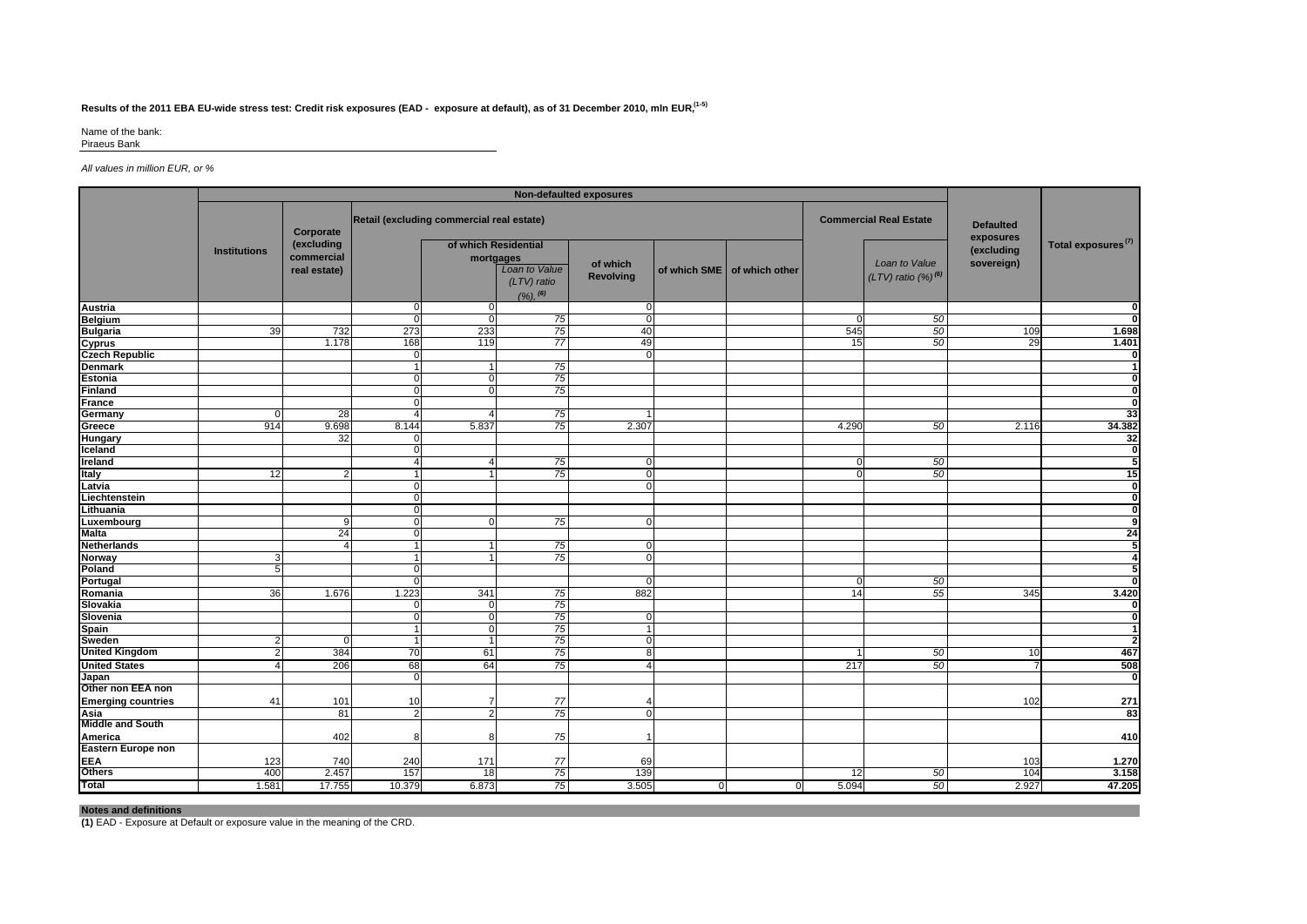(2) The EAD reported here are based on the methodologies and portfolio breakdowns used in the 2011 EU-wide stress test, and hence may differ from the EAD reported by banks in their Pillar 3 disclosures, which can vary base regulation. For example, this would affect breakdown of EAD for real estate exposures and SME exposures.

(3) Breakdown by country and macro area (e.g. Asia) when EAD >=5%. In any case coverage 100% of total EAD should be ensured (if exact mapping of some exposures to geographies is not possible, they should be allocated to th "others").

**(4)** The allocation of countries and exposures to macro areas and emerging/non-emerging is according to the IMF WEO country groupings. See: http://www.imf.org/external/pubs/ft/weo/2010/01/weodata/groups.htm

(5) Residential real estate property which is or will be occupied or let by the owner, or the beneficial owner in the case of personal investment companies, and commercial real estate property, that is, offices and other c are recognised as eligible collateral in the meaning of the CRD, with the following criteria, which need to be met:

(a) the value of the property does not materially depend upon the credit quality of the obligor. This requirement does not preclude situations where purely macro economic factors affect both the value of the property and t borrower; and

(b) the risk of the borrower does not materially depend upon the performance of the underlying property or project, but rather on the underlying capacity of the borrower to repay the debt from other sources. As such, repay not materially depend on any cash flow generated by the underlying property serving as collateral.

(6) Loan to value ratio - ratio of EAD to the market value of real estate used as collateral for such exposures. Given the different methodologies applied to assessing the value, the bank is required to explain the computa particular (a) whether collateral values is marked-to-market or any other valuation method is used (b) whether the amount has been adjusted for principal repayments, and (c) how quarantees other than the underlying propert

### **Definition of Loan to Value ratio used:Current Exposure of the Loan / Current Value of the collateral (the minimum between commercial value and the value of the prenotice)**

(7) Total exposures is the total EAD according to the CRD definition based on which the bank computes RWA for credit risk. Total exposures, in addition to the exposures broken down by regulatory portfolios in this table, i securitisation transactions, counterparty credit risk, sovereigns, guaranteed by sovereigns, public sector entities and central banks.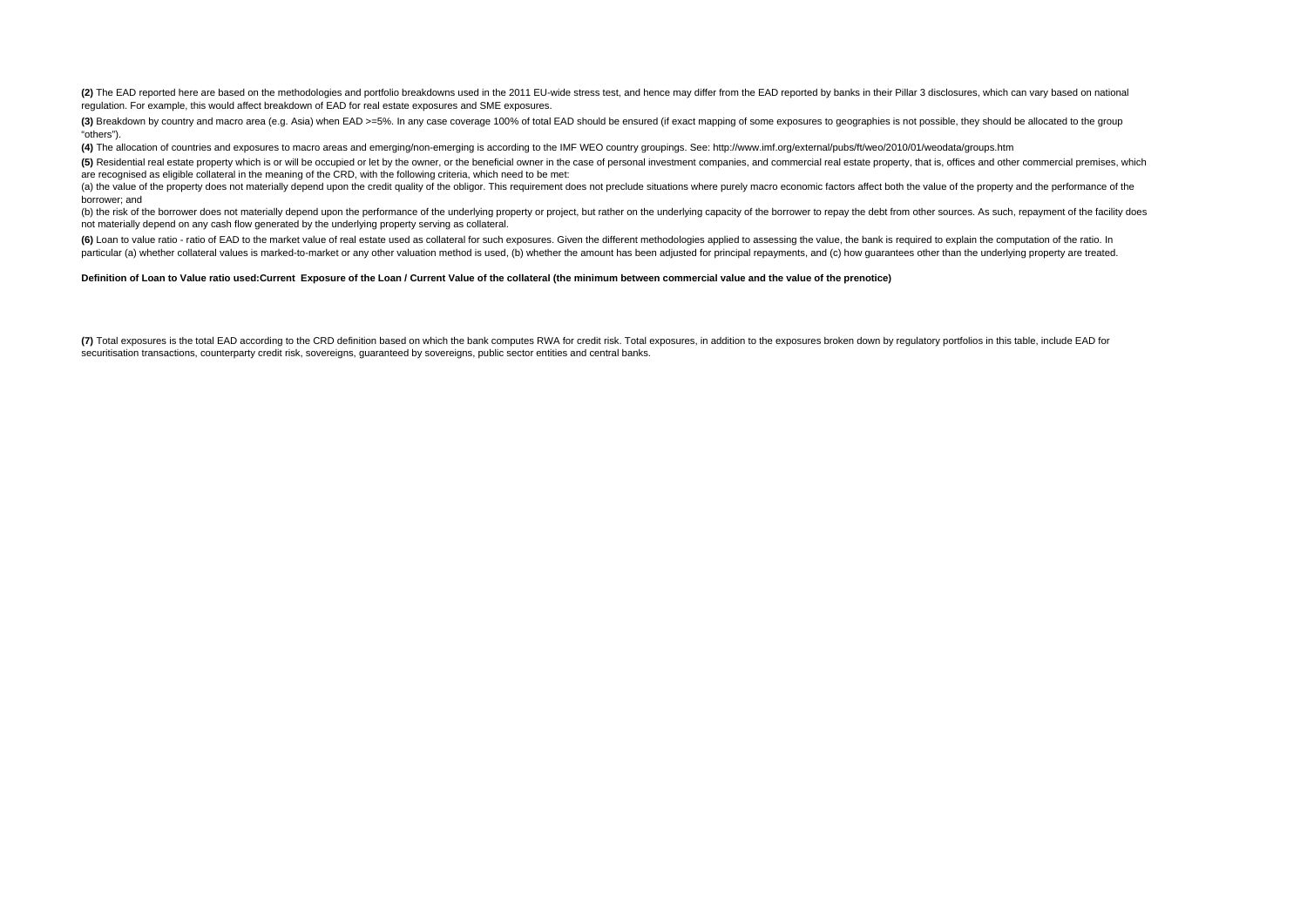## **Results of the 2011 EBA EU-wide stress test: Exposures to sovereigns (central and local governments), as of 31 December 2010, mln EUR (1,2)**

### Name of the bank: Pir

*All values in million EUR*

| Residual Maturity                                           | <b>Country/Region</b> | GROSS DIRECT LONG EXPOSURES (accounting (gross exposures (long) net of cash short position of sovereign debt to other counterparties only<br>value gross of specific provisions) |                                  |                               | <b>NET DIRECT POSITIONS</b><br>where there is maturity matching) | <b>DIRECT SOVEREIGN</b><br><b>EXPOSURES IN</b><br><b>DERIVATIVES</b>               | <b>INDIRECT SOVEREIGN</b><br><b>EXPOSURES IN THE</b><br><b>TRADING BOOK</b> |                                                                                                                    |             |                                                                                                                    |
|-------------------------------------------------------------|-----------------------|----------------------------------------------------------------------------------------------------------------------------------------------------------------------------------|----------------------------------|-------------------------------|------------------------------------------------------------------|------------------------------------------------------------------------------------|-----------------------------------------------------------------------------|--------------------------------------------------------------------------------------------------------------------|-------------|--------------------------------------------------------------------------------------------------------------------|
|                                                             |                       |                                                                                                                                                                                  | of which: loans and<br>advances  |                               | of which: AFS banking<br>book                                    | of which: FVO<br>(designated at fair value<br>through profit&loss)<br>banking book | of which: Trading book <sup>(3)</sup>                                       | Net position at fair values<br>(Derivatives with positive fair<br>value + Derivatives with<br>negative fair value) |             | Net position at fair values<br>(Derivatives with positive fair<br>value + Derivatives with<br>negative fair value) |
| 3M                                                          |                       | $\overline{0}$                                                                                                                                                                   | 0                                | $\mathbf 0$                   | $\overline{0}$                                                   | $\overline{0}$                                                                     | 0                                                                           | $\mathbf{0}$                                                                                                       |             | $\mathbf{0}$                                                                                                       |
| 1Y                                                          | Austria               | $\mathbf 0$                                                                                                                                                                      | $\mathbf 0$                      | $\mathbf 0$                   | $\mathbf 0$                                                      | $\mathbf 0$                                                                        | $\mathbf 0$                                                                 | 0                                                                                                                  |             | 0                                                                                                                  |
| 2Y<br>3Y                                                    |                       | $^{\circ}$<br>$\overline{0}$                                                                                                                                                     | $\mathbf 0$<br>$\overline{0}$    | $\mathbf 0$<br>$\overline{0}$ | $\mathbf{0}$<br>$\overline{0}$                                   | $^{\circ}$<br>$\overline{0}$                                                       | $\mathbf 0$<br>$\overline{0}$                                               | $\mathbf 0$<br>$\overline{0}$                                                                                      |             | $\mathbf 0$<br>$\overline{0}$                                                                                      |
| 5Y                                                          |                       | $\overline{0}$                                                                                                                                                                   | $\mathbf 0$                      | $\mathbf 0$                   | $\overline{0}$                                                   | $\overline{0}$                                                                     | $\overline{0}$                                                              | $\overline{0}$                                                                                                     |             | $\mathbf 0$                                                                                                        |
| <b>10Y</b>                                                  |                       | $\mathbf 0$                                                                                                                                                                      | $\mathbf 0$                      | $\mathbf 0$                   | $\mathbf 0$                                                      | $\mathbf 0$                                                                        | 0                                                                           | $\mathbf 0$                                                                                                        |             | $\mathbf 0$                                                                                                        |
| <b>15Y</b>                                                  |                       | $\overline{0}$                                                                                                                                                                   | $\overline{0}$                   | $\overline{0}$                | $\overline{0}$                                                   | $\mathbf 0$                                                                        | $\overline{0}$                                                              | $\overline{0}$                                                                                                     |             | $\overline{0}$                                                                                                     |
|                                                             |                       | $\mathbf{0}$                                                                                                                                                                     | $\mathbf{0}$                     | $\mathbf{0}$                  | $\overline{0}$                                                   | $\mathbf{0}$                                                                       | $\mathbf{0}$                                                                | $\overline{0}$                                                                                                     |             | $\Omega$                                                                                                           |
| 3M                                                          |                       | 0                                                                                                                                                                                | 0                                | 0                             | $\mathbf 0$                                                      | 0                                                                                  | 0                                                                           | $\mathbf 0$                                                                                                        |             | $\mathbf 0$                                                                                                        |
| 1Y                                                          |                       | $\mathbf 0$                                                                                                                                                                      | 0                                | $\mathbf 0$                   | $\mathbf 0$                                                      | $\mathbf 0$                                                                        | 0                                                                           | 0                                                                                                                  | $\mathbf 0$ |                                                                                                                    |
| 2Y                                                          |                       | $\mathbf 0$                                                                                                                                                                      | $\mathbf 0$                      | $\mathsf 0$                   | $\mathbf 0$                                                      | $\mathbf 0$                                                                        | $\mathbf 0$                                                                 | $\mathbf 0$                                                                                                        |             | $\mathbf 0$                                                                                                        |
| 3Y                                                          | Belgium               | $\overline{0}$                                                                                                                                                                   | $\overline{0}$                   | $\overline{0}$                | $\overline{0}$                                                   | $\overline{0}$                                                                     | $\overline{0}$                                                              | $\overline{0}$                                                                                                     |             | $\overline{0}$                                                                                                     |
| 5Y                                                          |                       | $\overline{0}$                                                                                                                                                                   | $\mathbf{0}$                     | $\mathbf 0$                   | $\overline{0}$                                                   | $\overline{0}$                                                                     | $^{\circ}$                                                                  | $\overline{0}$                                                                                                     |             | $\overline{0}$                                                                                                     |
| <b>10Y</b>                                                  |                       | $\mathbf 0$<br>$\mathbf 0$                                                                                                                                                       | $\mathbf 0$<br>$\mathbf 0$       | $\mathbf 0$<br>$\mathbf 0$    | $\mathbf 0$<br>$\Omega$                                          | $\mathbf 0$<br>$\mathbf 0$                                                         | $\mathbf 0$<br>$\mathbf 0$                                                  | $\mathbf 0$<br>$\mathbf 0$                                                                                         |             | $\mathbf 0$<br>$\mathbf 0$                                                                                         |
| 15Y                                                         |                       | $\overline{0}$                                                                                                                                                                   | $\overline{0}$                   | $\overline{0}$                | $\overline{0}$                                                   | $\overline{0}$                                                                     | $\overline{0}$                                                              | $\overline{0}$                                                                                                     |             | $\mathbf{0}$                                                                                                       |
| 3M                                                          |                       | $\mathbf 0$                                                                                                                                                                      | 0                                | $\mathbf 0$                   | $\mathbf 0$                                                      | $\mathbf 0$                                                                        | 0                                                                           | $\mathbf 0$                                                                                                        |             | 0                                                                                                                  |
| 1Y                                                          |                       | $\overline{1}$                                                                                                                                                                   | $\mathbf 0$                      | $\overline{1}$                | $\mathbf{0}$                                                     | $\mathbf 0$                                                                        | $\mathbf{1}$                                                                | $\mathbf{0}$                                                                                                       |             | $\mathbf{0}$                                                                                                       |
|                                                             |                       | $\overline{0}$                                                                                                                                                                   | $\overline{0}$                   | $\overline{0}$                | $\overline{0}$                                                   | $\overline{0}$                                                                     | $\overline{0}$                                                              | $\overline{0}$<br>$\overline{0}$                                                                                   |             | $\overline{0}$                                                                                                     |
| $\frac{2Y}{3Y}$                                             | Bulgaria              | $\overline{0}$                                                                                                                                                                   | $\overline{0}$                   | $\overline{0}$                | $\overline{0}$                                                   | $\overline{0}$                                                                     | $\overline{0}$                                                              |                                                                                                                    |             | $\overline{0}$                                                                                                     |
| <b>5Y</b>                                                   |                       | 0                                                                                                                                                                                | 0                                | 0                             | $\mathbf 0$                                                      | 0                                                                                  | 0                                                                           | 0                                                                                                                  |             | 0                                                                                                                  |
| <b>10Y</b>                                                  |                       | 6                                                                                                                                                                                | $\overline{0}$                   | 6                             | $\overline{0}$                                                   | $\Omega$                                                                           | 6                                                                           | $\overline{0}$                                                                                                     |             | $\overline{0}$                                                                                                     |
| <b>15Y</b>                                                  |                       | $\Omega$                                                                                                                                                                         | $\Omega$                         | $\mathbf 0$                   | $\Omega$                                                         | $\Omega$                                                                           | $\Omega$                                                                    | $\Omega$                                                                                                           |             | $\Omega$                                                                                                           |
| 3M                                                          |                       | $\overline{7}$<br>$\mathbf 0$                                                                                                                                                    | $\overline{0}$<br>0              | $\overline{7}$<br>$\mathbf 0$ | $\overline{0}$<br>$\mathbf 0$                                    | $\overline{0}$<br>$\mathbf 0$                                                      | $\overline{7}$<br>0                                                         | $\overline{0}$<br>0                                                                                                |             | $\mathbf{0}$<br>$\mathbf 0$                                                                                        |
| 1Y                                                          |                       | $\mathbf 0$                                                                                                                                                                      | $\mathbf 0$                      | $\mathbf 0$                   | $\mathbf{0}$                                                     | $\mathbf 0$                                                                        | $\mathbf 0$                                                                 | $\mathbf 0$                                                                                                        |             | $\mathbf 0$                                                                                                        |
| 2Y                                                          |                       | $\overline{0}$                                                                                                                                                                   | $\overline{0}$                   | $\overline{0}$                | $\overline{0}$                                                   | $\overline{0}$                                                                     | $\overline{0}$                                                              | $\overline{0}$                                                                                                     |             | $\overline{0}$                                                                                                     |
|                                                             |                       | $\mathbf 0$                                                                                                                                                                      | $\mathbf 0$                      | $\mathbf 0$                   | $\overline{0}$                                                   | $\mathbf 0$                                                                        | $\mathbf 0$                                                                 | $\overline{0}$                                                                                                     |             | $\overline{0}$                                                                                                     |
| $\frac{3Y}{5Y}$                                             | Cyprus                | 22                                                                                                                                                                               | 0                                | 22                            | $\overline{0}$                                                   | $\mathbf 0$                                                                        | 11                                                                          | $\mathbf 0$                                                                                                        |             | $\mathbf{1}$                                                                                                       |
| <b>10Y</b>                                                  |                       | $\mathbf 0$                                                                                                                                                                      | $\overline{0}$                   | $\overline{0}$                | $\overline{0}$                                                   | $\mathbf 0$                                                                        | $\overline{0}$                                                              | $\overline{0}$                                                                                                     |             | $\overline{0}$                                                                                                     |
| 15Y                                                         |                       | $\mathbf 0$                                                                                                                                                                      | $\Omega$                         | $\mathbf 0$                   | $\mathbf{0}$                                                     | $\mathbf 0$                                                                        | $\mathbf 0$                                                                 | $\Omega$                                                                                                           |             | $\Omega$                                                                                                           |
|                                                             |                       | 22                                                                                                                                                                               | $\mathbf 0$                      | 22                            | $\mathbf{0}$                                                     | $\mathbf{0}$                                                                       | 11                                                                          | $\mathbf 0$                                                                                                        |             | $\mathbf{1}$                                                                                                       |
| $\frac{3M}{1Y}$                                             |                       | $^{\circ}$<br>$\overline{0}$                                                                                                                                                     | $\mathbf 0$<br>$\overline{0}$    | $\mathbf 0$<br>$\overline{0}$ | $\mathbf{0}$<br>$\overline{0}$                                   | $^{\circ}$<br>$\overline{0}$                                                       | $\mathbf 0$<br>$\overline{0}$                                               | 0<br>$\overline{0}$                                                                                                |             | $\mathbf 0$<br>$\overline{0}$                                                                                      |
|                                                             |                       | $\overline{0}$                                                                                                                                                                   | $\overline{0}$                   | $\overline{0}$                | $\overline{0}$                                                   | $\overline{0}$                                                                     | $\overline{0}$                                                              | $\overline{0}$                                                                                                     |             | $\overline{0}$                                                                                                     |
|                                                             |                       | $\mathbf 0$                                                                                                                                                                      | $\mathbf 0$                      | $^{\circ}$                    | $\mathbf{0}$                                                     | $\mathbf 0$                                                                        | $\mathbf 0$                                                                 | $\overline{0}$                                                                                                     |             | $\mathbf{0}$                                                                                                       |
| $\begin{array}{r} 2Y \\ \hline 3Y \\ \hline 5Y \end{array}$ | Czech Republic        | $\mathbf 0$                                                                                                                                                                      | 0                                | $\mathbf 0$                   | $\mathbf 0$                                                      | $\mathbf 0$                                                                        | 0                                                                           | $\mathbf 0$                                                                                                        |             | $\mathbf 0$                                                                                                        |
| <b>10Y</b>                                                  |                       | $\mathbf 0$                                                                                                                                                                      | $\mathbf 0$                      | $\mathbf 0$                   | 0                                                                | $\mathbf 0$                                                                        | $\mathbf 0$                                                                 | $\overline{0}$                                                                                                     |             | 0                                                                                                                  |
| <b>15Y</b>                                                  |                       | $\overline{0}$                                                                                                                                                                   | $\overline{0}$                   | $\mathbf 0$                   | $\overline{0}$                                                   | $\mathbf{0}$                                                                       | $\overline{0}$                                                              | $^{\circ}$                                                                                                         |             | $\overline{0}$                                                                                                     |
|                                                             |                       | $\mathbf{0}$                                                                                                                                                                     | $\mathbf 0$                      | $\mathbf 0$                   | $\mathbf{0}$                                                     | $\overline{0}$                                                                     | $\mathbf{0}$                                                                | $\mathbf 0$                                                                                                        |             | $\mathbf{0}$                                                                                                       |
| 3M                                                          |                       | $^{\circ}$<br>$\overline{0}$                                                                                                                                                     | $\mathbf 0$<br>$\overline{0}$    | $\mathbf 0$<br>$\overline{0}$ | $\mathbf{0}$<br>$\overline{0}$                                   | $^{\circ}$<br>$\overline{0}$                                                       | $\mathbf 0$<br>$\overline{0}$                                               | 0<br>$\overline{0}$                                                                                                |             | $\mathbf{0}$<br>$\overline{0}$                                                                                     |
| 1Y<br>2Y                                                    |                       | $\overline{0}$                                                                                                                                                                   | $\overline{0}$                   | $\mathbf 0$                   | $\overline{0}$                                                   | $\overline{0}$                                                                     | $\overline{0}$                                                              | $\overline{0}$                                                                                                     |             | $\overline{0}$                                                                                                     |
| 3Y                                                          |                       | $\mathbf 0$                                                                                                                                                                      | 0                                | $\mathbf 0$                   | $\overline{0}$                                                   | $\mathbf 0$                                                                        | 0                                                                           | $\overline{0}$                                                                                                     |             | $\overline{0}$                                                                                                     |
| 5Y                                                          | Denmark               | $\mathbf 0$                                                                                                                                                                      | $\mathbf 0$                      | $\mathbf 0$                   | $\mathbf 0$                                                      | $\mathsf 0$                                                                        | $\mathbf 0$                                                                 | $\mathbf 0$                                                                                                        |             | 0                                                                                                                  |
| <b>10Y</b>                                                  |                       | $\mathbf 0$                                                                                                                                                                      | $\Omega$                         | $\mathbf 0$                   | 0                                                                | $\mathbf 0$                                                                        | $\mathbf 0$                                                                 | $\mathbf 0$                                                                                                        |             | $\Omega$                                                                                                           |
| <b>15Y</b>                                                  |                       | $\overline{0}$                                                                                                                                                                   | 0                                | $\mathbf 0$                   | $\mathbf{0}$                                                     | $\mathbf 0$                                                                        | 0                                                                           | $\overline{0}$                                                                                                     |             | $\overline{0}$                                                                                                     |
|                                                             |                       | $\mathbf{0}$                                                                                                                                                                     | $\mathbf 0$                      | $\mathbf{0}$                  | $\mathbf{0}$                                                     | $\overline{0}$                                                                     | $\mathbf{0}$                                                                | $\mathbf 0$                                                                                                        |             | $\mathbf{0}$                                                                                                       |
| 3M                                                          |                       | $\overline{0}$                                                                                                                                                                   | $\overline{0}$                   | $\overline{0}$                | $\overline{0}$                                                   | $\overline{0}$                                                                     | $\overline{0}$                                                              | $\overline{0}$                                                                                                     |             | $\overline{0}$                                                                                                     |
| 1Y<br>2Y                                                    |                       | $\overline{0}$<br>$\overline{0}$                                                                                                                                                 | $\overline{0}$<br>$\overline{0}$ | $\overline{0}$<br>$\mathbf 0$ | $\overline{0}$<br>$\overline{0}$                                 | $\overline{0}$<br>$\overline{0}$                                                   | $\overline{0}$<br>$\overline{0}$                                            | $\overline{0}$<br>$\overline{0}$                                                                                   |             | $\overline{0}$<br>$\overline{0}$                                                                                   |
|                                                             |                       | $\mathbf 0$                                                                                                                                                                      | 0                                | $\mathbf 0$                   | $\mathbf 0$                                                      | $\mathbf 0$                                                                        | 0                                                                           | 0                                                                                                                  |             | 0                                                                                                                  |
| $rac{3Y}{5Y}$                                               | Estonia               | $\mathbf 0$                                                                                                                                                                      | $\mathbf 0$                      | $\mathbf 0$                   | $\mathbf 0$                                                      | $\mathbf 0$                                                                        | $\mathbf 0$                                                                 | $\overline{0}$                                                                                                     |             | $\overline{0}$                                                                                                     |
| <b>10Y</b>                                                  |                       | $\overline{0}$                                                                                                                                                                   | $\overline{0}$                   | $\overline{0}$                | $\overline{0}$                                                   | $^{\circ}$                                                                         | $\overline{0}$                                                              | $\overline{0}$                                                                                                     |             | $\mathbf{0}$                                                                                                       |
| <b>15Y</b>                                                  |                       | $\mathbf 0$                                                                                                                                                                      | 0                                | 0                             | $\mathbf 0$                                                      | 0                                                                                  | 0                                                                           | $\overline{0}$                                                                                                     |             | $\Omega$                                                                                                           |
|                                                             |                       | $\mathbf{0}$                                                                                                                                                                     | $\mathbf{0}$                     | $\mathbf{0}$                  | $\mathbf{0}$                                                     | $\mathbf{0}$                                                                       | $\mathbf{0}$                                                                | $\overline{0}$                                                                                                     |             | $\overline{0}$                                                                                                     |
| 3M                                                          |                       | $\overline{0}$                                                                                                                                                                   | $\mathbf 0$                      | $\overline{0}$                | $\overline{0}$                                                   | $\overline{0}$                                                                     | $\overline{0}$                                                              | $\overline{0}$                                                                                                     |             | $\mathbf{0}$                                                                                                       |
| 1Y                                                          |                       | $\overline{0}$                                                                                                                                                                   | $\overline{0}$                   | $\overline{0}$                | $\overline{0}$                                                   | $\overline{0}$                                                                     | $\overline{0}$                                                              | $\overline{0}$                                                                                                     |             | $\overline{0}$                                                                                                     |
| 2Y<br>3Y                                                    |                       | $\overline{0}$                                                                                                                                                                   | $\overline{0}$                   | $\mathbf 0$                   | $\overline{0}$                                                   | $\overline{0}$                                                                     | $\overline{0}$                                                              | $\overline{0}$                                                                                                     |             | $\overline{0}$                                                                                                     |
|                                                             | Finland               | $\mathbf 0$                                                                                                                                                                      | 0                                | $\mathbf 0$                   | $\mathbf 0$                                                      | $\mathbf 0$                                                                        | 0                                                                           | $\mathbf 0$                                                                                                        |             | $\mathbf 0$                                                                                                        |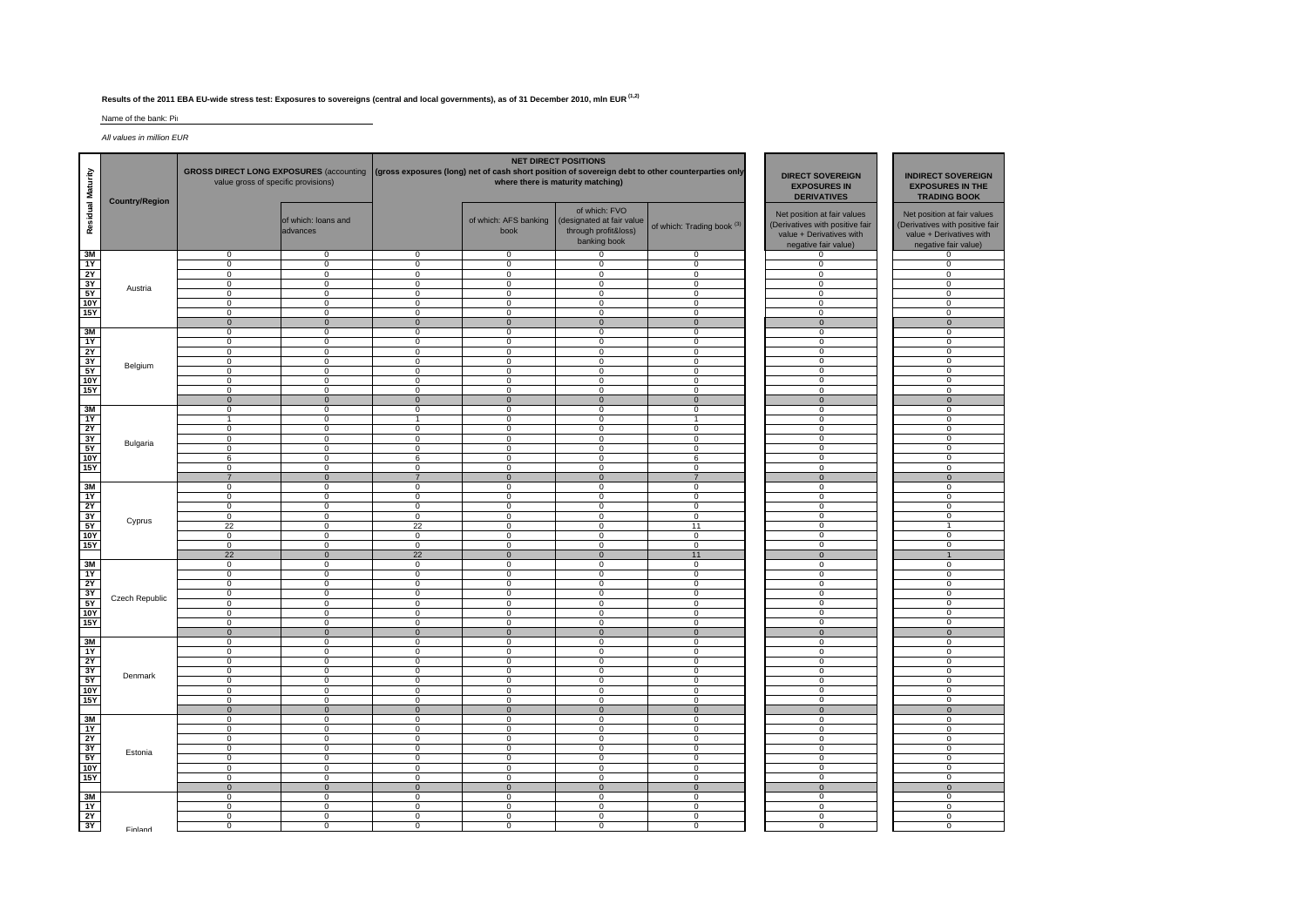| Residual Maturity        | <b>Country/Region</b> | <b>GROSS DIRECT LONG EXPOSURES (accounting</b><br>value gross of specific provisions) |                                  | <b>NET DIRECT POSITIONS</b><br>(gross exposures (long) net of cash short position of sovereign debt to other counterparties only<br>where there is maturity matching) |                                  |                                                                                    |                                       | <b>DIRECT SOVEREIGN</b><br><b>EXPOSURES IN</b><br><b>DERIVATIVES</b>                                               | <b>INDIRECT SOVEREIGN</b><br><b>EXPOSURES IN THE</b><br><b>TRADING BOOK</b>                                        |
|--------------------------|-----------------------|---------------------------------------------------------------------------------------|----------------------------------|-----------------------------------------------------------------------------------------------------------------------------------------------------------------------|----------------------------------|------------------------------------------------------------------------------------|---------------------------------------|--------------------------------------------------------------------------------------------------------------------|--------------------------------------------------------------------------------------------------------------------|
|                          |                       |                                                                                       | of which: loans and<br>advances  |                                                                                                                                                                       | of which: AFS banking<br>book    | of which: FVO<br>(designated at fair value<br>through profit&loss)<br>banking book | of which: Trading book <sup>(3)</sup> | Net position at fair values<br>(Derivatives with positive fair<br>value + Derivatives with<br>negative fair value) | Net position at fair values<br>(Derivatives with positive fair<br>value + Derivatives with<br>negative fair value) |
| 5Y                       |                       | $\overline{0}$                                                                        | $\overline{0}$                   | $\Omega$                                                                                                                                                              | $\overline{0}$                   | $\Omega$                                                                           | $\overline{0}$                        | $\mathbf{0}$                                                                                                       | $\overline{0}$                                                                                                     |
| 10Y                      |                       | $\mathsf 0$<br>$\Omega$                                                               | $\mathsf 0$<br>$\Omega$          | $\mathbf 0$<br>$\Omega$                                                                                                                                               | $\mathbf 0$                      | $\mathsf 0$                                                                        | $\mathbf 0$<br>$\Omega$               | $\mathbf 0$                                                                                                        | $\mathbf{0}$<br>$\Omega$                                                                                           |
| 15Y                      |                       | $\mathbf 0$                                                                           | $\mathbf 0$                      | $\mathbf{0}$                                                                                                                                                          | $\mathbf{0}$<br>$\overline{0}$   | 0<br>$\mathbf 0$                                                                   | $\overline{0}$                        | 0<br>$\mathbf{0}$                                                                                                  | $\mathbf 0$                                                                                                        |
| 3M                       |                       | $\mathbf 0$                                                                           | $\mathbf 0$                      | $\mathbf 0$                                                                                                                                                           | $\mathbf{0}$                     | $\mathbf 0$                                                                        | $\Omega$                              | $\Omega$                                                                                                           | $\mathbf 0$                                                                                                        |
| 1Y                       |                       | $\overline{0}$                                                                        | $\overline{0}$                   | $\overline{0}$                                                                                                                                                        | $\overline{0}$                   | $\overline{0}$                                                                     | $\overline{0}$                        | $\overline{0}$                                                                                                     | $\overline{0}$                                                                                                     |
| 2Y                       |                       | $\overline{0}$                                                                        | $\overline{0}$                   | $\overline{0}$                                                                                                                                                        | $\overline{0}$                   | $\overline{0}$                                                                     | $\overline{0}$                        | $\overline{0}$                                                                                                     | $\overline{0}$                                                                                                     |
| 3Y                       | France                | $\mathbf 0$                                                                           | $\mathbf 0$                      | 0                                                                                                                                                                     | $\mathbf 0$                      | $\mathbf 0$                                                                        | 0                                     | 0                                                                                                                  | $\mathbf 0$                                                                                                        |
| 5Y                       |                       | $\mathbf 0$                                                                           | 0                                | 0                                                                                                                                                                     | $\mathbf 0$                      | 0                                                                                  | 0                                     | $\mathbf 0$                                                                                                        | $\mathbf 0$                                                                                                        |
| <b>10Y</b><br><b>15Y</b> |                       | $\mathbf 0$<br>$\overline{0}$                                                         | $\mathbf 0$<br>$\overline{0}$    | 0<br>$\mathbf 0$                                                                                                                                                      | $\mathbf 0$<br>$\mathbf 0$       | $\mathbf 0$<br>$\mathbf 0$                                                         | 0<br>$\Omega$                         | $^{\circ}$<br>$\Omega$                                                                                             | $^{\circ}$<br>$\mathbf 0$                                                                                          |
|                          |                       | $\overline{0}$                                                                        | $\overline{0}$                   | $\overline{0}$                                                                                                                                                        | $\overline{0}$                   | $\overline{0}$                                                                     | $\overline{0}$                        | $\overline{0}$                                                                                                     | $\overline{0}$                                                                                                     |
| 3M                       |                       | $\overline{0}$                                                                        | $\overline{0}$                   | $\overline{0}$                                                                                                                                                        | $\overline{0}$                   | $\overline{0}$                                                                     | $\overline{0}$                        | $\overline{0}$                                                                                                     | $\overline{0}$                                                                                                     |
| 1Y                       |                       | $\overline{0}$                                                                        | $\overline{0}$                   | $\overline{0}$                                                                                                                                                        | $\mathbf 0$                      | $\overline{0}$                                                                     | $\overline{0}$                        | $\overline{0}$                                                                                                     | $\mathbf 0$                                                                                                        |
| 2Y                       |                       | $\overline{0}$                                                                        | $\overline{0}$                   | $\overline{0}$                                                                                                                                                        | $\overline{0}$                   | $\overline{0}$                                                                     | $\overline{0}$                        | $\overline{0}$                                                                                                     | $\overline{0}$                                                                                                     |
| 3Y                       | Germany               | $\overline{0}$                                                                        | $\overline{0}$                   | $\overline{0}$                                                                                                                                                        | $\overline{0}$                   | $\overline{0}$                                                                     | $\overline{0}$                        | $\overline{0}$                                                                                                     | $\overline{0}$                                                                                                     |
| 5Y                       |                       | $\mathbf 0$                                                                           | $\mathbf 0$                      | 0                                                                                                                                                                     | $\mathbf{0}$                     | $\mathbf 0$                                                                        | $\mathbf{0}$                          | $\mathbf 0$                                                                                                        | $\mathbf 0$                                                                                                        |
| <b>10Y</b>               |                       | $\mathbf 0$                                                                           | $\mathbf 0$                      | $\Omega$                                                                                                                                                              | $\mathbf{0}$                     | $\mathbf 0$                                                                        | $\Omega$                              | $\Omega$                                                                                                           | $\Omega$                                                                                                           |
| <b>15Y</b>               |                       | $\mathbf 0$<br>$\overline{0}$                                                         | $\mathbf{0}$<br>$\overline{0}$   | $\Omega$<br>$\overline{0}$                                                                                                                                            | $\mathbf{0}$<br>$\overline{0}$   | $\mathbf 0$<br>$\overline{0}$                                                      | $\Omega$<br>$\overline{0}$            | $\mathbf 0$<br>$\mathbf 0$                                                                                         | $\overline{0}$<br>$\mathbf 0$                                                                                      |
| 3M                       |                       | 935                                                                                   | $\overline{0}$                   | 922                                                                                                                                                                   | 725                              | $\overline{0}$                                                                     | 25                                    | $\overline{0}$                                                                                                     | $\overline{0}$                                                                                                     |
| 1Y                       |                       | 1.874                                                                                 | $\mathbf 0$                      | 1.816                                                                                                                                                                 | 49                               | $\mathbf 0$                                                                        | $\mathbf 0$                           | $\overline{0}$                                                                                                     | $\overline{0}$                                                                                                     |
| 2Y                       |                       | 594                                                                                   | $\overline{0}$                   | 594                                                                                                                                                                   | 115                              | $\overline{0}$                                                                     | 7                                     | $\overline{0}$                                                                                                     | $\overline{0}$                                                                                                     |
| 3Y                       |                       | 640                                                                                   | $\mathbf 0$                      | 640                                                                                                                                                                   | 87                               | $\mathbf 0$                                                                        | 12                                    | 0                                                                                                                  | 0                                                                                                                  |
| 5Y                       | Greece                | 3.728                                                                                 | $\mathbf 0$                      | 3.696                                                                                                                                                                 | 120                              | $\mathbf 0$                                                                        | $\mathbf 0$                           | $\Omega$                                                                                                           | 0                                                                                                                  |
| <b>10Y</b>               |                       | 397                                                                                   | $\mathbf 0$                      | 397                                                                                                                                                                   | $\mathbf 0$                      | 0                                                                                  | 23                                    | $\Omega$                                                                                                           | $^{\circ}$                                                                                                         |
| <b>15Y</b>               |                       | 53                                                                                    | $\overline{0}$                   | 49                                                                                                                                                                    | 41                               | $\Omega$                                                                           | $\Omega$                              | 65                                                                                                                 | $\overline{0}$                                                                                                     |
|                          |                       | 8.221                                                                                 | $\overline{0}$                   | 8.114                                                                                                                                                                 | 1.137                            | $\overline{0}$                                                                     | 67                                    | 65                                                                                                                 | $\overline{0}$                                                                                                     |
| 3M<br>1Y                 |                       | $\overline{0}$<br>$\overline{0}$                                                      | $\overline{0}$<br>$\overline{0}$ | $\overline{0}$<br>$\overline{0}$                                                                                                                                      | $\overline{0}$<br>$\overline{0}$ | $\overline{0}$<br>$\overline{0}$                                                   | $\overline{0}$<br>$\overline{0}$      | $\overline{0}$<br>$\overline{0}$                                                                                   | $\overline{0}$<br>$\overline{0}$                                                                                   |
| <b>2Y</b>                |                       | $\mathbf 0$                                                                           | $\mathbf 0$                      | $\mathbf 0$                                                                                                                                                           | $\mathbf{0}$                     | $\mathbf 0$                                                                        | 0                                     | $\mathbf 0$                                                                                                        | $\mathbf 0$                                                                                                        |
| 3Y                       |                       | $\mathbf 0$                                                                           | $\mathbf 0$                      | 0                                                                                                                                                                     | $\mathbf{0}$                     | $\mathbf 0$                                                                        | 0                                     | $\Omega$                                                                                                           | $\Omega$                                                                                                           |
| 5Y                       | Hungary               | $\mathbf 0$                                                                           | $\mathbf 0$                      | $\mathbf 0$                                                                                                                                                           | $\mathbf{0}$                     | $\mathbf 0$                                                                        | $\mathbf{0}$                          | $\Omega$                                                                                                           | $\Omega$                                                                                                           |
| <b>10Y</b>               |                       | $\overline{0}$                                                                        | $\overline{0}$                   | $\overline{0}$                                                                                                                                                        | $\mathbf 0$                      | $\mathbf 0$                                                                        | $\overline{0}$                        | $\mathbf 0$                                                                                                        | $\mathbf 0$                                                                                                        |
| <b>15Y</b>               |                       | $\mathbf 0$                                                                           | $\mathbf{0}$                     | $\Omega$                                                                                                                                                              | $\mathbf{0}$                     | $\mathbf 0$                                                                        | $\Omega$                              | $^{\circ}$                                                                                                         | $^{\circ}$                                                                                                         |
|                          |                       | $\overline{0}$                                                                        | $\overline{0}$                   | $\overline{0}$                                                                                                                                                        | $\overline{0}$                   | $\overline{0}$                                                                     | $\overline{0}$                        | $\overline{0}$                                                                                                     | $\mathbf{0}$                                                                                                       |
| 3M                       |                       | $\overline{0}$                                                                        | $\mathbf 0$                      | $\overline{0}$                                                                                                                                                        | $\overline{0}$                   | $\overline{0}$                                                                     | $\overline{0}$                        | $\mathbf 0$                                                                                                        | $\mathbf 0$                                                                                                        |
| 1Y                       |                       | $\overline{0}$<br>$\mathbf 0$                                                         | $\mathbf 0$                      | $\overline{0}$                                                                                                                                                        | $\overline{0}$                   | $\overline{0}$                                                                     | $\overline{0}$<br>$\mathbf 0$         | $^{\circ}$<br>$\mathbf 0$                                                                                          | $\overline{0}$<br>$\mathbf 0$                                                                                      |
| <b>2Y</b><br>3Y          |                       | $\Omega$                                                                              | $\mathbf 0$<br>0                 | $\mathsf 0$<br>0                                                                                                                                                      | $\mathbf 0$<br>0                 | $\mathsf 0$<br>0                                                                   | 0                                     | $\Omega$                                                                                                           | 0                                                                                                                  |
| 5Y                       | Iceland               | $\Omega$                                                                              | $\overline{0}$                   | $\mathbf 0$                                                                                                                                                           | $\mathbf 0$                      | $\pmb{0}$                                                                          | $\mathbf 0$                           | $\Omega$                                                                                                           | $\Omega$                                                                                                           |
| <b>10Y</b>               |                       | $\mathbf 0$                                                                           | $\mathsf 0$                      | $\mathbf 0$                                                                                                                                                           | $\mathbf 0$                      | $\mathbf 0$                                                                        | $\mathbf 0$                           | $\overline{0}$                                                                                                     | $\mathbf 0$                                                                                                        |
| <b>15Y</b>               |                       | $\overline{0}$                                                                        | $\overline{0}$                   | $\overline{0}$                                                                                                                                                        | $\overline{0}$                   | $\overline{0}$                                                                     | $\overline{0}$                        | $\overline{0}$                                                                                                     | $\overline{0}$                                                                                                     |
|                          |                       | $\overline{0}$                                                                        | $\overline{0}$                   | $\overline{0}$                                                                                                                                                        | $\overline{0}$                   | $\overline{0}$                                                                     | $\overline{0}$                        | $\overline{0}$                                                                                                     | $\overline{0}$                                                                                                     |
| 3M                       |                       | $\overline{0}$                                                                        | $\overline{0}$                   | $\overline{0}$                                                                                                                                                        | $\overline{0}$                   | $\overline{0}$                                                                     | $\overline{0}$                        | $\overline{0}$                                                                                                     | $\overline{0}$                                                                                                     |
| 1Y                       |                       | $\mathbf 0$                                                                           | 0                                | $\mathbf 0$                                                                                                                                                           | $\mathbf 0$                      | $\pmb{0}$                                                                          | $\mathbf{0}$                          | 0                                                                                                                  | 0                                                                                                                  |
| 2Y<br>3Y                 |                       | $\mathbf 0$<br>$\mathbf 0$                                                            | $\mathbf 0$<br>0                 | 0<br>0                                                                                                                                                                | $\mathbf 0$<br>$\mathbf 0$       | $\mathbf 0$<br>$\pmb{0}$                                                           | 0<br>$\Omega$                         | $\mathbf{0}$<br>$^{\circ}$                                                                                         | $\mathbf{0}$<br>$\mathbf 0$                                                                                        |
| 5Y                       | Ireland               | $\overline{0}$                                                                        | $\mathbf 0$                      | $\mathbf 0$                                                                                                                                                           | $\mathbf 0$                      | $\mathbf 0$                                                                        | $\mathbf 0$                           | $\overline{0}$                                                                                                     | $\overline{0}$                                                                                                     |
| <b>10Y</b>               |                       | $\Omega$                                                                              | $\mathbf 0$                      | $\Omega$                                                                                                                                                              | $\Omega$                         | $\mathbf 0$                                                                        | $\overline{0}$                        | $\overline{0}$                                                                                                     | $^{\circ}$                                                                                                         |
| <b>15Y</b>               |                       | $\overline{0}$                                                                        | $\overline{0}$                   | $\overline{0}$                                                                                                                                                        | $\overline{0}$                   | $\overline{0}$                                                                     | $\overline{0}$                        | $\overline{0}$                                                                                                     | $\overline{0}$                                                                                                     |
|                          |                       | $\mathbf 0$                                                                           | $\mathbf 0$                      | $\overline{0}$                                                                                                                                                        | $\mathbf 0$                      | $\mathbf 0$                                                                        | $\overline{0}$                        | $\mathbf 0$                                                                                                        | $\mathbf 0$                                                                                                        |
| 3M                       |                       | $\mathbf 0$                                                                           | 0                                | 0                                                                                                                                                                     | $\mathbf 0$                      | $\overline{0}$                                                                     | $\overline{0}$                        | $\overline{0}$                                                                                                     | $\overline{0}$                                                                                                     |
| 1Y                       |                       | $\mathbf 0$                                                                           | $\mathbf 0$                      | 0                                                                                                                                                                     | $\mathbf 0$                      | $\pmb{0}$                                                                          | 0                                     | $\mathbf 0$                                                                                                        | $\mathbf 0$                                                                                                        |
| 2Y<br>3Y                 |                       | $\mathbf 0$<br>$\mathbf 0$                                                            | $\mathbf 0$<br>$\overline{0}$    | $\mathbf 0$                                                                                                                                                           | $\mathbf 0$                      | $\mathbf 0$                                                                        | $\mathbf 0$                           | $\Omega$<br>$\overline{0}$                                                                                         | $^{\circ}$<br>$\overline{0}$                                                                                       |
| 5Y                       | Italy                 | $\Omega$                                                                              | $\overline{0}$                   | $\mathbf 0$<br>$\mathbf{0}$                                                                                                                                           | $\mathbf 0$<br>$\mathbf 0$       | $\mathsf 0$<br>$\pmb{0}$                                                           | $\mathbf 0$<br>$\Omega$               | $\Omega$                                                                                                           | $\mathbf 0$                                                                                                        |
| <b>10Y</b>               |                       | $\overline{0}$                                                                        | $\overline{0}$                   | $\overline{0}$                                                                                                                                                        | $\overline{0}$                   | $\overline{0}$                                                                     | $\overline{0}$                        | $\overline{0}$                                                                                                     | $\overline{0}$                                                                                                     |
| <b>15Y</b>               |                       | $\mathbf 0$                                                                           | $\overline{0}$                   | $\mathbf 0$                                                                                                                                                           | $\mathbf{0}$                     | $\mathbf 0$                                                                        | $\mathbf 0$                           | $\overline{0}$                                                                                                     | $\overline{0}$                                                                                                     |
|                          |                       | $\overline{0}$                                                                        | $\overline{0}$                   | $\overline{0}$                                                                                                                                                        | $\overline{0}$                   | $\overline{0}$                                                                     | $\overline{0}$                        | $\overline{0}$                                                                                                     | $\overline{0}$                                                                                                     |
| 3M                       |                       | $\overline{0}$                                                                        | $\overline{0}$                   | $\overline{0}$                                                                                                                                                        | $\overline{0}$                   | $\overline{0}$                                                                     | $\overline{0}$                        | $\overline{0}$                                                                                                     | $\overline{0}$                                                                                                     |
| 1Y                       |                       | 0                                                                                     | $\mathbf 0$                      | $\Omega$                                                                                                                                                              | $\mathbf{0}$                     | 0                                                                                  | $\mathbf 0$                           | 0                                                                                                                  | $\Omega$                                                                                                           |
| 2Y                       |                       | $\mathbf 0$                                                                           | $\mathbf 0$                      | $\mathbf 0$                                                                                                                                                           | $\mathbf 0$                      | $\mathbf 0$                                                                        | $\mathbf 0$                           | $\Omega$                                                                                                           | $\Omega$                                                                                                           |
| 3Y                       | Latvia                | $\Omega$                                                                              | $\mathbf 0$                      | $\Omega$                                                                                                                                                              | $\mathbf{0}$                     | $\mathbf 0$                                                                        | $\Omega$                              | $\mathbf{0}$                                                                                                       | $\overline{0}$                                                                                                     |
| <b>5Y</b><br><b>10Y</b>  |                       | $\overline{0}$<br>$\overline{0}$                                                      | $\overline{0}$<br>$\overline{0}$ | $\overline{0}$<br>$\overline{0}$                                                                                                                                      | $\overline{0}$<br>$\overline{0}$ | $\overline{0}$<br>$\overline{0}$                                                   | $\overline{0}$<br>$\overline{0}$      | $\overline{0}$<br>$\overline{0}$                                                                                   | $\overline{0}$<br>$\overline{0}$                                                                                   |
| <b>15Y</b>               |                       | $\Omega$                                                                              | $\Omega$                         | $\mathbf 0$                                                                                                                                                           | $\mathbf 0$                      | $\mathbf 0$                                                                        | 0                                     | $\Omega$                                                                                                           | $\Omega$                                                                                                           |
|                          |                       |                                                                                       |                                  |                                                                                                                                                                       |                                  |                                                                                    |                                       |                                                                                                                    |                                                                                                                    |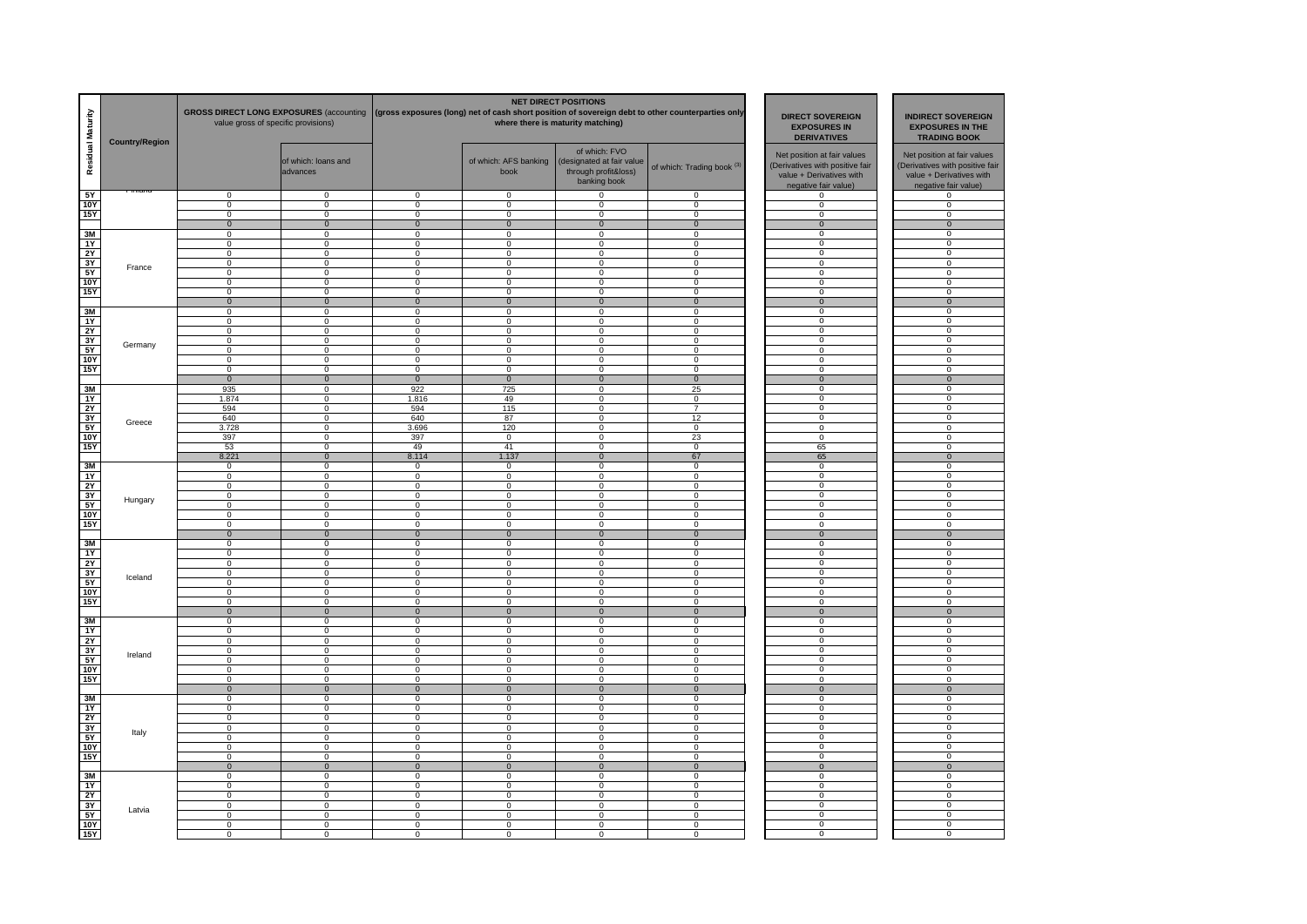| Residual Maturity | <b>Country/Region</b> | <b>GROSS DIRECT LONG EXPOSURES (accounting</b><br>value gross of specific provisions) |                                  |                                  |                               |                                                                                                                                                                                                                                                                                                                                                                                                                                                                                                                                                                                                                                                                                                                                                                                                                                                                                                                                                                                                                                                                                                                                                                                                                                                                                                                                                                                                                                                      | <b>DIRECT SOVEREIGN</b><br><b>EXPOSURES IN</b><br><b>DERIVATIVES</b> | <b>INDIRECT SOVEREIGN</b><br><b>EXPOSURES IN THE</b><br><b>TRADING BOOK</b>                                        |                                                                                                                    |
|-------------------|-----------------------|---------------------------------------------------------------------------------------|----------------------------------|----------------------------------|-------------------------------|------------------------------------------------------------------------------------------------------------------------------------------------------------------------------------------------------------------------------------------------------------------------------------------------------------------------------------------------------------------------------------------------------------------------------------------------------------------------------------------------------------------------------------------------------------------------------------------------------------------------------------------------------------------------------------------------------------------------------------------------------------------------------------------------------------------------------------------------------------------------------------------------------------------------------------------------------------------------------------------------------------------------------------------------------------------------------------------------------------------------------------------------------------------------------------------------------------------------------------------------------------------------------------------------------------------------------------------------------------------------------------------------------------------------------------------------------|----------------------------------------------------------------------|--------------------------------------------------------------------------------------------------------------------|--------------------------------------------------------------------------------------------------------------------|
|                   |                       |                                                                                       | of which: loans and<br>advances  |                                  | of which: AFS banking<br>book | of which: FVO<br>(designated at fair value<br>through profit&loss)<br>banking book                                                                                                                                                                                                                                                                                                                                                                                                                                                                                                                                                                                                                                                                                                                                                                                                                                                                                                                                                                                                                                                                                                                                                                                                                                                                                                                                                                   | of which: Trading book <sup>(3)</sup>                                | Net position at fair values<br>(Derivatives with positive fair<br>value + Derivatives with<br>negative fair value) | Net position at fair values<br>(Derivatives with positive fair<br>value + Derivatives with<br>negative fair value) |
| 3M                |                       | $\overline{0}$<br>$\mathsf 0$                                                         | $\overline{0}$<br>$\mathsf 0$    | $\overline{0}$<br>$\mathbf 0$    |                               |                                                                                                                                                                                                                                                                                                                                                                                                                                                                                                                                                                                                                                                                                                                                                                                                                                                                                                                                                                                                                                                                                                                                                                                                                                                                                                                                                                                                                                                      | $\overline{0}$<br>$\mathbf 0$                                        | $\mathbf 0$<br>$\mathbf 0$                                                                                         | $\Omega$<br>$\mathbf{0}$                                                                                           |
| 1Y                |                       | 0                                                                                     | $\mathbf{0}$                     | 0                                | $\mathbf{0}$                  |                                                                                                                                                                                                                                                                                                                                                                                                                                                                                                                                                                                                                                                                                                                                                                                                                                                                                                                                                                                                                                                                                                                                                                                                                                                                                                                                                                                                                                                      | $\mathbf 0$                                                          | 0                                                                                                                  | $\Omega$                                                                                                           |
| 2Y                |                       | $\mathbf 0$                                                                           | $\mathbf 0$                      | $\mathbf 0$                      | $\mathbf 0$                   | $\mathbf 0$                                                                                                                                                                                                                                                                                                                                                                                                                                                                                                                                                                                                                                                                                                                                                                                                                                                                                                                                                                                                                                                                                                                                                                                                                                                                                                                                                                                                                                          | $\mathbf 0$                                                          | $^{\circ}$                                                                                                         | $\overline{0}$                                                                                                     |
| 3Y                | Liechtenstein         | $\mathsf 0$                                                                           | $\mathbf 0$                      | $\mathbf 0$                      | $\mathbf 0$                   | $\mathbf 0$                                                                                                                                                                                                                                                                                                                                                                                                                                                                                                                                                                                                                                                                                                                                                                                                                                                                                                                                                                                                                                                                                                                                                                                                                                                                                                                                                                                                                                          | $\mathbf 0$                                                          | $\mathbf 0$                                                                                                        | $\overline{0}$                                                                                                     |
| <b>5Y</b>         |                       | $\overline{0}$                                                                        | $\overline{0}$                   | $\overline{0}$                   | $\overline{0}$                |                                                                                                                                                                                                                                                                                                                                                                                                                                                                                                                                                                                                                                                                                                                                                                                                                                                                                                                                                                                                                                                                                                                                                                                                                                                                                                                                                                                                                                                      | $\overline{0}$                                                       | $\overline{0}$                                                                                                     | $\overline{0}$                                                                                                     |
| 10Y               |                       | $\overline{0}$<br>$\mathbf 0$                                                         | $\overline{0}$<br>$\mathbf 0$    | $\overline{0}$<br>0              |                               |                                                                                                                                                                                                                                                                                                                                                                                                                                                                                                                                                                                                                                                                                                                                                                                                                                                                                                                                                                                                                                                                                                                                                                                                                                                                                                                                                                                                                                                      | $\overline{0}$<br>0                                                  | $\overline{0}$<br>$\mathbf 0$                                                                                      | $\overline{0}$<br>$\mathbf 0$                                                                                      |
| <b>15Y</b>        |                       | $\mathbf 0$                                                                           | $\pmb{0}$                        | $\mathbf{0}$                     |                               |                                                                                                                                                                                                                                                                                                                                                                                                                                                                                                                                                                                                                                                                                                                                                                                                                                                                                                                                                                                                                                                                                                                                                                                                                                                                                                                                                                                                                                                      | $\mathbf 0$                                                          | $\mathbf{0}$                                                                                                       | $\mathbf 0$                                                                                                        |
| 3M                |                       | $\mathbf 0$                                                                           | $\mathbf 0$                      | 0                                | $\mathbf 0$                   |                                                                                                                                                                                                                                                                                                                                                                                                                                                                                                                                                                                                                                                                                                                                                                                                                                                                                                                                                                                                                                                                                                                                                                                                                                                                                                                                                                                                                                                      | 0                                                                    | $\Omega$                                                                                                           | $^{\circ}$                                                                                                         |
| 1Y                |                       | $\overline{0}$                                                                        | $\overline{0}$                   | $\mathbf 0$                      | $\mathbf 0$                   | $\mathsf 0$                                                                                                                                                                                                                                                                                                                                                                                                                                                                                                                                                                                                                                                                                                                                                                                                                                                                                                                                                                                                                                                                                                                                                                                                                                                                                                                                                                                                                                          | $\mathbf 0$                                                          | $\Omega$                                                                                                           | $\mathbf 0$                                                                                                        |
| 2Y                |                       | $\overline{0}$                                                                        | $\overline{0}$                   | $\overline{0}$                   | $\overline{0}$                |                                                                                                                                                                                                                                                                                                                                                                                                                                                                                                                                                                                                                                                                                                                                                                                                                                                                                                                                                                                                                                                                                                                                                                                                                                                                                                                                                                                                                                                      | $\overline{0}$                                                       | $\overline{0}$                                                                                                     | $\overline{0}$                                                                                                     |
| 3Y                | Lithuania             | $\overline{0}$<br>$\overline{0}$                                                      | $\overline{0}$<br>$\overline{0}$ | $\overline{0}$<br>$\overline{0}$ | $\overline{0}$                |                                                                                                                                                                                                                                                                                                                                                                                                                                                                                                                                                                                                                                                                                                                                                                                                                                                                                                                                                                                                                                                                                                                                                                                                                                                                                                                                                                                                                                                      | $\overline{0}$<br>$\overline{0}$                                     | $\overline{0}$<br>$\overline{0}$                                                                                   | $\overline{0}$                                                                                                     |
| 5Y<br>10Y         |                       | $\overline{0}$                                                                        | $\overline{0}$                   | $\overline{0}$                   |                               |                                                                                                                                                                                                                                                                                                                                                                                                                                                                                                                                                                                                                                                                                                                                                                                                                                                                                                                                                                                                                                                                                                                                                                                                                                                                                                                                                                                                                                                      | $\overline{0}$                                                       | $\overline{0}$                                                                                                     | $\mathbf 0$<br>$\overline{0}$                                                                                      |
| 15Y               |                       | $\overline{0}$                                                                        | $\overline{0}$                   | $\overline{0}$                   | $\overline{0}$                |                                                                                                                                                                                                                                                                                                                                                                                                                                                                                                                                                                                                                                                                                                                                                                                                                                                                                                                                                                                                                                                                                                                                                                                                                                                                                                                                                                                                                                                      | $\overline{0}$                                                       | $\overline{0}$                                                                                                     | $\overline{0}$                                                                                                     |
|                   |                       | $\mathbf{0}$                                                                          | $\overline{0}$                   | $\mathbf{0}$                     | $\mathbf{0}$                  | <b>NET DIRECT POSITIONS</b><br>(gross exposures (long) net of cash short position of sovereign debt to other counterparties only<br>where there is maturity matching)<br>$\overline{0}$<br>$\overline{0}$<br>$\mathbf 0$<br>$\mathsf 0$<br>0<br>$\overline{0}$<br>$\overline{0}$<br>$\overline{0}$<br>$\mathbf 0$<br>$\mathbf 0$<br>$\mathbf 0$<br>$\mathbf 0$<br>$\mathbf 0$<br>$\overline{0}$<br>$\overline{0}$<br>$\overline{0}$<br>$\mathbf 0$<br>$\overline{0}$<br>$\overline{0}$<br>$\overline{0}$<br>$\mathbf 0$<br>$\mathbf 0$<br>$\mathbf 0$<br>$\overline{0}$<br>$\overline{0}$<br>$\overline{0}$<br>$\mathbf 0$<br>$\mathbf 0$<br>$\overline{0}$<br>$\mathbf 0$<br>$\mathbf 0$<br>0<br>$\mathbf 0$<br>$\overline{0}$<br>$\overline{0}$<br>$\overline{0}$<br>$\overline{0}$<br>$\overline{0}$<br>$\mathbf 0$<br>$\mathbf 0$<br>$\overline{0}$<br>$\mathbf 0$<br>$\mathbf{0}$<br>$\mathbf 0$<br>$\overline{0}$<br>$\mathbf 0$<br>$\overline{0}$<br>$\overline{0}$<br>$\mathsf 0$<br>0<br>$\Omega$<br>$\mathbf 0$<br>$\mathbf 0$<br>$\overline{0}$<br>$\overline{0}$<br>$\overline{0}$<br>$\mathsf 0$<br>$\mathbf 0$<br>$\mathbf 0$<br>$\mathbf 0$<br>$\mathbf 0$<br>$\mathbf 0$<br>$\overline{0}$<br>$\overline{0}$<br>$\mathbf 0$<br>$\mathsf 0$<br>$\mathbf 0$<br>$\mathbf 0$<br>$\mathbf 0$<br>$\mathsf 0$<br>$\mathbf{0}$<br>$\Omega$<br>$\mathbf 0$<br>$\overline{0}$<br>$\overline{0}$<br>0<br>$\mathbf 0$<br>$\mathbf 0$<br>$\Omega$ | $\mathbf{0}$                                                         | $\mathbf 0$                                                                                                        | $\mathbf{0}$                                                                                                       |
| 3M                |                       | $\mathbf 0$                                                                           | $\mathbf 0$                      | $\mathbf 0$                      | $\mathbf{0}$                  |                                                                                                                                                                                                                                                                                                                                                                                                                                                                                                                                                                                                                                                                                                                                                                                                                                                                                                                                                                                                                                                                                                                                                                                                                                                                                                                                                                                                                                                      | $\Omega$                                                             | $\Omega$                                                                                                           | $\mathbf{0}$                                                                                                       |
| 1Y                |                       | $\mathbf 0$                                                                           | $\mathbf 0$                      | $\mathbf{0}$                     | $\mathbf 0$                   |                                                                                                                                                                                                                                                                                                                                                                                                                                                                                                                                                                                                                                                                                                                                                                                                                                                                                                                                                                                                                                                                                                                                                                                                                                                                                                                                                                                                                                                      | $\mathbf{0}$                                                         | $\Omega$                                                                                                           | $\mathbf 0$                                                                                                        |
| <b>2Y</b>         |                       | $\overline{0}$                                                                        | $\overline{0}$                   | $\overline{0}$                   | $\mathbf 0$                   |                                                                                                                                                                                                                                                                                                                                                                                                                                                                                                                                                                                                                                                                                                                                                                                                                                                                                                                                                                                                                                                                                                                                                                                                                                                                                                                                                                                                                                                      | $\overline{0}$                                                       | $\mathbf 0$                                                                                                        | $\overline{0}$                                                                                                     |
| 3Y<br>5Y          | Luxembourg            | $\overline{0}$<br>$\mathbf 0$                                                         | $\overline{0}$<br>$\mathbf 0$    | $\overline{0}$<br>$\mathbf 0$    |                               |                                                                                                                                                                                                                                                                                                                                                                                                                                                                                                                                                                                                                                                                                                                                                                                                                                                                                                                                                                                                                                                                                                                                                                                                                                                                                                                                                                                                                                                      | $\overline{0}$<br>$\mathbf 0$                                        | $\overline{0}$<br>$\overline{0}$                                                                                   | $\overline{0}$<br>$\overline{0}$                                                                                   |
| 10Y               |                       | $\overline{0}$                                                                        | $\overline{0}$                   | $\overline{0}$                   | $\overline{0}$                |                                                                                                                                                                                                                                                                                                                                                                                                                                                                                                                                                                                                                                                                                                                                                                                                                                                                                                                                                                                                                                                                                                                                                                                                                                                                                                                                                                                                                                                      | $\overline{0}$                                                       | $\mathbf 0$                                                                                                        | $\mathbf 0$                                                                                                        |
| <b>15Y</b>        |                       | $\mathbf 0$                                                                           | $\Omega$                         | $\Omega$                         | $\mathbf 0$                   |                                                                                                                                                                                                                                                                                                                                                                                                                                                                                                                                                                                                                                                                                                                                                                                                                                                                                                                                                                                                                                                                                                                                                                                                                                                                                                                                                                                                                                                      | $\mathbf 0$                                                          | 0                                                                                                                  | 0                                                                                                                  |
|                   |                       | $\mathbf 0$                                                                           | $\mathbf 0$                      | $\Omega$                         | $\mathbf 0$                   |                                                                                                                                                                                                                                                                                                                                                                                                                                                                                                                                                                                                                                                                                                                                                                                                                                                                                                                                                                                                                                                                                                                                                                                                                                                                                                                                                                                                                                                      | $\mathbf{0}$                                                         | $\Omega$                                                                                                           | $\mathbf 0$                                                                                                        |
| 3M                |                       | $\Omega$                                                                              | $\mathbf 0$                      | $^{\circ}$                       | 0                             |                                                                                                                                                                                                                                                                                                                                                                                                                                                                                                                                                                                                                                                                                                                                                                                                                                                                                                                                                                                                                                                                                                                                                                                                                                                                                                                                                                                                                                                      | $\Omega$                                                             | $\Omega$                                                                                                           | $^{\circ}$                                                                                                         |
| 1Y                |                       | $\overline{0}$                                                                        | $\overline{0}$                   | $\mathbf 0$                      | $\mathbf 0$                   |                                                                                                                                                                                                                                                                                                                                                                                                                                                                                                                                                                                                                                                                                                                                                                                                                                                                                                                                                                                                                                                                                                                                                                                                                                                                                                                                                                                                                                                      | $\Omega$                                                             | $\overline{0}$                                                                                                     | $\overline{0}$                                                                                                     |
| 2Y<br>3Y          |                       | $\overline{0}$<br>$\overline{0}$                                                      | $\overline{0}$<br>$\overline{0}$ | $\overline{0}$<br>$\overline{0}$ |                               |                                                                                                                                                                                                                                                                                                                                                                                                                                                                                                                                                                                                                                                                                                                                                                                                                                                                                                                                                                                                                                                                                                                                                                                                                                                                                                                                                                                                                                                      | $\overline{0}$<br>$\overline{0}$                                     | $\overline{0}$<br>$\overline{0}$                                                                                   | $\overline{0}$<br>$\overline{0}$                                                                                   |
| 5Y                | Malta                 | $\overline{0}$                                                                        | $\overline{0}$                   | $\overline{0}$                   | $\overline{0}$                |                                                                                                                                                                                                                                                                                                                                                                                                                                                                                                                                                                                                                                                                                                                                                                                                                                                                                                                                                                                                                                                                                                                                                                                                                                                                                                                                                                                                                                                      | $\overline{0}$                                                       | $\overline{0}$                                                                                                     | $\overline{0}$                                                                                                     |
| <b>10Y</b>        |                       | $\mathbf 0$                                                                           | $\mathbf 0$                      | 0                                | $\mathbf{0}$                  |                                                                                                                                                                                                                                                                                                                                                                                                                                                                                                                                                                                                                                                                                                                                                                                                                                                                                                                                                                                                                                                                                                                                                                                                                                                                                                                                                                                                                                                      | 0                                                                    | $\mathbf 0$                                                                                                        | $\mathbf 0$                                                                                                        |
| 15Y               |                       | $\mathbf 0$                                                                           | $\mathbf 0$                      | $\mathbf{0}$                     | $\mathbf{0}$                  |                                                                                                                                                                                                                                                                                                                                                                                                                                                                                                                                                                                                                                                                                                                                                                                                                                                                                                                                                                                                                                                                                                                                                                                                                                                                                                                                                                                                                                                      | $\mathbf{0}$                                                         | $\Omega$                                                                                                           | $\Omega$                                                                                                           |
|                   |                       | $\overline{0}$                                                                        | $\overline{0}$                   | $\overline{0}$                   | $\overline{0}$                |                                                                                                                                                                                                                                                                                                                                                                                                                                                                                                                                                                                                                                                                                                                                                                                                                                                                                                                                                                                                                                                                                                                                                                                                                                                                                                                                                                                                                                                      | $\overline{0}$                                                       | $\mathbf{0}$                                                                                                       | $\overline{0}$                                                                                                     |
| 3M                |                       | $\mathbf 0$                                                                           | $\mathbf 0$                      | $\mathbf 0$                      | $\mathbf{0}$                  |                                                                                                                                                                                                                                                                                                                                                                                                                                                                                                                                                                                                                                                                                                                                                                                                                                                                                                                                                                                                                                                                                                                                                                                                                                                                                                                                                                                                                                                      | $\mathbf 0$                                                          | $\mathbf{0}$<br>$\overline{0}$                                                                                     | $\mathbf 0$<br>$\overline{0}$                                                                                      |
| 1Y<br>2Y          |                       | $\mathbf 0$<br>$\mathbf 0$                                                            | $\mathbf 0$<br>$\mathbf 0$       | $\mathbf{0}$<br>$\mathbf 0$      |                               |                                                                                                                                                                                                                                                                                                                                                                                                                                                                                                                                                                                                                                                                                                                                                                                                                                                                                                                                                                                                                                                                                                                                                                                                                                                                                                                                                                                                                                                      | $\mathbf{0}$<br>$\Omega$                                             | $\overline{0}$                                                                                                     | $\overline{0}$                                                                                                     |
| 3Y                |                       | $\mathbf 0$                                                                           | $\mathbf 0$                      | $\overline{0}$                   | $\overline{0}$                |                                                                                                                                                                                                                                                                                                                                                                                                                                                                                                                                                                                                                                                                                                                                                                                                                                                                                                                                                                                                                                                                                                                                                                                                                                                                                                                                                                                                                                                      | $\overline{0}$                                                       | $\mathbf 0$                                                                                                        | $\mathbf 0$                                                                                                        |
| 5Y                | Netherlands           | $\overline{0}$                                                                        | $\mathbf 0$                      | $\overline{0}$                   | $\overline{0}$                |                                                                                                                                                                                                                                                                                                                                                                                                                                                                                                                                                                                                                                                                                                                                                                                                                                                                                                                                                                                                                                                                                                                                                                                                                                                                                                                                                                                                                                                      | $\overline{0}$                                                       | $\overline{0}$                                                                                                     | $\overline{0}$                                                                                                     |
| 10Y               |                       | $\mathsf 0$                                                                           | $\mathbf 0$                      | $\mathsf 0$                      | $\mathbf 0$                   |                                                                                                                                                                                                                                                                                                                                                                                                                                                                                                                                                                                                                                                                                                                                                                                                                                                                                                                                                                                                                                                                                                                                                                                                                                                                                                                                                                                                                                                      | $\mathbf 0$                                                          | $\mathbf 0$                                                                                                        | $\mathbf 0$                                                                                                        |
| <b>15Y</b>        |                       | 0                                                                                     | 0                                | 0                                | 0                             |                                                                                                                                                                                                                                                                                                                                                                                                                                                                                                                                                                                                                                                                                                                                                                                                                                                                                                                                                                                                                                                                                                                                                                                                                                                                                                                                                                                                                                                      | $\Omega$                                                             | 0                                                                                                                  | 0                                                                                                                  |
| 3M                |                       | $\Omega$<br>$\mathbf 0$                                                               | $\overline{0}$<br>$\mathsf 0$    | $\Omega$<br>$\mathbf 0$          | $\mathbf 0$                   |                                                                                                                                                                                                                                                                                                                                                                                                                                                                                                                                                                                                                                                                                                                                                                                                                                                                                                                                                                                                                                                                                                                                                                                                                                                                                                                                                                                                                                                      | $\mathbf 0$<br>$\mathbf 0$                                           | $\Omega$<br>$\mathbf 0$                                                                                            | $\Omega$<br>$\mathbf 0$                                                                                            |
| 1Y                |                       | $\overline{0}$                                                                        | $\overline{0}$                   | $\overline{0}$                   | $\overline{0}$                |                                                                                                                                                                                                                                                                                                                                                                                                                                                                                                                                                                                                                                                                                                                                                                                                                                                                                                                                                                                                                                                                                                                                                                                                                                                                                                                                                                                                                                                      | $\overline{0}$                                                       | $\overline{0}$                                                                                                     | $\overline{0}$                                                                                                     |
| 2Y                |                       | $\overline{0}$                                                                        | $\overline{0}$                   | $\overline{0}$                   | $\overline{0}$                |                                                                                                                                                                                                                                                                                                                                                                                                                                                                                                                                                                                                                                                                                                                                                                                                                                                                                                                                                                                                                                                                                                                                                                                                                                                                                                                                                                                                                                                      | $\overline{0}$                                                       | $\overline{0}$                                                                                                     | $\overline{0}$                                                                                                     |
| 3Y                | Norway                | $\overline{0}$                                                                        | $\overline{0}$                   | $\overline{0}$                   | $\overline{0}$                |                                                                                                                                                                                                                                                                                                                                                                                                                                                                                                                                                                                                                                                                                                                                                                                                                                                                                                                                                                                                                                                                                                                                                                                                                                                                                                                                                                                                                                                      | $\overline{0}$                                                       | $\overline{0}$                                                                                                     | $\overline{0}$                                                                                                     |
| 5Y                |                       | $\mathbf 0$                                                                           | 0                                | $\mathbf 0$                      | $\mathbf 0$                   |                                                                                                                                                                                                                                                                                                                                                                                                                                                                                                                                                                                                                                                                                                                                                                                                                                                                                                                                                                                                                                                                                                                                                                                                                                                                                                                                                                                                                                                      | $\mathbf{0}$                                                         | 0                                                                                                                  | $\Omega$                                                                                                           |
| <b>10Y</b>        |                       | $\mathbf 0$                                                                           | $\mathbf 0$                      | 0<br>$\Omega$                    | $\mathbf 0$                   |                                                                                                                                                                                                                                                                                                                                                                                                                                                                                                                                                                                                                                                                                                                                                                                                                                                                                                                                                                                                                                                                                                                                                                                                                                                                                                                                                                                                                                                      | 0<br>$\Omega$                                                        | $\mathbf{0}$<br>$\Omega$                                                                                           | $\Omega$                                                                                                           |
| <b>15Y</b>        |                       | $\mathbf 0$<br>$\overline{0}$                                                         | $\mathbf 0$<br>$\mathbf 0$       | $\overline{0}$                   | $\mathbf{0}$                  |                                                                                                                                                                                                                                                                                                                                                                                                                                                                                                                                                                                                                                                                                                                                                                                                                                                                                                                                                                                                                                                                                                                                                                                                                                                                                                                                                                                                                                                      | $\overline{0}$                                                       | $\mathbf{0}$                                                                                                       | $\mathbf 0$<br>$\mathbf 0$                                                                                         |
| 3M                |                       | $\mathbf 0$                                                                           | $\mathbf 0$                      | $\Omega$                         | $\mathbf 0$                   |                                                                                                                                                                                                                                                                                                                                                                                                                                                                                                                                                                                                                                                                                                                                                                                                                                                                                                                                                                                                                                                                                                                                                                                                                                                                                                                                                                                                                                                      | $\Omega$                                                             | $\Omega$                                                                                                           | $\overline{0}$                                                                                                     |
| 1Y                |                       | $\overline{0}$                                                                        | $\overline{0}$                   | $\overline{0}$                   | $\overline{0}$                |                                                                                                                                                                                                                                                                                                                                                                                                                                                                                                                                                                                                                                                                                                                                                                                                                                                                                                                                                                                                                                                                                                                                                                                                                                                                                                                                                                                                                                                      | $\overline{0}$                                                       | $\overline{0}$                                                                                                     | $\overline{0}$                                                                                                     |
| 2Y                |                       | $\mathbf 0$                                                                           | 0                                | $\overline{0}$                   | $\mathbf 0$                   |                                                                                                                                                                                                                                                                                                                                                                                                                                                                                                                                                                                                                                                                                                                                                                                                                                                                                                                                                                                                                                                                                                                                                                                                                                                                                                                                                                                                                                                      | $\overline{0}$                                                       | $\overline{0}$                                                                                                     | $\overline{0}$                                                                                                     |
| 3Y                | Poland                | $\mathbf 0$                                                                           | 0                                | $\overline{0}$                   | $\mathbf 0$                   |                                                                                                                                                                                                                                                                                                                                                                                                                                                                                                                                                                                                                                                                                                                                                                                                                                                                                                                                                                                                                                                                                                                                                                                                                                                                                                                                                                                                                                                      | $\overline{0}$                                                       | $\overline{0}$                                                                                                     | $\overline{0}$                                                                                                     |
| 5Y<br>10Y         |                       | $\mathbf 0$<br>$\mathbf 0$                                                            | $\mathbf 0$<br>$\mathbf 0$       | 0<br>$\mathbf 0$                 | $\mathbf 0$                   |                                                                                                                                                                                                                                                                                                                                                                                                                                                                                                                                                                                                                                                                                                                                                                                                                                                                                                                                                                                                                                                                                                                                                                                                                                                                                                                                                                                                                                                      | 0<br>$\mathbf 0$                                                     | $\mathbf 0$<br>$\Omega$                                                                                            | $\mathbf 0$<br>$^{\circ}$                                                                                          |
| <b>15Y</b>        |                       | $\Omega$                                                                              | $\overline{0}$                   | $\mathbf 0$                      |                               |                                                                                                                                                                                                                                                                                                                                                                                                                                                                                                                                                                                                                                                                                                                                                                                                                                                                                                                                                                                                                                                                                                                                                                                                                                                                                                                                                                                                                                                      | $\mathbf{0}$                                                         | $\overline{0}$                                                                                                     | $\overline{0}$                                                                                                     |
|                   |                       | $\overline{0}$                                                                        | $\overline{0}$                   | $\mathbf{0}$                     | $\overline{0}$                |                                                                                                                                                                                                                                                                                                                                                                                                                                                                                                                                                                                                                                                                                                                                                                                                                                                                                                                                                                                                                                                                                                                                                                                                                                                                                                                                                                                                                                                      | $\Omega$                                                             | $\overline{0}$                                                                                                     | $\mathbf{0}$                                                                                                       |
| 3M                |                       | $\Omega$                                                                              | $\overline{0}$                   | $\Omega$                         | $\Omega$                      |                                                                                                                                                                                                                                                                                                                                                                                                                                                                                                                                                                                                                                                                                                                                                                                                                                                                                                                                                                                                                                                                                                                                                                                                                                                                                                                                                                                                                                                      | $\overline{0}$                                                       | $\overline{0}$                                                                                                     | $\overline{0}$                                                                                                     |
| 1Y                |                       | $\mathbf 0$                                                                           | $\overline{0}$                   | $\mathbf 0$                      | $\mathbf{0}$                  |                                                                                                                                                                                                                                                                                                                                                                                                                                                                                                                                                                                                                                                                                                                                                                                                                                                                                                                                                                                                                                                                                                                                                                                                                                                                                                                                                                                                                                                      | $\mathbf 0$                                                          | $\overline{0}$                                                                                                     | $\overline{0}$                                                                                                     |
| 2Y                |                       | $\overline{0}$                                                                        | $\overline{0}$                   | $\overline{0}$                   | $\overline{0}$                |                                                                                                                                                                                                                                                                                                                                                                                                                                                                                                                                                                                                                                                                                                                                                                                                                                                                                                                                                                                                                                                                                                                                                                                                                                                                                                                                                                                                                                                      | $\overline{0}$                                                       | $\overline{0}$                                                                                                     | $\overline{0}$                                                                                                     |
| 3Y                | Portugal              | $\overline{0}$                                                                        | $\overline{0}$                   | $\overline{0}$                   | $\overline{0}$                |                                                                                                                                                                                                                                                                                                                                                                                                                                                                                                                                                                                                                                                                                                                                                                                                                                                                                                                                                                                                                                                                                                                                                                                                                                                                                                                                                                                                                                                      | $\overline{0}$                                                       | $\overline{0}$                                                                                                     | $\overline{0}$                                                                                                     |
| 5Y<br><b>10Y</b>  |                       | 0<br>$\mathbf 0$                                                                      | $\mathbf 0$<br>$\mathbf 0$       | $\mathbf 0$<br>$\mathbf 0$       | $\mathbf{0}$                  |                                                                                                                                                                                                                                                                                                                                                                                                                                                                                                                                                                                                                                                                                                                                                                                                                                                                                                                                                                                                                                                                                                                                                                                                                                                                                                                                                                                                                                                      | $\mathbf{0}$<br>$\mathbf 0$                                          | 0<br>$\Omega$                                                                                                      | $\Omega$<br>$\overline{0}$                                                                                         |
| <b>15Y</b>        |                       | $\Omega$                                                                              | $\Omega$                         | $\Omega$                         | $\mathbf{0}$                  |                                                                                                                                                                                                                                                                                                                                                                                                                                                                                                                                                                                                                                                                                                                                                                                                                                                                                                                                                                                                                                                                                                                                                                                                                                                                                                                                                                                                                                                      | $\Omega$                                                             | $\overline{0}$                                                                                                     | $\Omega$                                                                                                           |
|                   |                       | $\overline{0}$                                                                        | $\overline{0}$                   | $\overline{0}$                   | $\overline{0}$                | $\overline{0}$                                                                                                                                                                                                                                                                                                                                                                                                                                                                                                                                                                                                                                                                                                                                                                                                                                                                                                                                                                                                                                                                                                                                                                                                                                                                                                                                                                                                                                       | $\overline{0}$                                                       | $\overline{0}$                                                                                                     | $\overline{0}$                                                                                                     |
| 3M                |                       | 104                                                                                   | $\overline{0}$                   | 104                              | $\overline{0}$                | $\overline{0}$                                                                                                                                                                                                                                                                                                                                                                                                                                                                                                                                                                                                                                                                                                                                                                                                                                                                                                                                                                                                                                                                                                                                                                                                                                                                                                                                                                                                                                       | 104                                                                  | $\overline{0}$                                                                                                     | $\overline{0}$                                                                                                     |
| 1Y                |                       | 23                                                                                    | $\Omega$                         | 23                               |                               | $\mathbf 0$                                                                                                                                                                                                                                                                                                                                                                                                                                                                                                                                                                                                                                                                                                                                                                                                                                                                                                                                                                                                                                                                                                                                                                                                                                                                                                                                                                                                                                          | 22                                                                   | $\Omega$                                                                                                           | $\Omega$                                                                                                           |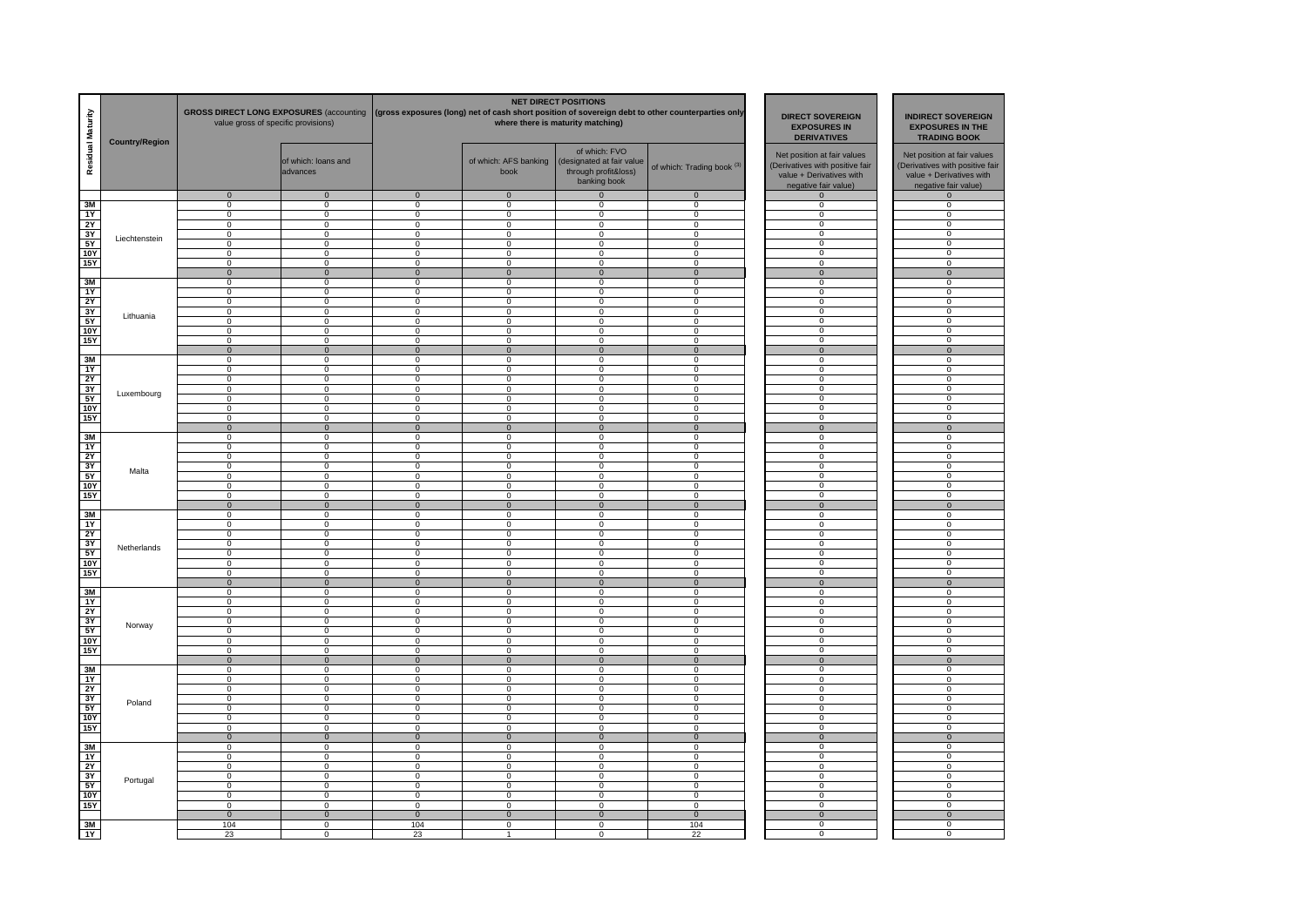| Residual Maturity | <b>Country/Region</b> | <b>GROSS DIRECT LONG EXPOSURES (accounting</b><br>value gross of specific provisions) |                                  |                                  |                                  | <b>NET DIRECT POSITIONS</b><br>(gross exposures (long) net of cash short position of sovereign debt to other counterparties only<br>where there is maturity matching) | <b>DIRECT SOVEREIGN</b><br><b>EXPOSURES IN</b><br><b>DERIVATIVES</b> | <b>INDIRECT SOVEREIGN</b><br><b>EXPOSURES IN THE</b><br><b>TRADING BOOK</b>                                                                                                                                                                                                                                                                                                                                                                                                                                                                                                                                                                                                                                                                                                                                                                                                                                                                                                        |                                                                                                                    |
|-------------------|-----------------------|---------------------------------------------------------------------------------------|----------------------------------|----------------------------------|----------------------------------|-----------------------------------------------------------------------------------------------------------------------------------------------------------------------|----------------------------------------------------------------------|------------------------------------------------------------------------------------------------------------------------------------------------------------------------------------------------------------------------------------------------------------------------------------------------------------------------------------------------------------------------------------------------------------------------------------------------------------------------------------------------------------------------------------------------------------------------------------------------------------------------------------------------------------------------------------------------------------------------------------------------------------------------------------------------------------------------------------------------------------------------------------------------------------------------------------------------------------------------------------|--------------------------------------------------------------------------------------------------------------------|
|                   |                       |                                                                                       | of which: loans and<br>advances  |                                  | of which: AFS banking<br>book    | of which: FVO<br>(designated at fair value<br>through profit&loss)<br>banking book                                                                                    | of which: Trading book <sup>(3)</sup>                                | Net position at fair values<br>(Derivatives with positive fair<br>value + Derivatives with<br>negative fair value)                                                                                                                                                                                                                                                                                                                                                                                                                                                                                                                                                                                                                                                                                                                                                                                                                                                                 | Net position at fair values<br>(Derivatives with positive fair<br>value + Derivatives with<br>negative fair value) |
| 2Y                |                       | 106                                                                                   | $\Omega$                         | 106                              | 71                               | $\mathbf 0$                                                                                                                                                           | 34                                                                   | $\mathbf{0}$                                                                                                                                                                                                                                                                                                                                                                                                                                                                                                                                                                                                                                                                                                                                                                                                                                                                                                                                                                       | $\overline{0}$                                                                                                     |
| $rac{3Y}{5Y}$     | Romania               | 146                                                                                   | $\Omega$                         | 146                              | 39                               | $\mathbf 0$                                                                                                                                                           | 106                                                                  | $\mathbf 0$                                                                                                                                                                                                                                                                                                                                                                                                                                                                                                                                                                                                                                                                                                                                                                                                                                                                                                                                                                        | $\mathbf 0$                                                                                                        |
|                   |                       | 15                                                                                    | $\mathbf 0$                      | 15                               | 15                               | $\mathbf 0$                                                                                                                                                           | $\mathbf 0$                                                          |                                                                                                                                                                                                                                                                                                                                                                                                                                                                                                                                                                                                                                                                                                                                                                                                                                                                                                                                                                                    | $\mathbf 0$                                                                                                        |
| <b>10Y</b>        |                       | $\mathbf 0$                                                                           | $\mathbf 0$                      | $\overline{0}$                   | $\mathbf 0$                      | $\mathbf 0$                                                                                                                                                           | $\mathbf 0$                                                          |                                                                                                                                                                                                                                                                                                                                                                                                                                                                                                                                                                                                                                                                                                                                                                                                                                                                                                                                                                                    | $\overline{0}$                                                                                                     |
| <b>15Y</b>        |                       | $\mathbf 0$                                                                           | $\overline{0}$                   | $\mathbf 0$                      | $\mathbf 0$                      | $\mathbf 0$                                                                                                                                                           | $\mathbf 0$                                                          |                                                                                                                                                                                                                                                                                                                                                                                                                                                                                                                                                                                                                                                                                                                                                                                                                                                                                                                                                                                    | $\overline{0}$                                                                                                     |
|                   |                       | 394                                                                                   | $\overline{0}$                   | 394                              | 125                              | $\overline{0}$                                                                                                                                                        | 266                                                                  |                                                                                                                                                                                                                                                                                                                                                                                                                                                                                                                                                                                                                                                                                                                                                                                                                                                                                                                                                                                    | $\overline{0}$                                                                                                     |
| 3M                |                       | $\Omega$                                                                              | $\Omega$                         | $\Omega$                         | 0                                | $\Omega$                                                                                                                                                              | $\Omega$                                                             |                                                                                                                                                                                                                                                                                                                                                                                                                                                                                                                                                                                                                                                                                                                                                                                                                                                                                                                                                                                    | $\overline{0}$                                                                                                     |
| 1Y                |                       | $\mathbf 0$                                                                           | $\overline{0}$                   | $\overline{0}$                   | $\overline{0}$                   | $\mathbf 0$                                                                                                                                                           | $\overline{0}$                                                       |                                                                                                                                                                                                                                                                                                                                                                                                                                                                                                                                                                                                                                                                                                                                                                                                                                                                                                                                                                                    | $\mathbf 0$                                                                                                        |
| 2Y                |                       | $\overline{0}$                                                                        | $\overline{0}$                   | $\overline{0}$                   | $\overline{0}$                   | $\overline{0}$                                                                                                                                                        | $\overline{0}$                                                       |                                                                                                                                                                                                                                                                                                                                                                                                                                                                                                                                                                                                                                                                                                                                                                                                                                                                                                                                                                                    | $\mathbf 0$                                                                                                        |
| 3Y                | Slovakia              | $\overline{0}$                                                                        | $\overline{0}$                   | $\overline{0}$                   | $\overline{0}$                   | $\overline{0}$                                                                                                                                                        | $\overline{0}$                                                       |                                                                                                                                                                                                                                                                                                                                                                                                                                                                                                                                                                                                                                                                                                                                                                                                                                                                                                                                                                                    | $\overline{0}$                                                                                                     |
| 5Y                |                       | $\pmb{0}$                                                                             | $\mathbf 0$                      | 0                                | $\mathbf 0$                      | $\mathbf 0$                                                                                                                                                           | 0                                                                    |                                                                                                                                                                                                                                                                                                                                                                                                                                                                                                                                                                                                                                                                                                                                                                                                                                                                                                                                                                                    | $\mathbf 0$                                                                                                        |
| 10Y               |                       | $\pmb{0}$                                                                             | $\mathbf 0$                      | 0                                | $\mathbf 0$                      | $\mathbf 0$                                                                                                                                                           | 0                                                                    |                                                                                                                                                                                                                                                                                                                                                                                                                                                                                                                                                                                                                                                                                                                                                                                                                                                                                                                                                                                    | $\Omega$                                                                                                           |
| 15Y               |                       | $\mathbf 0$                                                                           | $\mathbf 0$                      | $\Omega$                         | $\mathbf{0}$                     | $\mathbf 0$                                                                                                                                                           | $\mathbf 0$                                                          |                                                                                                                                                                                                                                                                                                                                                                                                                                                                                                                                                                                                                                                                                                                                                                                                                                                                                                                                                                                    | $\overline{0}$                                                                                                     |
|                   |                       | $\mathbf 0$                                                                           | $\mathbf 0$                      | $\mathbf 0$                      | $\overline{0}$                   | $\mathbf 0$                                                                                                                                                           | $\mathbf 0$                                                          |                                                                                                                                                                                                                                                                                                                                                                                                                                                                                                                                                                                                                                                                                                                                                                                                                                                                                                                                                                                    | $\mathbf 0$                                                                                                        |
| 3M                |                       | $^{\circ}$                                                                            | $\mathbf 0$                      | $\Omega$                         | $\mathbf{0}$                     | $\mathbf 0$                                                                                                                                                           | $^{\circ}$                                                           |                                                                                                                                                                                                                                                                                                                                                                                                                                                                                                                                                                                                                                                                                                                                                                                                                                                                                                                                                                                    | $\mathbf{0}$                                                                                                       |
| 1Y                |                       | $\mathsf 0$                                                                           | $\mathbf 0$                      | $\Omega$                         | $\mathbf 0$                      | $\mathbf 0$                                                                                                                                                           | $\mathbf 0$                                                          |                                                                                                                                                                                                                                                                                                                                                                                                                                                                                                                                                                                                                                                                                                                                                                                                                                                                                                                                                                                    | $\overline{0}$                                                                                                     |
| <b>2Y</b>         |                       | $\overline{0}$                                                                        | $\overline{0}$                   | $\overline{0}$                   | $\overline{0}$                   | $\overline{0}$                                                                                                                                                        | $\overline{0}$                                                       |                                                                                                                                                                                                                                                                                                                                                                                                                                                                                                                                                                                                                                                                                                                                                                                                                                                                                                                                                                                    | $\overline{0}$                                                                                                     |
| 3Y                | Slovenia              | $\overline{0}$                                                                        | $\overline{0}$                   | $\overline{0}$                   | $\overline{0}$                   | $\overline{0}$                                                                                                                                                        | $\overline{0}$                                                       |                                                                                                                                                                                                                                                                                                                                                                                                                                                                                                                                                                                                                                                                                                                                                                                                                                                                                                                                                                                    | $\overline{0}$                                                                                                     |
| 5Y                |                       | $\mathbf 0$                                                                           | $\mathbf 0$                      | $\mathbf 0$                      | $\mathbf 0$                      | $\mathbf 0$                                                                                                                                                           | $\mathbf 0$                                                          |                                                                                                                                                                                                                                                                                                                                                                                                                                                                                                                                                                                                                                                                                                                                                                                                                                                                                                                                                                                    | $\overline{0}$                                                                                                     |
| <b>10Y</b>        |                       | $\overline{0}$                                                                        | $\overline{0}$                   | $\overline{0}$                   | $\overline{0}$                   | $\overline{0}$                                                                                                                                                        | $\overline{0}$                                                       |                                                                                                                                                                                                                                                                                                                                                                                                                                                                                                                                                                                                                                                                                                                                                                                                                                                                                                                                                                                    | $\overline{0}$                                                                                                     |
| <b>15Y</b>        |                       | $\overline{0}$                                                                        | $\overline{0}$                   | $\overline{0}$                   | $\overline{0}$                   | $\overline{0}$                                                                                                                                                        | $\overline{0}$                                                       |                                                                                                                                                                                                                                                                                                                                                                                                                                                                                                                                                                                                                                                                                                                                                                                                                                                                                                                                                                                    | $\overline{0}$                                                                                                     |
|                   |                       | $\mathbf 0$                                                                           | $\mathbf 0$                      | $\Omega$                         | $\overline{0}$                   | $\mathbf 0$                                                                                                                                                           | $\mathbf{0}$                                                         | $\mathbf 0$<br>$\overline{0}$<br>$\overline{0}$<br>$\overline{0}$<br>$\overline{0}$<br>$\overline{0}$<br>$\overline{0}$<br>$\overline{0}$<br>$\mathbf 0$<br>$\Omega$<br>$\Omega$<br>$\mathbf 0$<br>$\Omega$<br>$\overline{0}$<br>$\overline{0}$<br>$\overline{0}$<br>$\overline{0}$<br>$\overline{0}$<br>$\overline{0}$<br>$\mathbf{0}$<br>0<br>$\Omega$<br>$\overline{0}$<br>$\overline{0}$<br>$\overline{0}$<br>$\overline{0}$<br>$\overline{0}$<br>$\overline{0}$<br>$\mathbf 0$<br>$\Omega$<br>$\mathbf{0}$<br>$\mathbf 0$<br>$\overline{0}$<br>$\overline{0}$<br>$\overline{0}$<br>$\mathbf{0}$<br>0<br>$\mathbf 0$<br>0<br>$\mathbf 0$<br>$\Omega$<br>$\overline{0}$<br>$\overline{0}$<br>$\overline{0}$<br>65<br>$\Omega$<br>$\Omega$<br>$\Omega$<br>$\Omega$<br>$\overline{0}$<br>$\overline{0}$<br>$\overline{0}$<br>$\overline{0}$<br>$\overline{0}$<br>$\overline{0}$<br>$\overline{0}$<br>$\overline{0}$<br>$\mathbf 0$<br>0<br>$\Omega$<br>$\mathbf{0}$<br>$^{\circ}$ | $\mathbf 0$                                                                                                        |
| 3M                |                       | 0                                                                                     | $\mathbf 0$                      | $\mathbf 0$                      | $\mathbf 0$                      | 0                                                                                                                                                                     | 0                                                                    |                                                                                                                                                                                                                                                                                                                                                                                                                                                                                                                                                                                                                                                                                                                                                                                                                                                                                                                                                                                    | 0                                                                                                                  |
| 1Y                |                       | $\Omega$                                                                              | $\overline{0}$                   | $\overline{0}$                   | $\mathbf 0$                      | $\mathbf 0$                                                                                                                                                           | $\mathbf 0$                                                          |                                                                                                                                                                                                                                                                                                                                                                                                                                                                                                                                                                                                                                                                                                                                                                                                                                                                                                                                                                                    | $\Omega$                                                                                                           |
| 2Y                |                       | $\mathbf 0$                                                                           | $\overline{0}$                   | $\Omega$                         | $\mathbf 0$                      | $\mathbf 0$                                                                                                                                                           | $\mathbf 0$                                                          |                                                                                                                                                                                                                                                                                                                                                                                                                                                                                                                                                                                                                                                                                                                                                                                                                                                                                                                                                                                    | $\mathbf 0$                                                                                                        |
| 3Y                | Spain                 | $\overline{0}$                                                                        | $\overline{0}$                   | $\overline{0}$                   | $\overline{0}$                   | $\overline{0}$                                                                                                                                                        | $\overline{0}$                                                       |                                                                                                                                                                                                                                                                                                                                                                                                                                                                                                                                                                                                                                                                                                                                                                                                                                                                                                                                                                                    | $\overline{0}$                                                                                                     |
| 5Y                |                       | $\mathbf 0$                                                                           | $\overline{0}$                   | $\overline{0}$                   | $\overline{0}$                   | $\overline{0}$                                                                                                                                                        | $\overline{0}$                                                       |                                                                                                                                                                                                                                                                                                                                                                                                                                                                                                                                                                                                                                                                                                                                                                                                                                                                                                                                                                                    | $\overline{0}$                                                                                                     |
| <b>10Y</b>        |                       | $\overline{0}$                                                                        | $\overline{0}$                   | $\overline{0}$                   | $\overline{0}$                   | $\overline{0}$                                                                                                                                                        | $\overline{0}$                                                       |                                                                                                                                                                                                                                                                                                                                                                                                                                                                                                                                                                                                                                                                                                                                                                                                                                                                                                                                                                                    | $\overline{0}$                                                                                                     |
| 15Y               |                       | $\overline{0}$                                                                        | $\overline{0}$                   | $\overline{0}$                   | $\overline{0}$                   | $\overline{0}$                                                                                                                                                        | $\overline{0}$                                                       |                                                                                                                                                                                                                                                                                                                                                                                                                                                                                                                                                                                                                                                                                                                                                                                                                                                                                                                                                                                    | $\overline{0}$                                                                                                     |
|                   |                       | $\overline{0}$                                                                        | $\overline{0}$                   | $\overline{0}$                   | $\overline{0}$                   | $\overline{0}$                                                                                                                                                        | $\overline{0}$                                                       |                                                                                                                                                                                                                                                                                                                                                                                                                                                                                                                                                                                                                                                                                                                                                                                                                                                                                                                                                                                    | $\overline{0}$                                                                                                     |
| 3M                |                       | $\mathbf 0$                                                                           | $\mathbf 0$                      | $\mathbf 0$                      | $\mathbf{0}$                     | $\mathbf 0$                                                                                                                                                           | $\mathbf 0$                                                          |                                                                                                                                                                                                                                                                                                                                                                                                                                                                                                                                                                                                                                                                                                                                                                                                                                                                                                                                                                                    | $\mathbf 0$                                                                                                        |
| 1Y                |                       | $\mathbf 0$                                                                           | $\mathbf 0$                      | $\mathbf 0$                      | $\mathbf{0}$                     | $\mathbf 0$                                                                                                                                                           | 0                                                                    |                                                                                                                                                                                                                                                                                                                                                                                                                                                                                                                                                                                                                                                                                                                                                                                                                                                                                                                                                                                    | $^{\circ}$                                                                                                         |
| 2Y                | Sweden                | $\mathbf 0$                                                                           | $\mathbf 0$                      | $\Omega$                         | $\mathbf{0}$                     | $\mathbf 0$                                                                                                                                                           | $\mathbf 0$                                                          |                                                                                                                                                                                                                                                                                                                                                                                                                                                                                                                                                                                                                                                                                                                                                                                                                                                                                                                                                                                    | $\overline{0}$                                                                                                     |
| 3Y                |                       | $\mathsf 0$                                                                           | $\overline{0}$                   | $\overline{0}$                   | 0                                | $\mathbf 0$                                                                                                                                                           | $\overline{0}$                                                       |                                                                                                                                                                                                                                                                                                                                                                                                                                                                                                                                                                                                                                                                                                                                                                                                                                                                                                                                                                                    | $\mathbf 0$                                                                                                        |
| 5Y                |                       | $\overline{0}$                                                                        | $\overline{0}$                   | $\overline{0}$<br>$\overline{0}$ | $\overline{0}$                   | $\overline{0}$                                                                                                                                                        | $\overline{0}$                                                       |                                                                                                                                                                                                                                                                                                                                                                                                                                                                                                                                                                                                                                                                                                                                                                                                                                                                                                                                                                                    | $\overline{0}$<br>$^{\circ}$                                                                                       |
| <b>10Y</b>        |                       | $\mathbf 0$<br>$\overline{0}$                                                         | $\overline{0}$<br>$\overline{0}$ | $\overline{0}$                   | $\overline{0}$<br>$\overline{0}$ | $\overline{0}$<br>$\overline{0}$                                                                                                                                      | $\overline{0}$<br>$\overline{0}$                                     |                                                                                                                                                                                                                                                                                                                                                                                                                                                                                                                                                                                                                                                                                                                                                                                                                                                                                                                                                                                    | $\overline{0}$                                                                                                     |
| <b>15Y</b>        |                       |                                                                                       |                                  |                                  |                                  |                                                                                                                                                                       |                                                                      |                                                                                                                                                                                                                                                                                                                                                                                                                                                                                                                                                                                                                                                                                                                                                                                                                                                                                                                                                                                    |                                                                                                                    |
|                   |                       | $\mathbf{0}$                                                                          | $\mathbf{0}$<br>$\Omega$         | $\mathbf{0}$                     | $\mathbf{0}$                     | $\mathbf{0}$                                                                                                                                                          | $\mathbf{0}$                                                         |                                                                                                                                                                                                                                                                                                                                                                                                                                                                                                                                                                                                                                                                                                                                                                                                                                                                                                                                                                                    | $\mathbf{0}$                                                                                                       |
| 3M                |                       | $\mathbf 0$<br>$\mathbf 0$                                                            | $\mathbf 0$                      | $\mathbf 0$<br>$\mathbf 0$       | $\mathbf 0$<br>$\mathbf 0$       | $\mathbf 0$<br>$\mathbf 0$                                                                                                                                            | $\mathbf 0$<br>0                                                     |                                                                                                                                                                                                                                                                                                                                                                                                                                                                                                                                                                                                                                                                                                                                                                                                                                                                                                                                                                                    | 0<br>$\mathbf 0$                                                                                                   |
| 1Y                |                       |                                                                                       |                                  |                                  |                                  |                                                                                                                                                                       |                                                                      |                                                                                                                                                                                                                                                                                                                                                                                                                                                                                                                                                                                                                                                                                                                                                                                                                                                                                                                                                                                    |                                                                                                                    |
| 2Y                |                       | $\mathsf 0$<br>$\mathsf 0$                                                            | $\mathbf 0$<br>$\mathsf 0$       | $\mathbf 0$<br>$\mathbf 0$       | $\mathbf 0$<br>$\mathbf 0$       | $\mathbf 0$<br>$\mathbf 0$                                                                                                                                            | 0<br>$\mathbf 0$                                                     |                                                                                                                                                                                                                                                                                                                                                                                                                                                                                                                                                                                                                                                                                                                                                                                                                                                                                                                                                                                    | 0<br>0                                                                                                             |
| $rac{3Y}{5Y}$     | <b>United Kingdom</b> | $^{\circ}$                                                                            | $\mathbf 0$                      | $\Omega$                         | 0                                | $\mathbf 0$                                                                                                                                                           | $\mathbf{0}$                                                         |                                                                                                                                                                                                                                                                                                                                                                                                                                                                                                                                                                                                                                                                                                                                                                                                                                                                                                                                                                                    | $^{\circ}$                                                                                                         |
| <b>10Y</b>        |                       | $\mathbf 0$                                                                           | $\overline{0}$                   | $\Omega$                         | 0                                | $\mathbf 0$                                                                                                                                                           | 0                                                                    |                                                                                                                                                                                                                                                                                                                                                                                                                                                                                                                                                                                                                                                                                                                                                                                                                                                                                                                                                                                    | $\overline{0}$                                                                                                     |
| <b>15Y</b>        |                       | $\overline{0}$                                                                        | $\overline{0}$                   | $\overline{0}$                   | $\overline{0}$                   | $\overline{0}$                                                                                                                                                        | $\overline{0}$                                                       |                                                                                                                                                                                                                                                                                                                                                                                                                                                                                                                                                                                                                                                                                                                                                                                                                                                                                                                                                                                    | $\overline{0}$                                                                                                     |
|                   |                       | $\overline{0}$                                                                        | $\overline{0}$                   | $\overline{0}$                   | $\overline{0}$                   | $\overline{0}$                                                                                                                                                        | $\overline{0}$                                                       |                                                                                                                                                                                                                                                                                                                                                                                                                                                                                                                                                                                                                                                                                                                                                                                                                                                                                                                                                                                    | $\overline{0}$                                                                                                     |
|                   |                       |                                                                                       |                                  |                                  |                                  |                                                                                                                                                                       |                                                                      |                                                                                                                                                                                                                                                                                                                                                                                                                                                                                                                                                                                                                                                                                                                                                                                                                                                                                                                                                                                    |                                                                                                                    |
|                   | <b>TOTAL EEA 30</b>   | 8.643                                                                                 | $\overline{0}$                   | 8.537                            | 1.262                            | $\overline{0}$                                                                                                                                                        | 351                                                                  |                                                                                                                                                                                                                                                                                                                                                                                                                                                                                                                                                                                                                                                                                                                                                                                                                                                                                                                                                                                    | $\overline{1}$                                                                                                     |
|                   |                       |                                                                                       |                                  |                                  |                                  |                                                                                                                                                                       |                                                                      |                                                                                                                                                                                                                                                                                                                                                                                                                                                                                                                                                                                                                                                                                                                                                                                                                                                                                                                                                                                    |                                                                                                                    |
| 3M                |                       | 8                                                                                     | $\mathbf 0$                      | 8                                | $\mathbf 0$                      | $\mathbf 0$                                                                                                                                                           | $\mathbf 0$                                                          |                                                                                                                                                                                                                                                                                                                                                                                                                                                                                                                                                                                                                                                                                                                                                                                                                                                                                                                                                                                    | 0                                                                                                                  |
| 1Y                |                       | $\mathbf 0$                                                                           | $\mathbf 0$                      | $\mathbf 0$                      | $\mathbf 0$                      | $\pmb{0}$                                                                                                                                                             | $\mathbf 0$                                                          |                                                                                                                                                                                                                                                                                                                                                                                                                                                                                                                                                                                                                                                                                                                                                                                                                                                                                                                                                                                    | 0                                                                                                                  |
|                   |                       | 0                                                                                     | $^{\circ}$                       | $\mathbf 0$                      | $\mathbf 0$                      | 0                                                                                                                                                                     | 0                                                                    |                                                                                                                                                                                                                                                                                                                                                                                                                                                                                                                                                                                                                                                                                                                                                                                                                                                                                                                                                                                    | 0                                                                                                                  |
| $\frac{2Y}{3Y}$   |                       | $\Omega$                                                                              | $\overline{0}$                   | $\Omega$                         | $\mathbf 0$                      | $\mathbf 0$                                                                                                                                                           | $\Omega$                                                             |                                                                                                                                                                                                                                                                                                                                                                                                                                                                                                                                                                                                                                                                                                                                                                                                                                                                                                                                                                                    | $\Omega$                                                                                                           |
| 5Y                | <b>United States</b>  | $\mathbf 0$                                                                           | $\overline{0}$                   | $\overline{0}$                   | $\overline{0}$                   | $\overline{0}$                                                                                                                                                        | $\Omega$                                                             |                                                                                                                                                                                                                                                                                                                                                                                                                                                                                                                                                                                                                                                                                                                                                                                                                                                                                                                                                                                    | $\overline{0}$                                                                                                     |
| <b>10Y</b>        |                       | $\overline{0}$                                                                        | $\overline{0}$                   | $\overline{0}$                   | $\overline{0}$                   | $\overline{0}$                                                                                                                                                        | $\overline{0}$                                                       |                                                                                                                                                                                                                                                                                                                                                                                                                                                                                                                                                                                                                                                                                                                                                                                                                                                                                                                                                                                    | $\overline{0}$                                                                                                     |
| <b>15Y</b>        |                       | $\overline{0}$                                                                        | $\overline{0}$                   | $\overline{0}$                   | $\overline{0}$                   | $\overline{0}$                                                                                                                                                        | $\overline{0}$                                                       |                                                                                                                                                                                                                                                                                                                                                                                                                                                                                                                                                                                                                                                                                                                                                                                                                                                                                                                                                                                    | $\overline{0}$                                                                                                     |
|                   |                       | $\delta$                                                                              | $\overline{0}$                   | $\boldsymbol{8}$                 | $\overline{0}$                   | $\overline{0}$                                                                                                                                                        | $\overline{0}$                                                       |                                                                                                                                                                                                                                                                                                                                                                                                                                                                                                                                                                                                                                                                                                                                                                                                                                                                                                                                                                                    | $\overline{0}$                                                                                                     |
| 3M                |                       | $\overline{0}$                                                                        | $\overline{0}$                   | $\overline{0}$                   | $\overline{0}$                   | $\overline{0}$                                                                                                                                                        | $\overline{0}$                                                       |                                                                                                                                                                                                                                                                                                                                                                                                                                                                                                                                                                                                                                                                                                                                                                                                                                                                                                                                                                                    | $\overline{0}$                                                                                                     |
| 1Y                |                       | $\overline{0}$                                                                        | $\overline{0}$                   | $\overline{0}$                   | $\overline{0}$                   | $\overline{0}$                                                                                                                                                        | $\overline{0}$                                                       |                                                                                                                                                                                                                                                                                                                                                                                                                                                                                                                                                                                                                                                                                                                                                                                                                                                                                                                                                                                    | $\overline{0}$                                                                                                     |
| 2Y                |                       | $\overline{0}$                                                                        | $\overline{0}$                   | $\overline{0}$                   | $\overline{0}$                   | $\overline{0}$                                                                                                                                                        | $\overline{0}$                                                       |                                                                                                                                                                                                                                                                                                                                                                                                                                                                                                                                                                                                                                                                                                                                                                                                                                                                                                                                                                                    | $\overline{0}$                                                                                                     |
| 3Y                |                       | $\overline{0}$                                                                        | $\overline{0}$                   | $\overline{0}$                   | $\overline{0}$                   | $\overline{0}$                                                                                                                                                        | $\overline{0}$                                                       |                                                                                                                                                                                                                                                                                                                                                                                                                                                                                                                                                                                                                                                                                                                                                                                                                                                                                                                                                                                    | $\overline{0}$                                                                                                     |
| 5Y                | Japan                 | $\mathsf 0$                                                                           | $\mathbf 0$                      | $\mathbf 0$                      | $\mathbf 0$                      | $\mathsf 0$                                                                                                                                                           | $\mathbf 0$                                                          |                                                                                                                                                                                                                                                                                                                                                                                                                                                                                                                                                                                                                                                                                                                                                                                                                                                                                                                                                                                    | $\mathbf 0$                                                                                                        |
| <b>10Y</b>        |                       | 0                                                                                     | $\mathbf 0$                      | $\Omega$                         | $\mathbf{0}$                     | $\mathbf 0$                                                                                                                                                           | 0                                                                    |                                                                                                                                                                                                                                                                                                                                                                                                                                                                                                                                                                                                                                                                                                                                                                                                                                                                                                                                                                                    | $\mathbf{0}$                                                                                                       |
| <b>15Y</b>        |                       | 0                                                                                     | $\Omega$                         | $\Omega$                         | $\mathbf{0}$                     | $\mathbf 0$                                                                                                                                                           | $\Omega$                                                             |                                                                                                                                                                                                                                                                                                                                                                                                                                                                                                                                                                                                                                                                                                                                                                                                                                                                                                                                                                                    | $\Omega$                                                                                                           |
|                   |                       | $\overline{0}$                                                                        | $\mathbf{0}$                     | $\overline{0}$                   | $\overline{0}$                   | $\overline{0}$                                                                                                                                                        | $\overline{0}$                                                       |                                                                                                                                                                                                                                                                                                                                                                                                                                                                                                                                                                                                                                                                                                                                                                                                                                                                                                                                                                                    | $\mathbf{0}$                                                                                                       |
| 3M                |                       | $\Omega$                                                                              | $\Omega$                         | $\Omega$                         | $\Omega$                         | $\Omega$                                                                                                                                                              | $\Omega$                                                             |                                                                                                                                                                                                                                                                                                                                                                                                                                                                                                                                                                                                                                                                                                                                                                                                                                                                                                                                                                                    | n                                                                                                                  |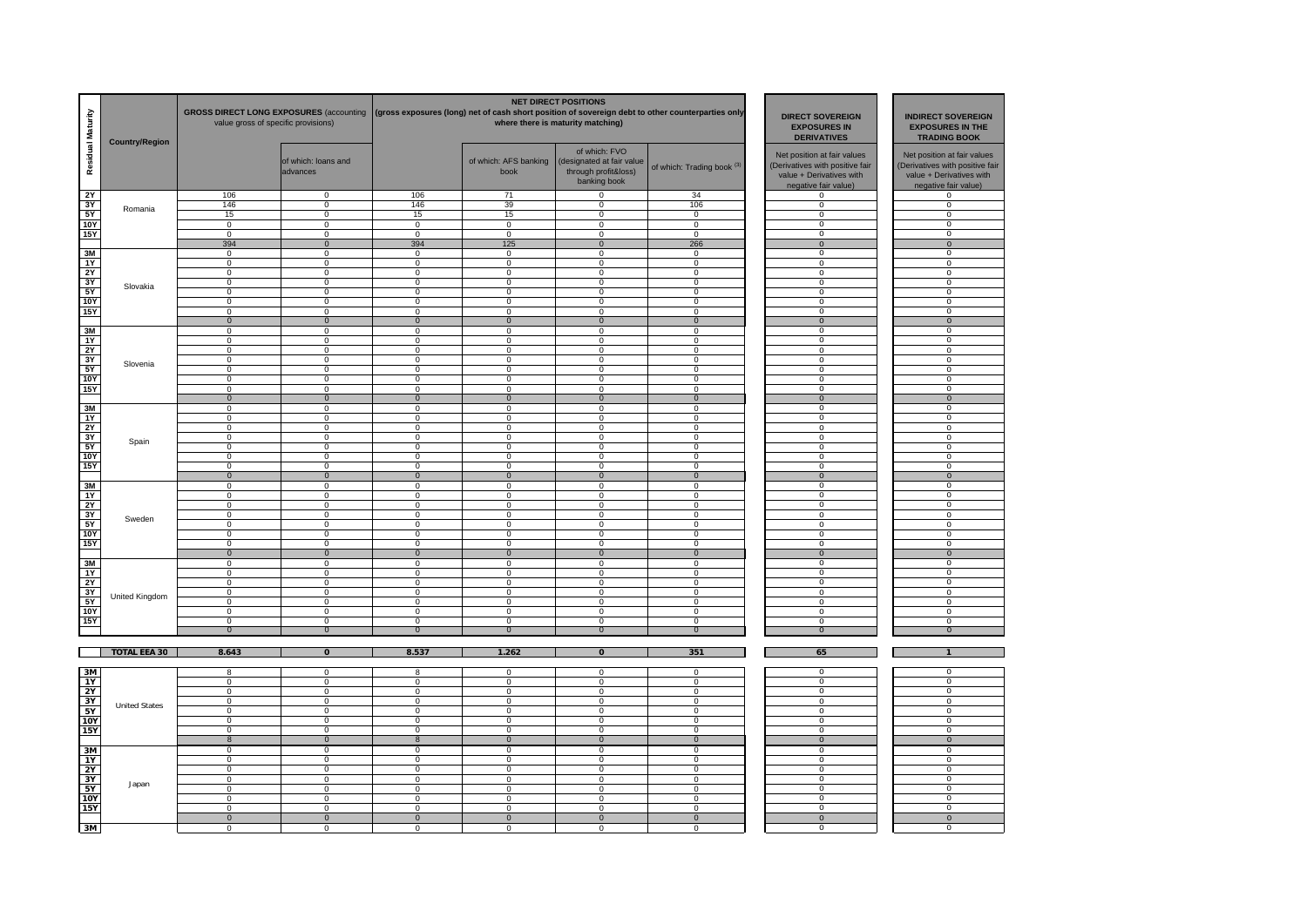| Residual Maturity        | <b>Country/Region</b>     | GROSS DIRECT LONG EXPOSURES (accounting (gross exposures (long) net of cash short position of sovereign debt to other counterparties only<br>value gross of specific provisions) |                                  |                               |                                  | <b>NET DIRECT POSITIONS</b><br>where there is maturity matching)                                          | <b>DIRECT SOVEREIGN</b><br><b>EXPOSURES IN</b><br><b>DERIVATIVES</b> | <b>INDIRECT SOVEREIGN</b><br><b>EXPOSURES IN THE</b><br><b>TRADING BOOK</b>                                        |                                                                                                                    |
|--------------------------|---------------------------|----------------------------------------------------------------------------------------------------------------------------------------------------------------------------------|----------------------------------|-------------------------------|----------------------------------|-----------------------------------------------------------------------------------------------------------|----------------------------------------------------------------------|--------------------------------------------------------------------------------------------------------------------|--------------------------------------------------------------------------------------------------------------------|
|                          |                           |                                                                                                                                                                                  | of which: loans and<br>advances  |                               | book                             | of which: FVO<br>of which: AFS banking (designated at fair value)<br>through profit&loss)<br>banking book | of which: Trading book <sup>(3)</sup>                                | Net position at fair values<br>(Derivatives with positive fair<br>value + Derivatives with<br>negative fair value) | Net position at fair values<br>(Derivatives with positive fair<br>value + Derivatives with<br>negative fair value) |
| 1Y                       |                           | $\mathbf 0$                                                                                                                                                                      | $\mathbf{0}$                     | $\mathbf{0}$                  | $\mathbf{0}$                     | $\mathbf{0}$                                                                                              | $^{\circ}$                                                           | $\mathbf{0}$                                                                                                       | $^{\circ}$                                                                                                         |
| 2Y                       |                           | $\Omega$                                                                                                                                                                         | $\mathbf 0$                      | $\Omega$                      | $\mathbf 0$                      | $\Omega$                                                                                                  | $\mathbf 0$                                                          | $\overline{0}$                                                                                                     | $\overline{0}$                                                                                                     |
| 3Y                       | Other non EEA non         | $\overline{0}$                                                                                                                                                                   | $\mathbf 0$                      | $\overline{0}$                | $\overline{0}$                   | $\overline{0}$                                                                                            | $\overline{0}$                                                       | $\overline{0}$<br>$\overline{0}$                                                                                   | $\overline{0}$<br>$\overline{0}$                                                                                   |
| 5Y<br><b>10Y</b>         | <b>Emerging countries</b> | $\overline{0}$<br>$\mathbf 0$                                                                                                                                                    | $\mathbf 0$<br>$\mathbf 0$       | $\mathbf 0$<br>$\mathbf{0}$   | $\overline{0}$<br>$\mathbf 0$    | $\overline{0}$<br>$\mathbf 0$                                                                             | $\overline{0}$<br>$\mathbf{0}$                                       | $\mathbf{0}$                                                                                                       | $\mathbf 0$                                                                                                        |
| <b>15Y</b>               |                           | $\mathbf 0$                                                                                                                                                                      | $\mathbf{0}$                     | $\mathbf 0$                   | $\mathbf 0$                      | $\mathbf 0$                                                                                               | $\overline{0}$                                                       | $\mathbf 0$                                                                                                        | $\mathbf 0$                                                                                                        |
|                          |                           | $\overline{0}$                                                                                                                                                                   | $\overline{0}$                   | $\overline{0}$                | $\overline{0}$                   | $\overline{0}$                                                                                            | $\overline{0}$                                                       | $\overline{0}$                                                                                                     | $\overline{0}$                                                                                                     |
| 3M                       |                           | $\overline{0}$                                                                                                                                                                   | $\overline{0}$                   | $^{\circ}$                    | $\overline{0}$                   | $\overline{0}$                                                                                            | $\overline{0}$                                                       | $\mathbf{0}$                                                                                                       | $\overline{0}$                                                                                                     |
| 1Y                       |                           | $\overline{0}$                                                                                                                                                                   | $\overline{0}$                   | $\overline{0}$                | $\overline{0}$                   | $\overline{0}$                                                                                            | $\overline{0}$                                                       | $\overline{0}$                                                                                                     | $\overline{0}$                                                                                                     |
| <b>2Y</b>                |                           | $\mathbf 0$                                                                                                                                                                      | $\mathbf 0$                      | $\mathbf 0$                   | $\mathbf 0$                      | $\mathbf 0$                                                                                               | $^{\circ}$                                                           | $\overline{0}$                                                                                                     | $\overline{0}$                                                                                                     |
| 3Y                       |                           | $\mathbf 0$                                                                                                                                                                      | $\mathbf 0$                      | $\mathbf 0$                   | $^{\circ}$                       | $\mathbf 0$                                                                                               | $^{\circ}$                                                           | $\mathbf 0$                                                                                                        | $\mathbf 0$                                                                                                        |
| 5Y                       | Asia                      | $\overline{0}$                                                                                                                                                                   | $\overline{0}$                   | $\mathbf 0$                   | $\overline{0}$                   | $\overline{0}$                                                                                            | $\overline{0}$                                                       | $\overline{0}$                                                                                                     | $\overline{0}$                                                                                                     |
| <b>10Y</b>               |                           | $\overline{0}$                                                                                                                                                                   | $\overline{0}$                   | $\Omega$                      | $\Omega$                         | $\overline{0}$                                                                                            | $\overline{0}$                                                       | $\overline{0}$                                                                                                     | $\overline{0}$                                                                                                     |
| <b>15Y</b>               |                           | $\overline{0}$                                                                                                                                                                   | $\overline{0}$                   | $\mathbf 0$                   | $\overline{0}$                   | $\overline{0}$                                                                                            | $\overline{0}$                                                       | $\overline{0}$                                                                                                     | $\overline{0}$                                                                                                     |
|                          |                           | $\overline{0}$                                                                                                                                                                   | $\overline{0}$                   | $\overline{0}$                | $\overline{0}$                   | $\overline{0}$                                                                                            | $\overline{0}$                                                       | $\overline{0}$                                                                                                     | $\overline{0}$                                                                                                     |
| 3M                       |                           | $\overline{0}$                                                                                                                                                                   | $\overline{0}$                   | $\overline{0}$                | $\overline{0}$                   | $\overline{0}$                                                                                            | $^{\circ}$                                                           | 0                                                                                                                  | $\Omega$                                                                                                           |
| 1Y                       |                           | $\mathbf 0$                                                                                                                                                                      | $^{\circ}$                       | $\mathbf{0}$                  | $\mathbf 0$                      | $\mathbf 0$                                                                                               | $\overline{0}$                                                       | $\mathbf 0$                                                                                                        | $\mathbf 0$                                                                                                        |
| 2Y                       |                           | $\Omega$                                                                                                                                                                         | $\Omega$                         | $\Omega$                      | $^{\circ}$                       | $\Omega$                                                                                                  | $\mathbf{0}$                                                         | $\overline{0}$                                                                                                     | $\overline{0}$                                                                                                     |
| 3Y                       | Middle and South          | $\mathbf 0$                                                                                                                                                                      | $\mathbf{0}$                     | $\mathbf 0$                   | $\mathbf 0$                      | $\mathbf 0$                                                                                               | $\mathbf{0}$                                                         | $\mathbf 0$                                                                                                        | $\mathbf 0$                                                                                                        |
| 5Y                       | America                   | $\mathbf 0$                                                                                                                                                                      | $\mathbf 0$                      | 0                             | $^{\circ}$                       | $\overline{0}$                                                                                            | $\overline{0}$                                                       | $\mathbf 0$                                                                                                        | $\overline{0}$                                                                                                     |
| <b>10Y</b>               |                           | $\overline{0}$                                                                                                                                                                   | $\overline{0}$                   | 0                             | $\overline{0}$                   | $\overline{0}$                                                                                            | $\overline{0}$                                                       | $\overline{0}$                                                                                                     | $\overline{0}$                                                                                                     |
| <b>15Y</b>               |                           | $\Omega$                                                                                                                                                                         | $\Omega$                         | $\Omega$                      | $\Omega$                         | $\Omega$                                                                                                  | $\Omega$                                                             | $\overline{0}$                                                                                                     | $\overline{0}$                                                                                                     |
|                          |                           | $\mathbf{0}$                                                                                                                                                                     | $\Omega$                         | $\overline{0}$                | $\Omega$                         | $\Omega$                                                                                                  | $\overline{0}$                                                       | $\Omega$                                                                                                           | $\Omega$                                                                                                           |
| 3M                       |                           | 93                                                                                                                                                                               | $^{\circ}$                       | 93                            | 10                               | $\overline{0}$                                                                                            | 57                                                                   | 0                                                                                                                  | 0                                                                                                                  |
| 1Y                       |                           | 44                                                                                                                                                                               | $\mathbf 0$                      | 44                            | $\overline{0}$                   | $\overline{0}$                                                                                            | 39                                                                   | $\mathbf{0}$                                                                                                       | $\overline{0}$                                                                                                     |
| 2Y                       |                           | 3                                                                                                                                                                                | $\mathbf 0$                      | 3                             | $\overline{0}$                   | $\overline{0}$                                                                                            | $\overline{0}$                                                       | $\overline{0}$                                                                                                     | $\overline{0}$                                                                                                     |
| 3Y                       | Eastern Europe non        | $\overline{9}$                                                                                                                                                                   | $\mathbf 0$                      | 9                             | 8                                | $\Omega$                                                                                                  | $\overline{0}$                                                       | $\overline{0}$                                                                                                     | $\overline{0}$                                                                                                     |
| 5Y                       | EEA                       | 27                                                                                                                                                                               | $\mathbf 0$                      | 27                            | $\overline{7}$                   | $\mathbf 0$                                                                                               | $\mathbf 0$<br>$\overline{0}$                                        | $\mathbf 0$<br>$\overline{0}$                                                                                      | $\mathbf 0$<br>$\overline{0}$                                                                                      |
| <b>10Y</b><br><b>15Y</b> |                           | $\overline{0}$<br>$\overline{0}$                                                                                                                                                 | $\overline{0}$<br>$\overline{0}$ | $\mathbf 0$<br>$\overline{0}$ | $\overline{0}$<br>$\overline{0}$ | $\overline{0}$<br>$\overline{0}$                                                                          | $\overline{0}$                                                       | $\overline{0}$                                                                                                     | $\overline{0}$                                                                                                     |
|                          |                           | 176                                                                                                                                                                              | $\overline{0}$                   | 177                           | 25                               | $\overline{0}$                                                                                            | 96                                                                   | $\overline{0}$                                                                                                     | $\overline{0}$                                                                                                     |
|                          |                           | $\overline{7}$                                                                                                                                                                   | $\Omega$                         | $\overline{7}$                | $\overline{7}$                   | $\overline{0}$                                                                                            | $\overline{0}$                                                       | $\overline{0}$                                                                                                     | $\Omega$                                                                                                           |
| 3M<br>1Y                 |                           | 20                                                                                                                                                                               | $\Omega$                         | 20                            | 20                               | $\Omega$                                                                                                  | $\Omega$                                                             | $\mathbf{0}$                                                                                                       | $\mathbf 0$                                                                                                        |
| 2Y                       |                           | $^{\circ}$                                                                                                                                                                       | $\mathbf 0$                      | $^{\circ}$                    | $\mathbf 0$                      | $\mathbf 0$                                                                                               | $^{\circ}$                                                           | $\mathbf{0}$                                                                                                       | $\mathbf 0$                                                                                                        |
|                          |                           | $\mathbf 0$                                                                                                                                                                      | $\mathbf 0$                      | $\mathbf 0$                   | $\mathbf 0$                      | $\overline{0}$                                                                                            | $\overline{0}$                                                       | $\overline{0}$                                                                                                     | $\overline{0}$                                                                                                     |
| $\frac{3Y}{5Y}$          | Others                    | $\Omega$                                                                                                                                                                         | $\mathbf 0$                      | $^{\circ}$                    | $\mathbf 0$                      | $\Omega$                                                                                                  | $\mathbf 0$                                                          | $\mathbf 0$                                                                                                        | $\mathbf 0$                                                                                                        |
|                          |                           | $\mathbf 0$                                                                                                                                                                      | $\mathbf 0$                      | $\mathbf 0$                   | $\mathbf 0$                      | $\overline{0}$                                                                                            | $\overline{0}$                                                       | $\mathbf 0$                                                                                                        | $\overline{0}$                                                                                                     |
| <b>15Y</b>               |                           | $\mathbf 0$                                                                                                                                                                      | $\mathbf 0$                      | $\Omega$                      | $\mathbf 0$                      | $\Omega$                                                                                                  | $\mathbf{0}$                                                         | $\overline{0}$                                                                                                     | $\overline{0}$                                                                                                     |
|                          |                           | 27                                                                                                                                                                               | $\mathbf{0}$                     | 27                            | 27                               | $\Omega$                                                                                                  | $\mathbf{0}$                                                         | $\Omega$                                                                                                           | $\Omega$                                                                                                           |
|                          |                           |                                                                                                                                                                                  |                                  |                               |                                  |                                                                                                           |                                                                      |                                                                                                                    |                                                                                                                    |
|                          | <b>TOTAL</b>              | 8.854                                                                                                                                                                            | $\Omega$                         | 8.748                         | 1.314                            | $\Omega$                                                                                                  | 447                                                                  | 65                                                                                                                 | 1                                                                                                                  |

### **Notes and definitions**

**(1)** The allocation of countries and exposures to macro areas and emerging/non-emerging is according to the IMF WEO country groupings. See: http://www.imf.org/external/pubs/ft/weo/2010/01/weodata/groups.htm

(2) The exposures reported in this worksheet cover only exposures to central and local governments on immediate borrower basis, and do not include exposures to other counterparts with full or partial government guarantees included in the total EAD reported in the worksheet "4 - EADs").

(3) According to the EBA methodologies, for the trading book assets banks have been allowed to offset only cash short positions having the same maturities (paragraph 202 of the Methodological note).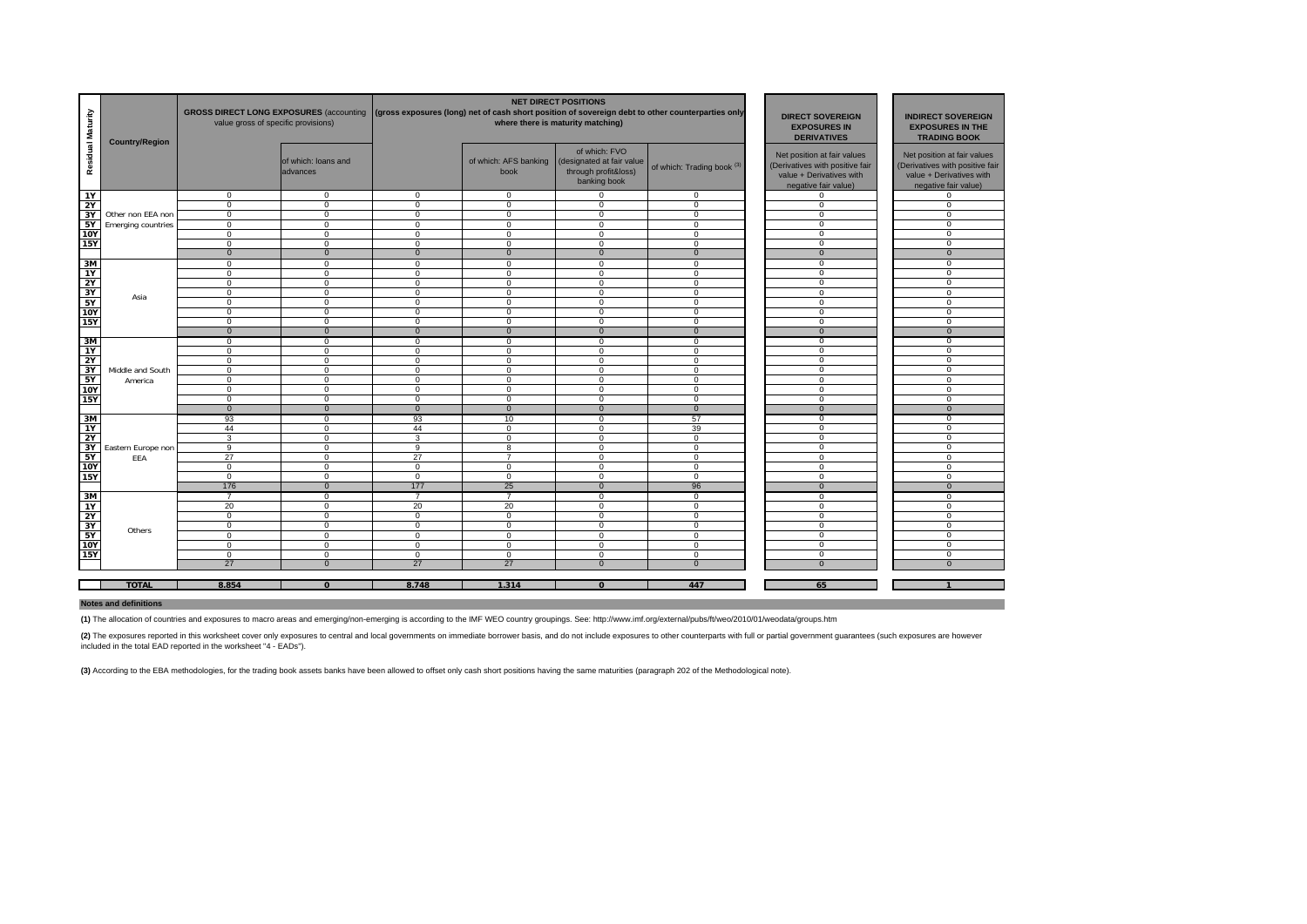

- **Piraeus Bank** was subject to the 2011 EU-wide stress test conducted by the European Banking Authority (EBA), in cooperation with the Bank of Greece, the European Central Bank (ECB), the European Commission (EC) and the European Systemic Risk Board (ESRB).
- **Piraeus Bank** notes the announcements made today by the EBA on the EU-wide stress test and fully acknowledges the outcomes of this exercise.
- The EU-wide stress test, carried out across 91 banks covering over 65% of the EU banking system total assets, seeks to assess the resilience of European banks to severe shocks and their specific solvency to hypothetical stress events under certain restrictive conditions.
- The assumptions and methodology were established to assess banks' capital adequacy against a **5%** Core Tier 1 capital benchmark and are intended to restore confidence in the resilience of the banks tested. The adverse stress test scenario was set by the ECB and covers a two-year time horizon (2011-2012). The stress test has been carried out using a static balance sheet assumption as at December 2010. The stress test does not take into account the future business strategies and management actions and is not a forecast of **Piraeus Bank** profits.
- As a result of the assumed shock, the estimated consolidated Core Tier 1 capital ratio of **Piraeus Bank** would change to **5.3%** under the adverse scenario in 2012 compared to **8.0%** as of end of 2010. This result incorporates only measures that have been publicly announced and fully committed up to 30 April, and does not take into account the future actions planned by **Piraeus Bank** in order to reduce its risks. It is noted that this result incorporates also the effect of substantial haircuts applied to Greek sovereign exposures.
- Details on the results observed for **Piraeus Bank**:

The results of the exercise as well as the weaknesses identified, which will be disclosed to the market, will be taken into consideration in order to improve the resilience of the financial system. Following completion of the EU-wide stress test, the results determine that:

**Piraeus Bank** meets the capital benchmark set out for the purpose of the stress test. The bank will continue to ensure that appropriate capital level must be maintained and in addition has taken the following business decisions or is planning